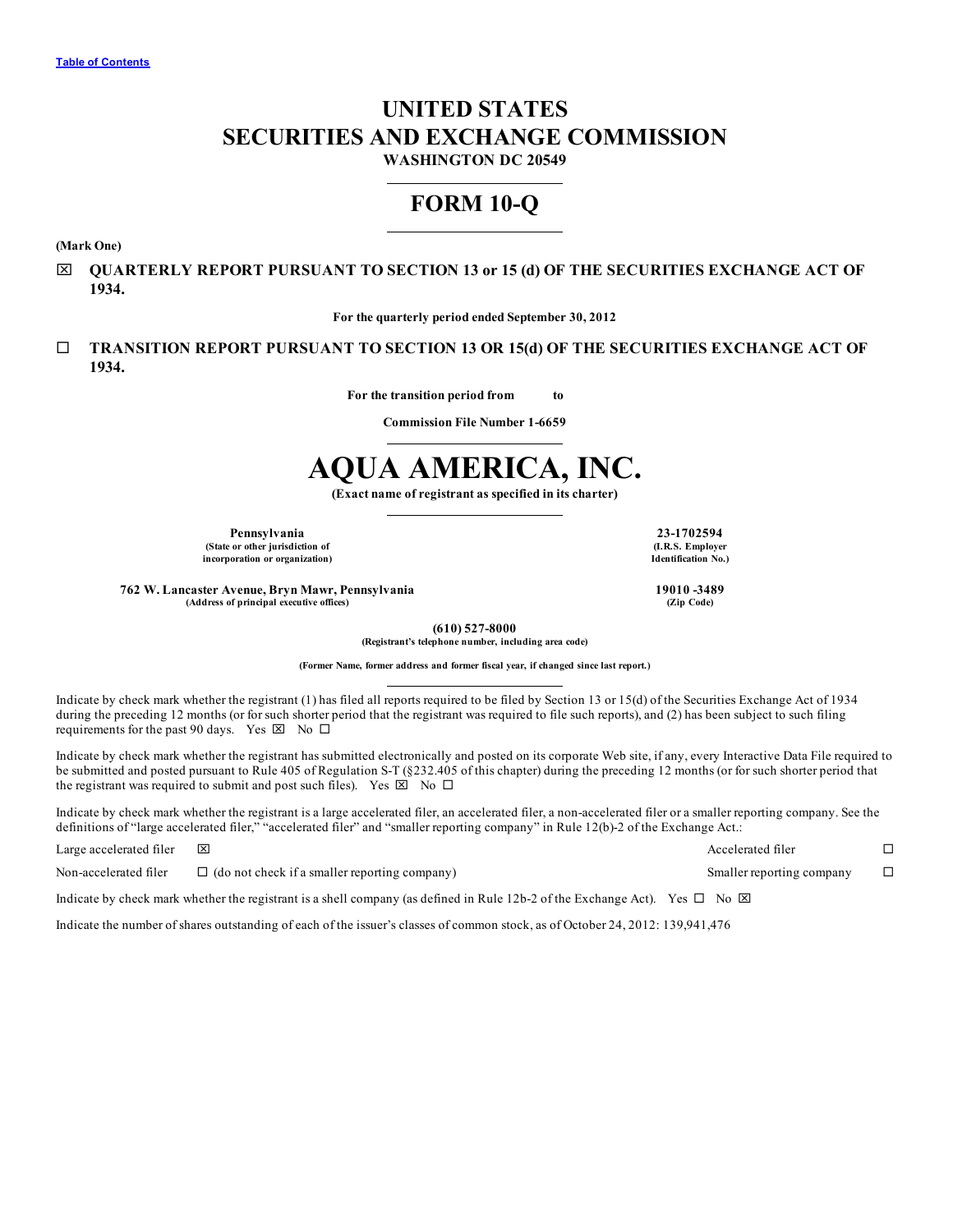## AQUA AMERICA, INC. AND SUBSIDIARIES

# TABLE OF CONTENTS

# <span id="page-1-0"></span>Page Part I – Financial Information Item 1. Financial Statements: [Consolidated](#page-2-0) Balance Sheets (unaudited) – September 30, 2012 and December 31, 2011 2 [Consolidated](#page-3-0) Statements of Net Income (unaudited) - Nine Months Ended September 30, 2012 and 2011 3 [Consolidated](#page-4-0) Statements of Net Income (unaudited) - Three Months Ended September 30, 2012 and 2011 4 Consolidated Statements of [Comprehensive](#page-5-0) Income (unaudited) - Nine and Three Months Ended September 30, 2012 and 2011 5 Consolidated Statements of [Capitalization](#page-6-0) (unaudited) – September 30, 2012 and December 31, 2011 6 [Consolidated](#page-7-0) Statement of Equity (unaudited) – Nine Months Ended September 30, 2012 7 [Consolidated](#page-8-0) Statements of Cash Flow (unaudited) – Nine Months Ended September 30, 2012 and 2011 8 Notes to [Consolidated](#page-9-0) Financial Statements (unaudited) 9 Item 2. [Management's](#page-27-0) Discussion and Analysis of Financial Condition and Results of Operations 27 Item 3. [Quantitative](#page-35-0) and Qualitative Disclosures About Market Risk 35 **Item 4. Controls and [Procedures](#page-35-0)** 35 Part II – Other [Information](#page-36-0) Item 1. Legal [Proceedings](#page-36-0) 36 Item 1A. Risk [Factors](#page-37-0) 37 Item 2. [Unregistered](#page-37-0) Sales of Equity Securities and Use of Proceeds 37 Item 4. Mine Safety [Disclosures](#page-38-0) 38 **Item 6. [Exhibits](#page-38-0)** 38 **[Signatures](#page-39-0)** 39  $\frac{1}{2}$  [Exhibit](#page-40-0) Index 40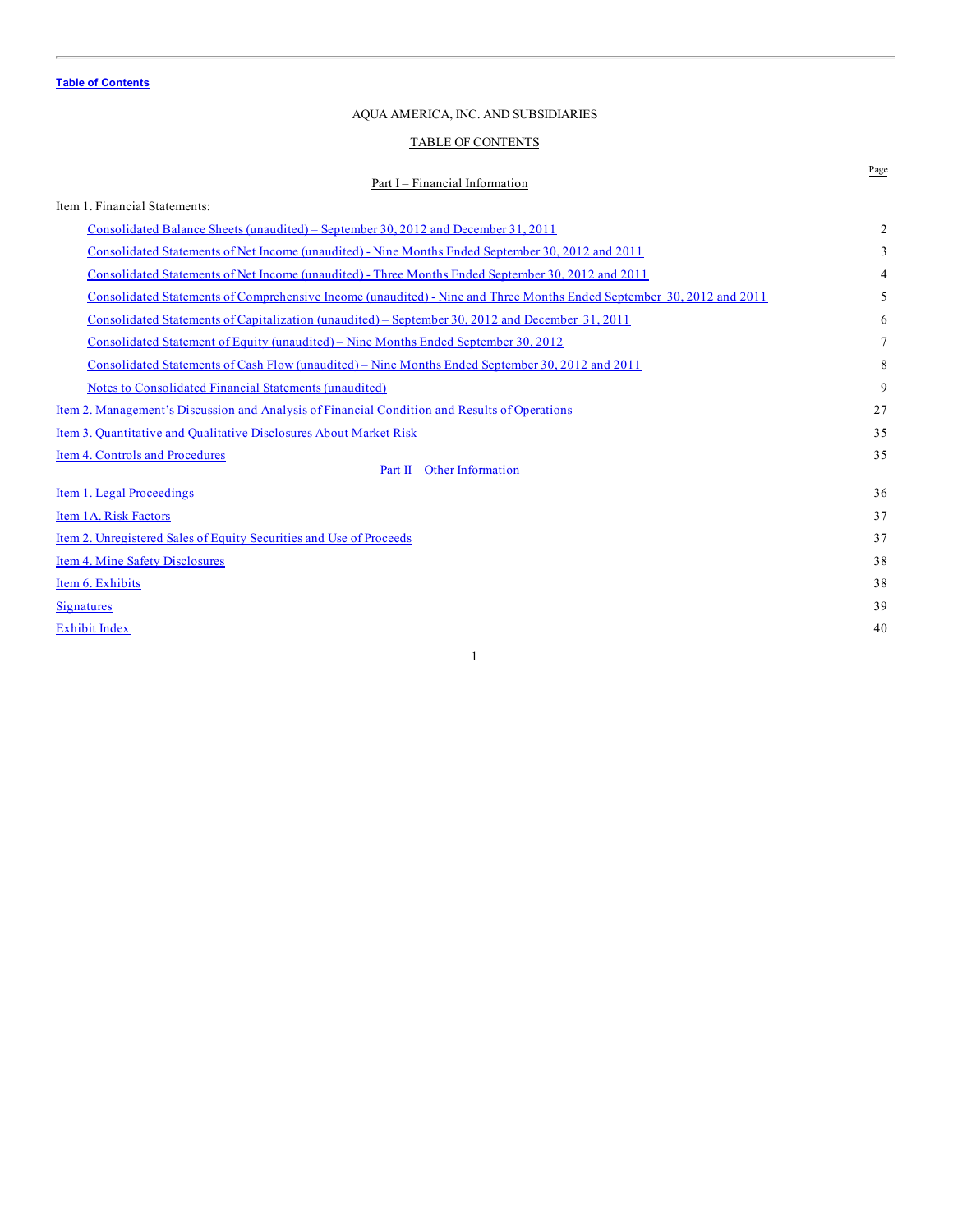## CONSOLIDATED BALANCE SHEETS (In thousands of dollars, except per share amounts) (UNAUDITED)

<span id="page-2-0"></span>

|                                                                                                                        | September 30,<br>2012 | December 31,<br>2011 |
|------------------------------------------------------------------------------------------------------------------------|-----------------------|----------------------|
| Assets                                                                                                                 |                       |                      |
| Property, plant and equipment, at cost                                                                                 | \$4,953,049           | \$4,517,966          |
| Less: accumulated depreciation                                                                                         | 1,089,684             | 987,024              |
| Net property, plant and equipment                                                                                      | 3,863,365             | 3,530,942            |
| Current assets:                                                                                                        |                       |                      |
| Cash and cash equivalents                                                                                              | 6,122                 | 8,204                |
| Accounts receivable and unbilled revenues, net                                                                         | 103,715               | 75,546               |
| Deferred income taxes                                                                                                  | 10,422                | 37,758               |
| Inventory, materials and supplies                                                                                      | 12,178                | 11,014               |
| Prepayments and other current assets                                                                                   | 13,045                | 9,775                |
| Assets of discontinued operations held for sale                                                                        | 85,503                | 263,061              |
| Total current assets                                                                                                   | 230,985               | 405,358              |
| Regulatory assets                                                                                                      | 244,606               | 240,032              |
| Deferred charges and other assets, net                                                                                 | 73,894                | 56,239               |
| Funds restricted for construction activity<br>Goodwill                                                                 | 35,575                | 88,905               |
|                                                                                                                        | 38,729                | 26,944               |
|                                                                                                                        | \$4,487,154           | \$4,348,420          |
| Liabilities and Equity                                                                                                 |                       |                      |
| Aqua America stockholders' equity:                                                                                     |                       |                      |
| Common stock at \$.50 par value, authorized 300,000,000 shares, issued 140,697,726 and 139,525,580 in 2012 and<br>2011 | \$<br>70,348          | \$<br>69,762         |
| Capital in excess of par value                                                                                         | 713,627               | 686,106              |
| Retained earnings                                                                                                      | 544,802               | 508,334              |
| Treasury stock, at cost, 767,178 and 710,482 shares in 2012 and 2011                                                   | (14, 446)             | (13, 145)            |
| Accumulated other comprehensive income                                                                                 | 76                    | 256                  |
| Total Aqua America stockholders' equity                                                                                | 1,314,407             | 1,251,313            |
| Noncontrolling interest                                                                                                | 518                   | 504                  |
| Total equity                                                                                                           | 1,314,925             | 1,251,817            |
| Long-term debt, excluding current portion                                                                              | 1,519,694             | 1,395,457            |
| Commitments and contingencies (See Note 13)                                                                            |                       |                      |
| Current liabilities:                                                                                                   |                       |                      |
| Current portion of long-term debt                                                                                      | 40,897                | 80,429               |
| Loans payable                                                                                                          | 97,650                | 107,771              |
| Accounts payable                                                                                                       | 45,078                | 67,595               |
| Accrued interest                                                                                                       | 21,743                | 14,563               |
| Accrued taxes                                                                                                          | 32,411                | 16,694               |
| Dividends payable                                                                                                      | 24,488                |                      |
| Other accrued liabilities<br>Liabilities of discontinued operations held for sale                                      | 25,385<br>27,458      | 22,595<br>137,171    |
|                                                                                                                        |                       |                      |
| Total current liabilities                                                                                              | 315,110               | 446,818              |
| Deferred credits and other liabilities:                                                                                |                       |                      |
| Deferred income taxes and investment tax credits                                                                       | 634,444               | 596.644              |
| Customers' advances for construction<br>Regulatory liabilities                                                         | 75,906<br>48,601      | 66,198<br>41,292     |
| Other                                                                                                                  | 123,003               | 122,038              |
| Total deferred credits and other liabilities                                                                           |                       |                      |
|                                                                                                                        | 881,954               | 826,172              |
| Contributions in aid of construction                                                                                   | 455,471               | 428,156              |
|                                                                                                                        | \$4,487,154           | \$4,348,420          |

See notes to consolidated financial statements beginning on page 9 of this report.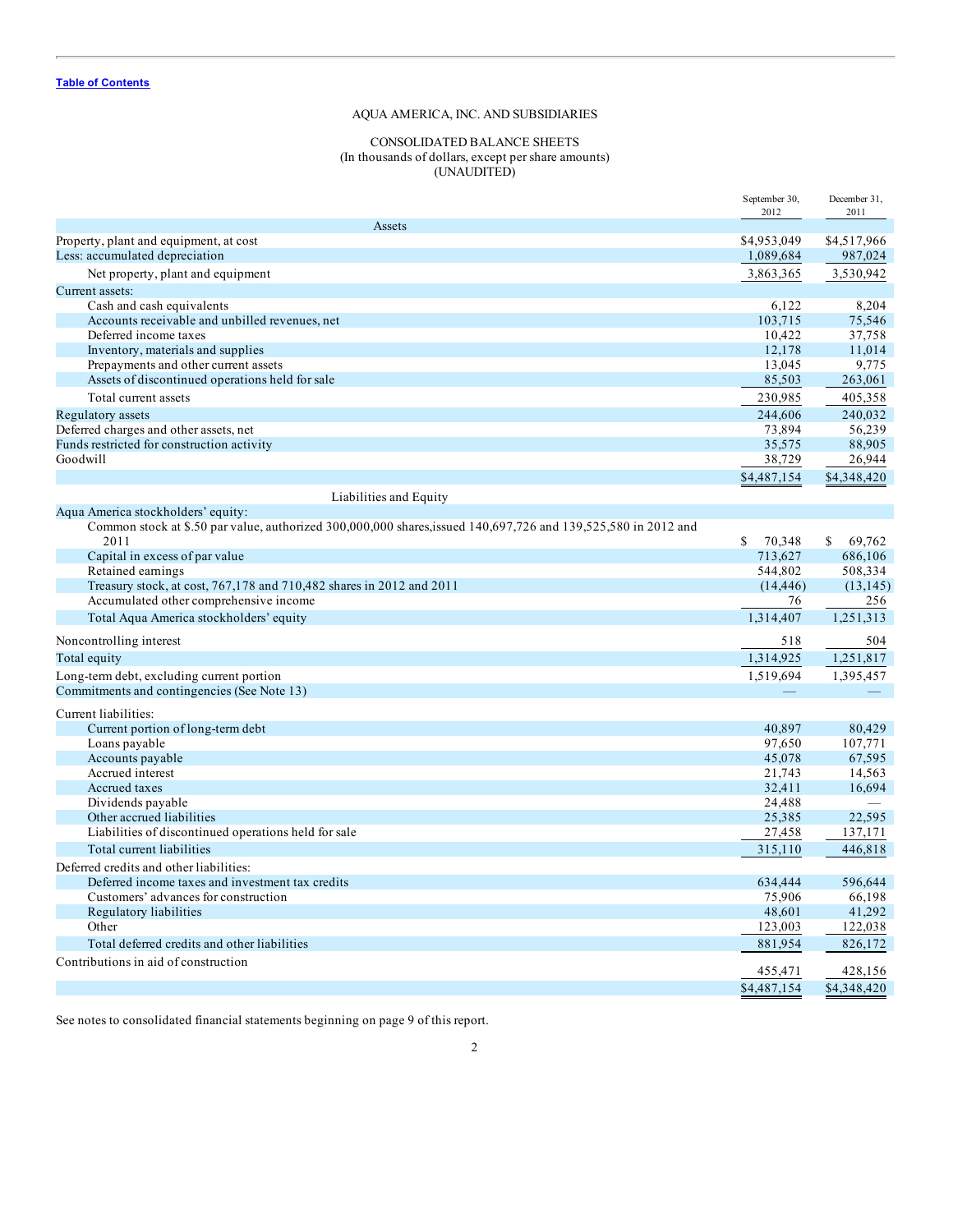# CONSOLIDATED STATEMENTS OF NET INCOME (In thousands, except per share amounts) (UNAUDITED)

<span id="page-3-0"></span>

|                                                         | Nine Months Ended<br>September 30, |                          |
|---------------------------------------------------------|------------------------------------|--------------------------|
|                                                         | 2012                               | 2011                     |
| Operating revenues                                      | \$570,279                          | \$520,498                |
| Operating expenses:                                     |                                    |                          |
| Operations and maintenance                              | 199,664                            | 190,241                  |
| Depreciation                                            | 82,736                             | 77,645                   |
| Amortization                                            | 3,773                              | 4,041                    |
| Taxes other than income taxes                           | 34,700                             | 31,431                   |
|                                                         | 320,873                            | 303,358                  |
| Operating income                                        | 249,406                            | 217,140                  |
| Other expense (income):                                 |                                    |                          |
| Interest expense, net                                   | 58,384                             | 58,460                   |
| Allowance for funds used during construction            | (3,484)                            | (5,689)                  |
| Gain on sale of other assets                            | (826)                              | (475)                    |
| Equity earnings in joint venture                        | (931)                              | $\overline{\phantom{m}}$ |
| Income from continuing operations before income taxes   | 196,263                            | 164,844                  |
| Provision for income taxes                              | 77,310                             | 54,667                   |
| Income from continuing operations                       | 118,953                            | 110,177                  |
| Discontinued operations:                                |                                    |                          |
| Income from discontinued operations before income taxes | 18,813                             | 10,454                   |
| Provision for income taxes                              | 7,758                              | 11,567                   |
| Income (loss) from discontinued operations              | 11,055                             | (1, 113)                 |
| Net income attributable to common shareholders          | \$130,008                          | \$109,064                |
| Income from continuing operations per share:            |                                    |                          |
| <b>Basic</b>                                            | \$<br>0.85                         | \$<br>0.80               |
| Diluted                                                 | \$<br>0.85                         | \$<br>0.79               |
| Income from discontinued operations per share:          |                                    |                          |
| <b>Basic</b>                                            | \$<br>0.08                         | \$<br>(0.01)             |
| Diluted                                                 | $\mathbb{S}$<br>0.08               | $\mathbb{S}$<br>(0.01)   |
| Net income per common share:                            |                                    |                          |
| <b>Basic</b>                                            | \$<br>0.93                         | \$<br>0.79               |
| Diluted                                                 | \$<br>0.93                         | \$<br>0.79               |
| Average common shares outstanding during the period:    |                                    |                          |
| <b>Basic</b>                                            | 139,185                            | 138,081                  |
| Diluted                                                 | 139,751                            | 138,625                  |
| Cash dividends declared per common share                | \$<br>0.67                         | \$<br>0.63               |

See notes to consolidated financial statements beginning on page 9 of this report.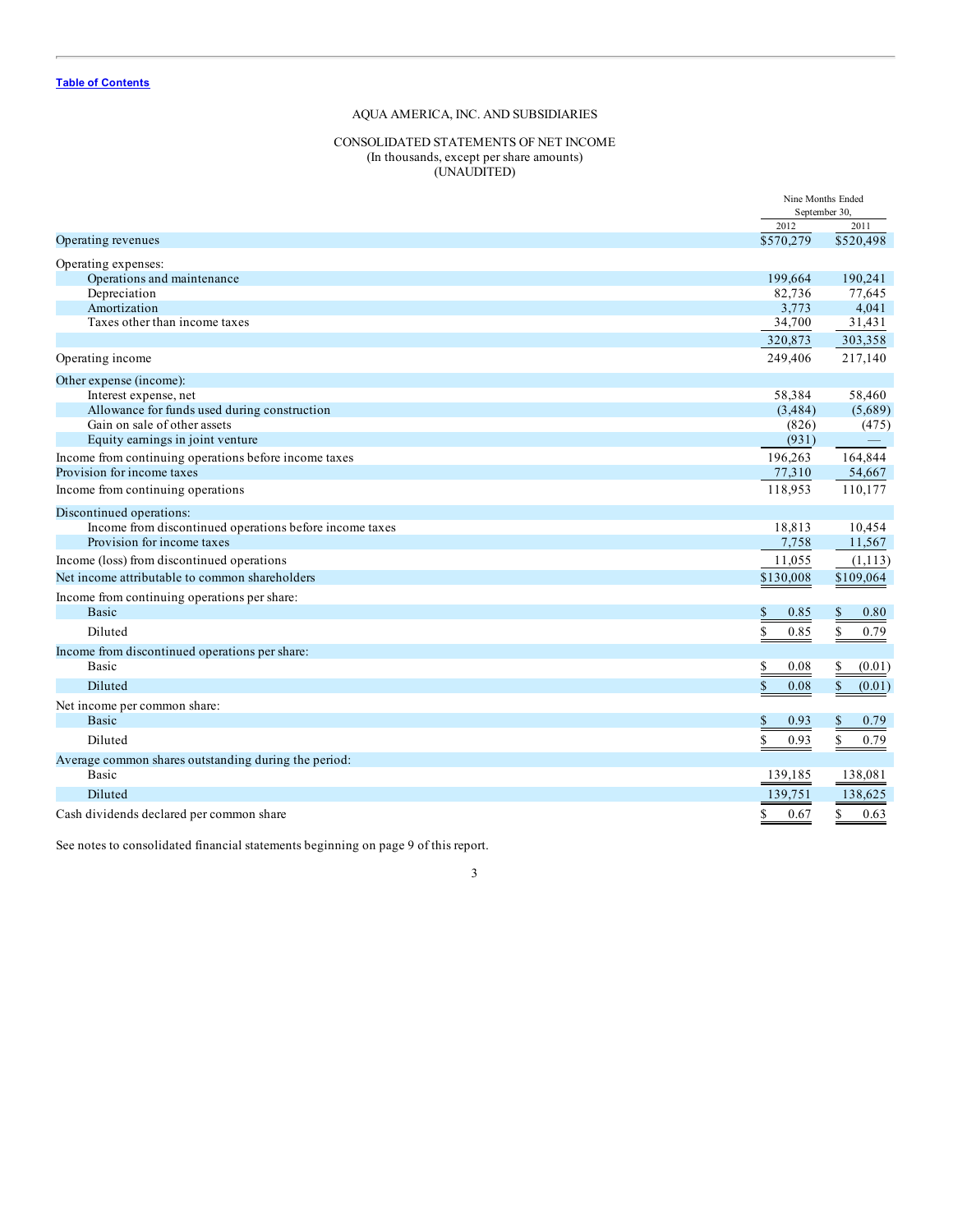# CONSOLIDATED STATEMENTS OF NET INCOME (In thousands, except per share amounts) (UNAUDITED)

<span id="page-4-0"></span>

|                                                         | Three Months Ended<br>September 30, |                        |
|---------------------------------------------------------|-------------------------------------|------------------------|
|                                                         | 2012                                | 2011                   |
| Operating revenues                                      | \$214,565                           | \$191,083              |
| Operating expenses:                                     |                                     |                        |
| Operations and maintenance                              | 71,268                              | 66,502                 |
| Depreciation                                            | 28,251                              | 26,129                 |
| Amortization                                            | 1,320                               | 979                    |
| Taxes other than income taxes                           | 13,191                              | 10,771                 |
|                                                         | 114,030                             | 104,381                |
| Operating income                                        | 100,535                             | 86,702                 |
| Other expense (income):                                 |                                     |                        |
| Interest expense, net                                   | 19,597                              | 19,561                 |
| Allowance for funds used during construction            | (919)                               | (1,794)                |
| Gain on sale of other assets                            | (320)                               | (216)                  |
| Equity earnings in joint venture                        | (682)                               |                        |
| Income from continuing operations before income taxes   | 82,859                              | 69,151                 |
| Provision for income taxes                              | 32,575                              | 24,290                 |
| Income from continuing operations                       | 50,284                              | 44,861                 |
| Discontinued operations:                                |                                     |                        |
| Income from discontinued operations before income taxes | 819                                 | 6,206                  |
| Provision for income taxes                              | 444                                 | 9,944                  |
| Income (loss) from discontinued operations              | 375                                 | (3,738)                |
| Net income attributable to common shareholders          | \$50,659                            | \$41,123               |
| Income from continuing operations per share:            |                                     |                        |
| <b>Basic</b>                                            | \$<br>0.36                          | \$<br>0.32             |
| Diluted                                                 | \$<br>0.36                          | \$<br>0.32             |
| Income (loss) from discontinued operations per share:   |                                     |                        |
| <b>Basic</b>                                            | \$<br>0.00                          | \$<br>(0.03)           |
| Diluted                                                 | \$<br>0.00                          | $\mathbb{S}$<br>(0.03) |
| Net income per common share:                            |                                     |                        |
| <b>Basic</b>                                            | \$<br>0.36                          | \$<br>0.30             |
| Diluted                                                 | \$<br>0.36                          | \$<br>0.30             |
| Average common shares outstanding during the period:    |                                     |                        |
| Basic                                                   | 139,676                             | 138,297                |
| Diluted                                                 | 140,487                             | 138,951                |
| Cash dividends declared per common share                | \$<br>0.34                          | \$<br>0.32             |

See notes to consolidated financial statements beginning on page 9 of this report.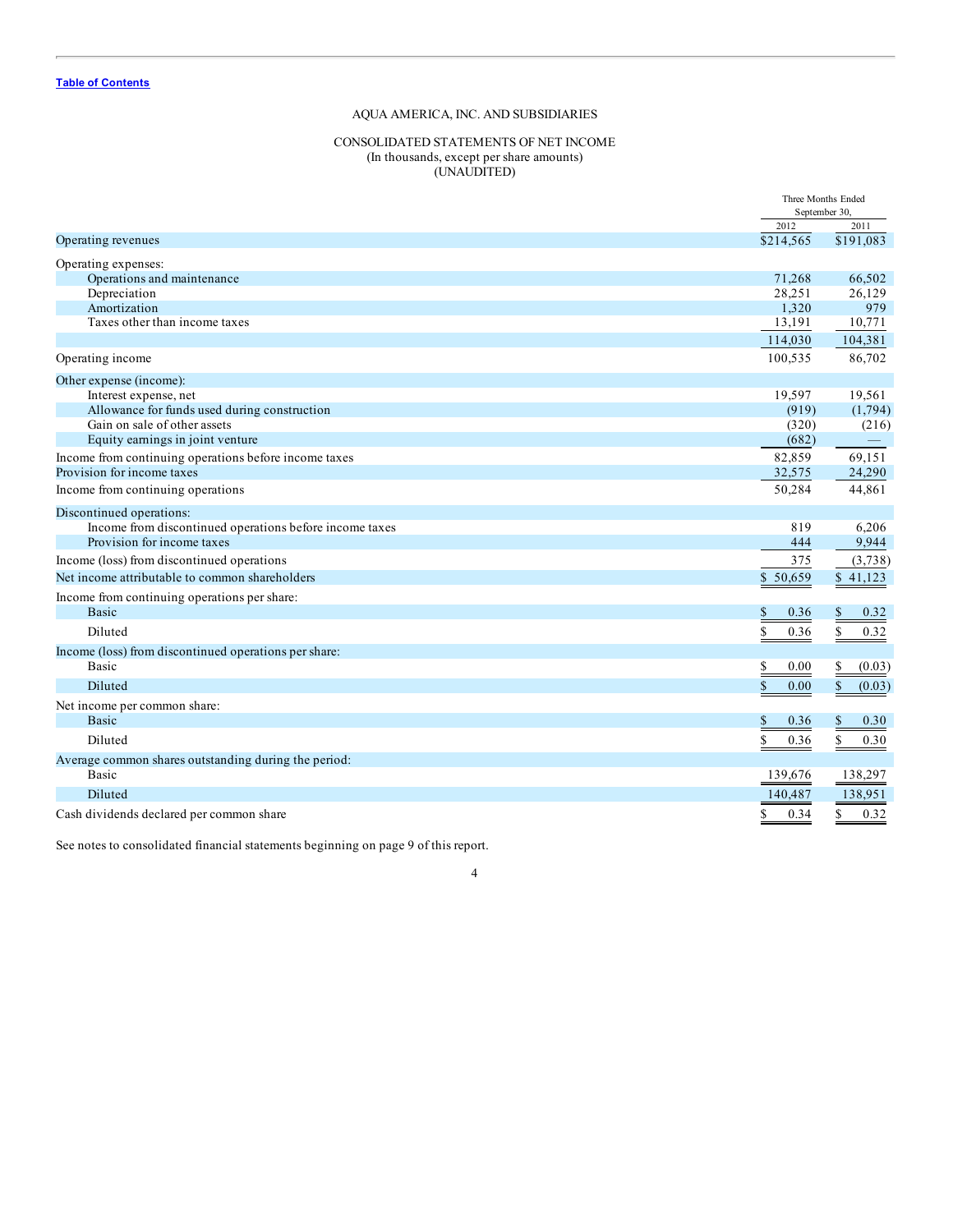#### CONSOLIDATED STATEMENTS OF COMPREHENSIVE INCOME (In thousands of dollars) (UNAUDITED)

<span id="page-5-0"></span>

|                                                                      | Nine Months Ended<br>September 30. |           | Three Months Ended<br>September 30. |          |
|----------------------------------------------------------------------|------------------------------------|-----------|-------------------------------------|----------|
|                                                                      | 2012                               | 2011      | 2012                                | 2011     |
| Net income attributable to common shareholders                       | \$130,008                          | \$109,064 | \$50,659                            | \$41,123 |
| Other comprehensive income, net of tax:                              |                                    |           |                                     |          |
| Unrealized holding gain (loss) on investments $(1)(2)$               | 139                                | (277)     | 42                                  | (373)    |
| Reclassification adjustment for gain reported in net income $(3)(4)$ | (319)                              | (156)     | (153)                               | (83)     |
| Comprehensive income                                                 | \$129,828                          | \$108,631 | \$50,548                            | \$40,667 |

(1) amounts are net of tax of \$73 and \$149 for the nine months ended September 30, 2012 and 2011, respectively

(2) amounts are net of tax of \$22 and \$200 for the three months ended September 30, 2012 and 2011, respectively

(3) amounts are net of tax of \$172 and \$84 for the nine months ended September 30, 2012 and 2011, respectively

(4) amounts are net of tax of \$82 and \$45 for the three months ended September 30, 2012 and 2011, respectively

See notes to consolidated financial statements beginning on page 9 of this report.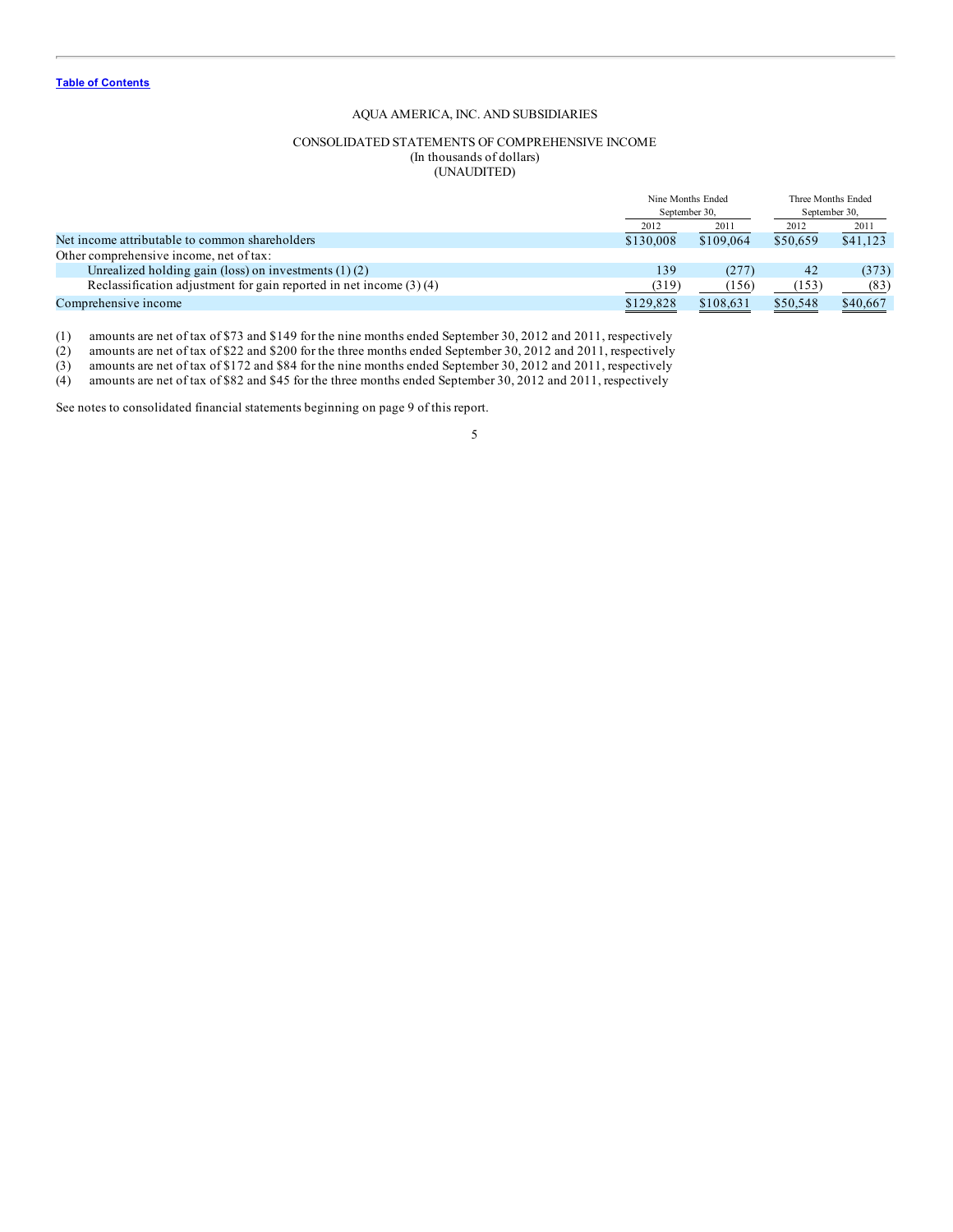# CONSOLIDATED STATEMENTS OF CAPITALIZATION (In thousands of dollars, except per share amounts) (UNAUDITED)

<span id="page-6-0"></span>

|                                         | September 30, | December 31, |
|-----------------------------------------|---------------|--------------|
|                                         | 2012          | 2011         |
| Aqua America stockholders' equity:      |               |              |
| Common stock, \$.50 par value           | S.<br>70,348  | 69,762<br>S. |
| Capital in excess of par value          | 713.627       | 686,106      |
| Retained earnings                       | 544,802       | 508,334      |
| Treasury stock, at cost                 | (14, 446)     | (13, 145)    |
| Accumulated other comprehensive income  | 76            | 256          |
| Total Aqua America stockholders' equity | 1,314,407     | 1,251,313    |
| Noncontrolling interest                 | 518           | 504          |
| Total equity                            | 1,314,925     | 1,251,817    |
|                                         |               |              |

Long-term debt:

Long-term debt of subsidiaries (substantially secured by utility plant):

| <b>Interest Rate Range</b>                                                            | Maturity Date Range |             |             |
|---------------------------------------------------------------------------------------|---------------------|-------------|-------------|
| $0.00\%$ to $0.99\%$                                                                  | 2024 to 2031        | 3,411       | 6,777       |
| 1.00% to 1.99%                                                                        | 2014 to 2035        | 35,668      | 30,030      |
| 2.00% to 2.99%                                                                        | 2024 to 2031        | 12,482      | 12,798      |
| 3.00% to 3.99%                                                                        | 2016 to 2030        | 24,971      | 26,593      |
| 4.00% to 4.99%                                                                        | 2020 to 2043        | 367,846     | 367,226     |
| 5.00% to 5.99%                                                                        | 2012 to 2043        | 381,880     | 429,128     |
| 6.00% to 6.99%                                                                        | 2015 to 2036        | 64,898      | 63,253      |
| 7.00% to 7.99%                                                                        | 2012 to 2027        | 36,040      | 28,995      |
| 8.00% to 8.99%                                                                        | 2021 to 2025        | 24,716      | 33,957      |
| 9.00% to 9.99%                                                                        | 2013 to 2026        | 34,547      | 38,447      |
| 10.40%                                                                                | 2018                | 6,000       | 6,000       |
|                                                                                       |                     | 992,459     | 1,043,204   |
| Notes payable to bank under revolving credit agreement, variable rate, due March 2017 |                     | 83,000      | 38,212      |
| Unsecured notes payable:                                                              |                     |             |             |
| Notes at 3.57% due 2027                                                               |                     | 50,000      |             |
| Notes ranging from 4.62% to 4.87%, due 2013 through 2024                              |                     | 193,000     | 193,000     |
| Notes ranging from 5.01% to 5.95%, due 2014 through 2037                              |                     | 242,132     | 242,132     |
|                                                                                       |                     | 1,560,591   | 1,516,548   |
| Less: long-term debt of discontinued operations                                       |                     |             | 40,662      |
|                                                                                       |                     | 1,560,591   | 1,475,886   |
| Current portion of long-term debt                                                     |                     | 40,897      | 80,429      |
| Long-term debt, excluding current portion                                             |                     | 1,519,694   | 1,395,457   |
| Total capitalization                                                                  |                     | \$2,834,619 | \$2,647,274 |

See notes to consolidated financial statements beginning on page 9 of this report.

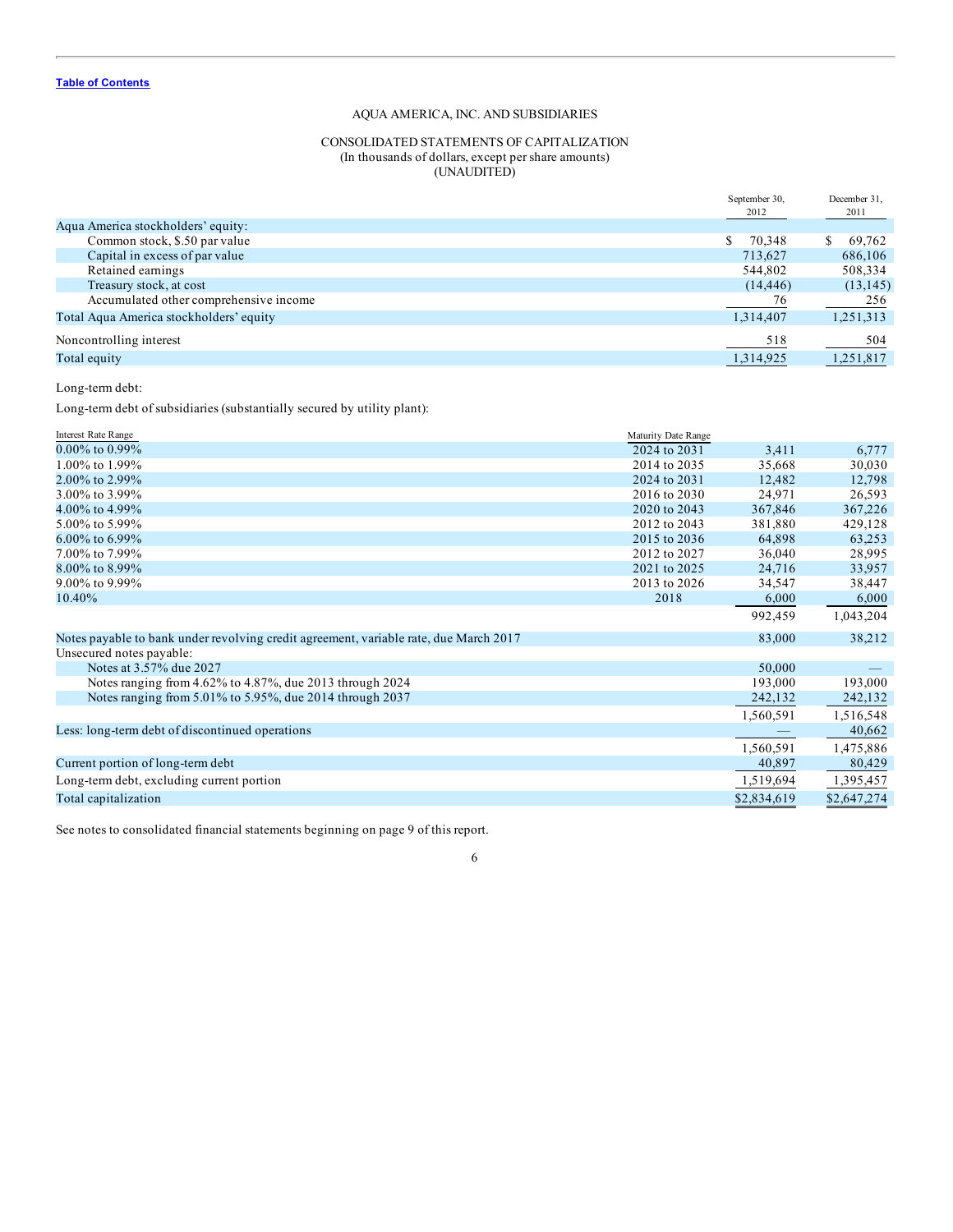# CONSOLIDATED STATEMENT OF EQUITY (In thousands of dollars) (UNAUDITED)

<span id="page-7-0"></span>

|                                                    | Common<br>Stock | Capital in<br>Excess of<br>Par Value | Retained<br>Earnings | Treasury<br>Stock | Accumulated<br>Other<br>Comprehensive<br>Income | Noncontrolling<br>Interest | Total       |
|----------------------------------------------------|-----------------|--------------------------------------|----------------------|-------------------|-------------------------------------------------|----------------------------|-------------|
| Balance at December 31, 2011                       | \$69,762        | \$686,106                            | \$508,334            | \$(13,145)        | 256                                             | 504                        | \$1,251,817 |
| Net income                                         |                 |                                      | 130,008              |                   |                                                 | 14                         | 130.022     |
| Other comprehensive loss net of income tax of \$99 |                 |                                      |                      |                   | (180)                                           | $-$                        | (180)       |
| Dividends paid                                     |                 | —                                    | (68, 932)            |                   |                                                 |                            | (68, 932)   |
| Dividends declared                                 |                 |                                      | (24, 488)            |                   |                                                 |                            | (24, 488)   |
| Sale of stock (436,861 shares)                     | 215             | 9,354                                |                      | 163               |                                                 |                            | 9,732       |
| Repurchase of stock (62,997 shares)                |                 |                                      |                      | (1,464)           |                                                 |                            | (1, 464)    |
| Equity compensation plan (15,518 shares)           | 8               | (8)                                  |                      |                   |                                                 |                            |             |
| Exercise of stock options (726,068 shares)         | 363             | 12,370                               |                      |                   |                                                 | $-$                        | 12,733      |
| Stock-based compensation                           |                 | 4,049                                | (120)                |                   |                                                 |                            | 3,929       |
| Employee stock plan tax benefits                   |                 | 1,756                                |                      |                   |                                                 |                            | 1,756       |
| Balance at September 30, 2012                      | \$70,348        | \$713,627                            | \$544,802            | \$(14,446)        | 76                                              | 518                        | \$1,314,925 |

See notes to consolidated financial statements beginning on page 9 of this report.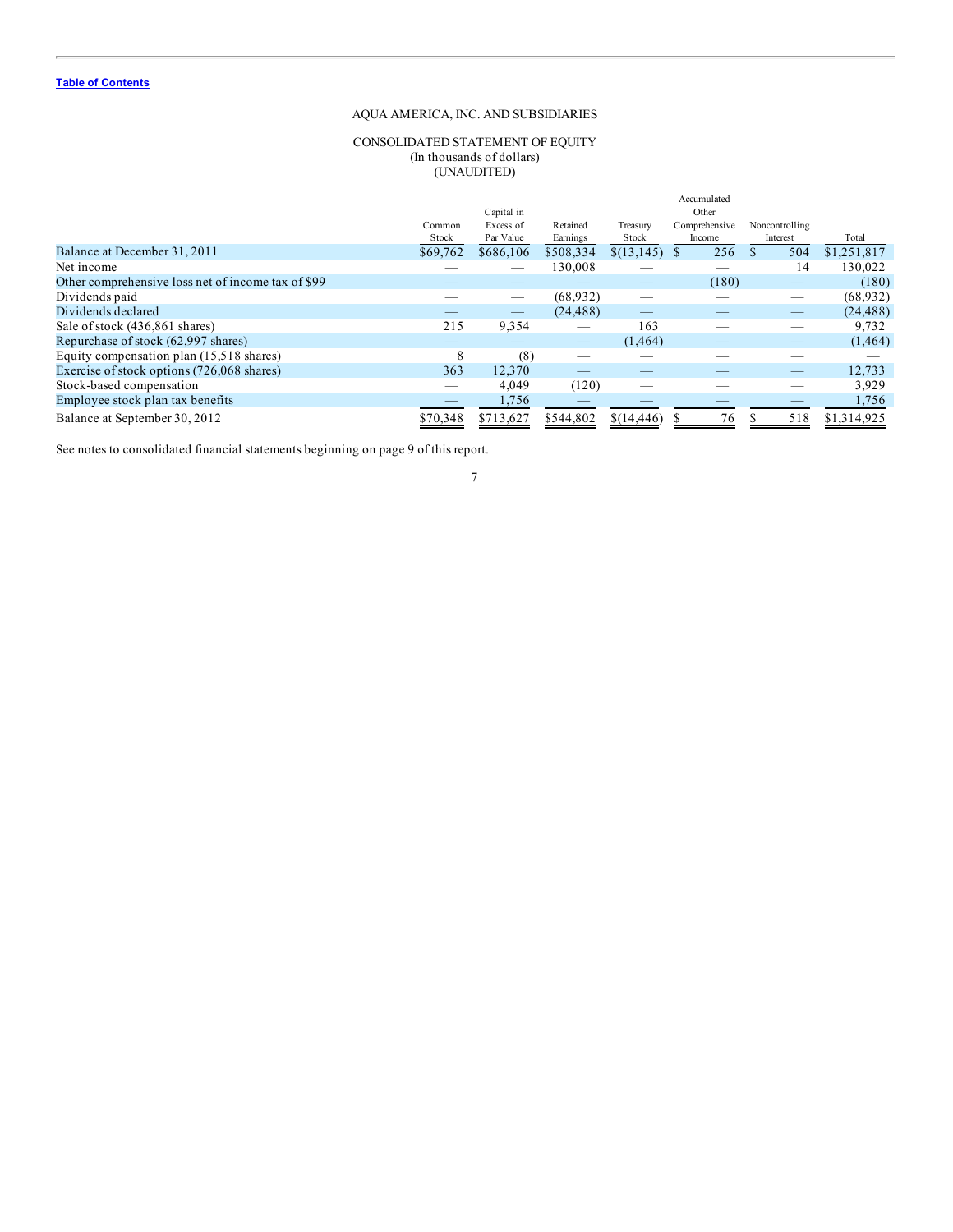# CONSOLIDATED STATEMENTS OF CASH FLOW (In thousands of dollars) (UNAUDITED)

<span id="page-8-0"></span>

|                                                                                                                        | Nine Months Ended<br>September 30, |                       |
|------------------------------------------------------------------------------------------------------------------------|------------------------------------|-----------------------|
|                                                                                                                        | 2012                               | 2011                  |
| Cash flows from operating activities:                                                                                  |                                    |                       |
| Net income                                                                                                             | \$130,008                          | \$109,064             |
| Income (loss) from discontinued operations                                                                             | 11,055                             | (1, 113)              |
| Income from continuing operations                                                                                      | 118,953                            | 110,177               |
| Adjustments to reconcile income from continuing operations to net cash flows from operating activities:                |                                    |                       |
| Depreciation and amortization                                                                                          | 86,509                             | 81,686                |
| Deferred income taxes                                                                                                  | 59,498                             | 57,476                |
| Provision for doubtful accounts                                                                                        | 3.072                              | 3,382                 |
| Stock-based compensation                                                                                               | 4,020                              | 2,786                 |
| Gain on sale of utility system                                                                                         | $\overline{\phantom{0}}$           | (3,946)               |
| Gain on sale of other assets                                                                                           | (826)                              | (475)                 |
| Net increase in receivables, inventory and prepayments                                                                 | (18, 254)                          | (12, 561)             |
| Net increase in payables, accrued interest, accrued taxes and other accrued liabilities                                | 25,896                             | 497                   |
| Other                                                                                                                  | (2,649)                            | (2,580)               |
| Operating cash flows from continuing operations                                                                        | 276,219                            | 236,442               |
| Operating cash flows (used in) from discontinued operations, net                                                       | (10,005)                           | 10,661                |
| Net cash flows from operating activities                                                                               | 266,214                            | 247,103               |
| Cash flows from investing activities:                                                                                  |                                    |                       |
| Property, plant and equipment additions, including allowance for funds used during construction of \$3,484 and \$5,689 | (262, 832)                         | (222, 354)            |
| Acquisitions of utility systems and other, net                                                                         | (116,050)                          | (6,934)               |
| Additions to funds restricted for construction activity                                                                | (2,086)                            | (135)                 |
| Release of funds previously restricted for construction activity                                                       | 55,416                             | 34,644                |
| Net proceeds from the sale of utility system and other assets                                                          | 3,766                              | 12,628                |
| Proceeds from note receivable                                                                                          |                                    | 5,289                 |
| Investment in joint venture                                                                                            | (19, 156)                          |                       |
| Other                                                                                                                  | (1,701)                            | (631)                 |
| Investing cash flows used in continuing operations                                                                     | (342, 643)                         | (177, 493)            |
| Investing cash flows from (used in) discontinued operations, net                                                       | 74,009                             | (6,636)               |
| Net cash flows used in investing activities                                                                            | (268, 634)                         | (184, 129)            |
| Cash flows from financing activities:                                                                                  |                                    |                       |
| Customers' advances and contributions in aid of construction                                                           | 5,742                              | 2,587                 |
| Repayments of customers' advances                                                                                      | (3,840)                            | (1,577)               |
| Net (repayments) proceeds of short-term debt                                                                           | (10, 121)                          | 13,310                |
| Proceeds from long-term debt                                                                                           | 179,166                            | 24,974                |
| Repayments of long-term debt                                                                                           | (109, 265)                         | (46, 477)             |
| Change in cash overdraft position                                                                                      | (14,108)                           | (4,122)               |
| Proceeds from issuing common stock                                                                                     | 9,732                              | 9,401                 |
| Proceeds from exercised stock options                                                                                  | 12,733                             | 5,835                 |
| Stock-based compensation windfall tax benefits                                                                         | 603                                |                       |
| Repurchase of common stock                                                                                             | (1, 464)                           | (1,001)               |
| Dividends paid on common stock                                                                                         | (68, 932)                          | (64,266)              |
| Financing cash flows from (used in) continuing operations                                                              | 246                                | (61, 336)             |
| Financing cash flows from discontinued operations, net                                                                 | 92                                 | 416                   |
| Net cash flows from (used in) financing activities                                                                     | 338                                | (60, 920)             |
| Net (decrease) increase in cash and cash equivalents                                                                   | (2,082)                            | 2,054                 |
| Cash and cash equivalents at beginning of period                                                                       | 8,204                              | 5,934                 |
| Cash and cash equivalents at end of period                                                                             | $\mathbf S$<br>6,122               | 7,988<br>$\mathbb{S}$ |
|                                                                                                                        |                                    |                       |

See notes to consolidated financial statements beginning on page 9 of this report.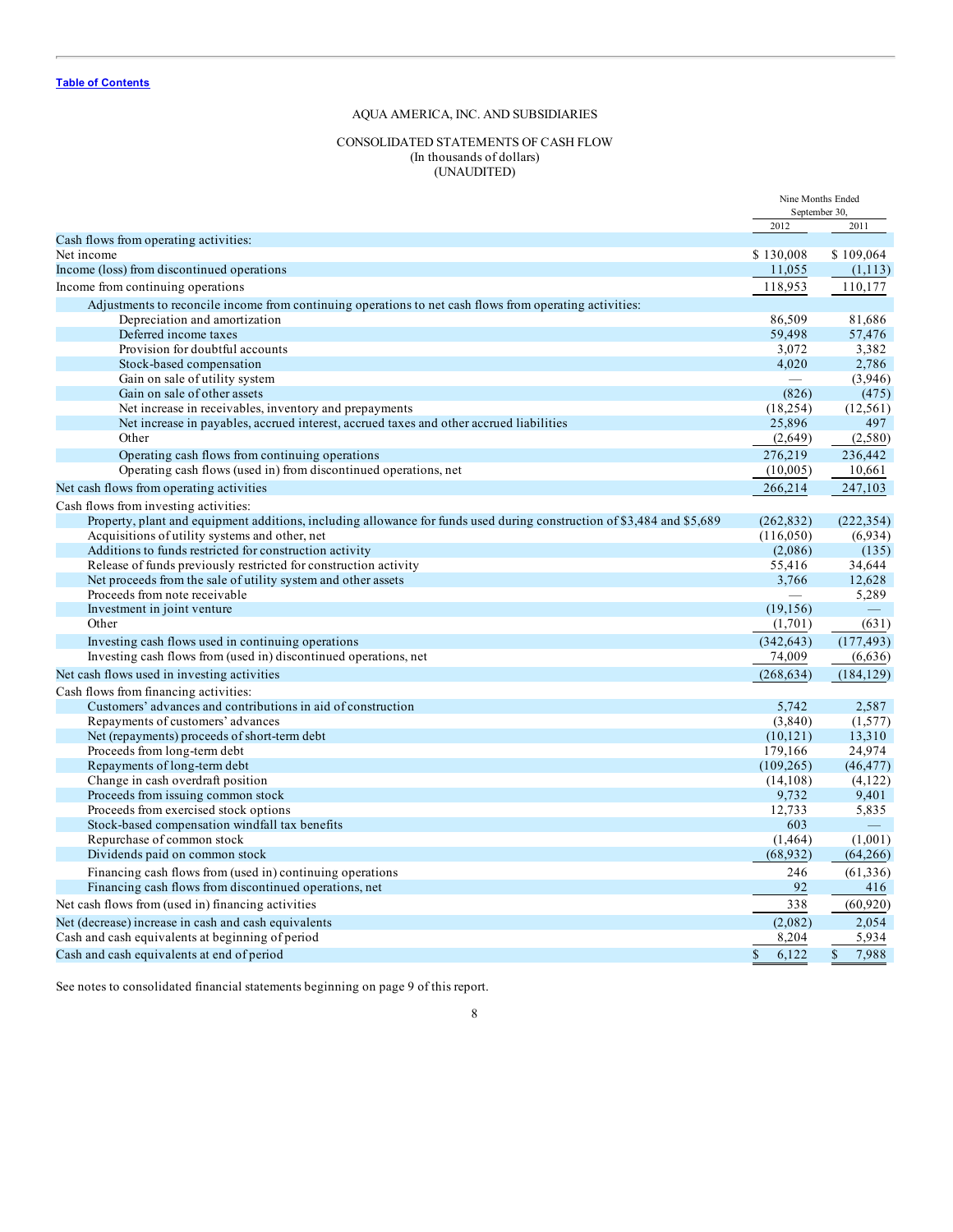#### NOTES TO CONSOLIDATED FINANCIAL STATEMENTS (In thousands of dollars, except per share amounts) (UNAUDITED)

# <span id="page-9-0"></span>Note 1 Basis of Presentation

The accompanying consolidated balance sheets and statements of capitalization of Aqua America, Inc. and subsidiaries (the "Company") at September 30, 2012, the consolidated statements of net income and comprehensive income for the nine and three months ended September 30, 2012 and 2011, the consolidated statements of cash flow for the nine months ended September 30, 2012 and 2011, and the consolidated statement of equity for the nine months ended September 30, 2012, are unaudited, but reflect all adjustments, consisting of only normal recurring accruals, which are, in the opinion of management, necessary to present fairly the consolidated financial position, the consolidated changes in equity, the consolidated results of operations, and the consolidated cash flow for the periods presented. Because they cover interim periods, the statements and related notes to the financial statements do not include all disclosures and notes normally provided in annual financial statements and, therefore, should be read in conjunction with the Company's Annual Report on Form 10-K for the year ended December 31, 2011. The results of operations for interim periods may not be indicative of the results that may be expected for the entire year. The December 31, 2011 consolidated balance sheet data presented herein was derived from the Company's December 31, 2011 audited consolidated financial statements, but does not include all disclosures and notes normally provided in annual financial statements. Certain prior period amounts have been reclassified to conform to the reporting of discontinued operations (see Note 4).

#### Note 2 Goodwill

The following table summarizes the changes in the Company's goodwill, by business segment:

|                                                           | Regulated |         |              |
|-----------------------------------------------------------|-----------|---------|--------------|
|                                                           | Segment   | Other   | Consolidated |
| Balance at December 31, 2011                              | \$22,823  | \$4.121 | \$26.944     |
| Goodwill acquired                                         | 12.254    |         | 12.254       |
| Reclassifications to utility plant acquisition adjustment | (491)     |         | (491)        |
| Other                                                     | 22        |         | つつ           |
| Balance at September 30, 2012                             | \$34,608  | \$4,121 | \$ 38,729    |

Included within the Company's assets of discontinued operations held for sale as of December 31, 2011 is \$12,316 of goodwill, and as of September 30, 2012 there was no goodwill associated with the Company's assets of discontinued operations held for sale.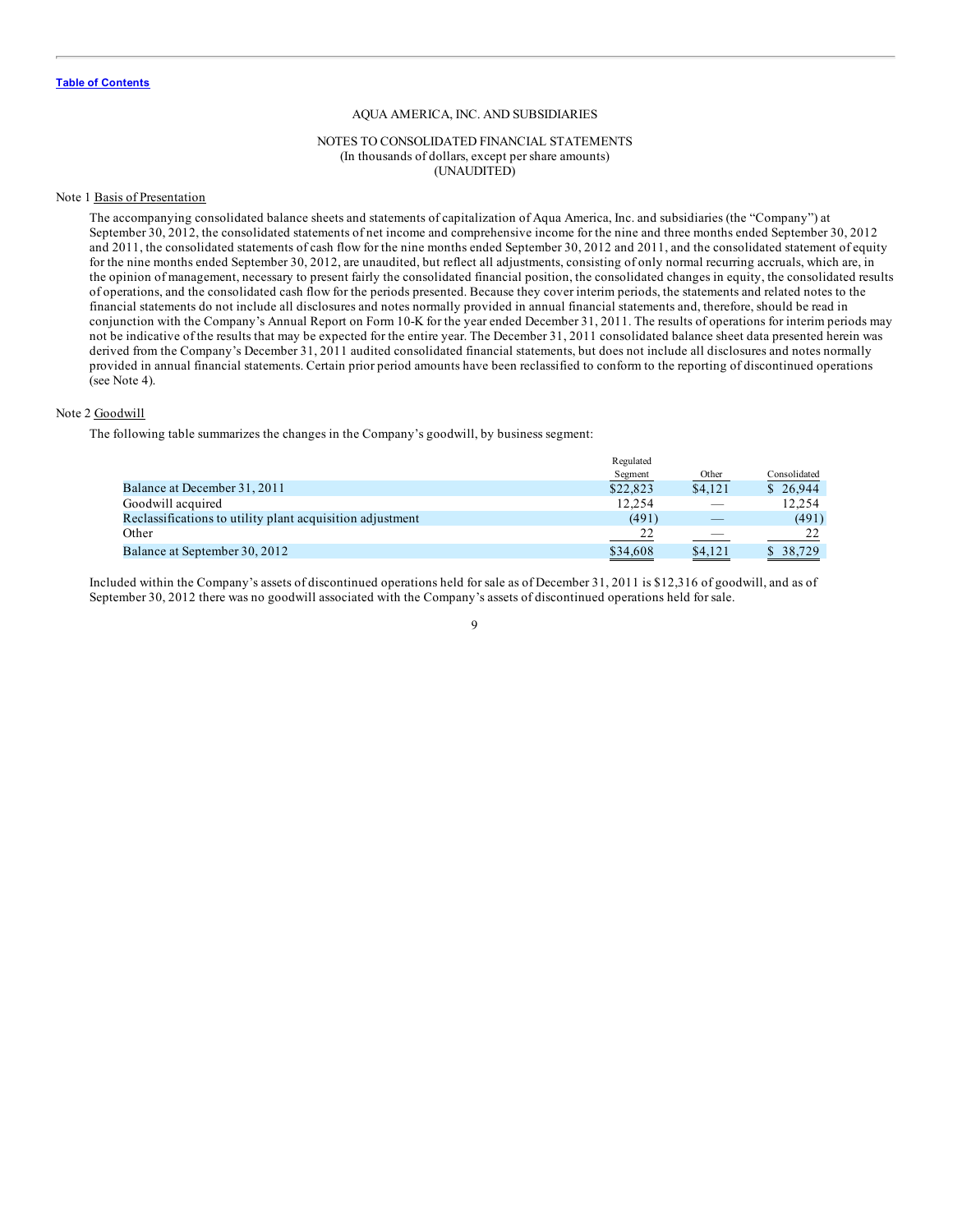#### NOTES TO CONSOLIDATED FINANCIAL STATEMENTS (continued) (In thousands of dollars, except per share amounts) (UNAUDITED)

The reclassification of goodwill to utility plant acquisition adjustment in the table above results from a mechanism approved by the applicable public utility commission. The mechanism provides for the transfer over time, and the recovery through customer rates, of goodwill associated with certain acquisitions upon achieving certain objectives.

As of July 31, 2012, management performed its annual test of goodwill for impairment, in conjunction with the timing of the Company's annual fiveyear financial plan. Based on the Company's comparison of the estimated fair value of its reporting units to their respective carrying amounts, management concluded that the estimated fair value of each reporting unit, which has goodwill recorded, was substantially in excess of the reporting unit's carrying amount.

#### Note 3 Acquisitions

As part of the Company's growth-through-acquisition strategy, in July 2011, the Company entered into a definitive agreement with American Water Works Company, Inc. ("American Water") to purchase all of the stock of the subsidiary that holds American Water's regulated water and wastewater operations in Ohio. American Water's Ohio operations served approximately 57,000 customers. On May 1, 2012, the Company completed its acquisition of American Water's water and wastewater operations in Ohio. The total purchase price at closing consisted of \$101,083 in cash plus certain assumed liabilities, including debt of \$14,281, which is subject to certain post-closing adjustments. The transaction has been accounted for as a business combination. The Company has included the results of its acquisition in Ohio in our consolidated financial statements as part of our Regulated segment since the date of acquisition. The proforma impact of the Company's Ohio acquisition was not material to our results of operations for the quarters and nine months ended September 30, 2012 and 2011, respectively, and to our financial condition as of September 30, 2012. The preliminary purchase price allocation is as follows:

May 1

|                                           | 2012      |
|-------------------------------------------|-----------|
| Property, plant and equipment, net        | \$119,595 |
| Current assets                            | 6,852     |
| Other long-term assets                    | 7,525     |
| Goodwill                                  | 12,254    |
| Total assets acquired                     | 146,226   |
| Current liabilities                       | 3,409     |
| Long-term debt, excluding current portion | 14,233    |
| Other long-term liabilities               | 27,501    |
| Total liabilities assumed                 | 45,143    |
| Net assets acquired                       | \$101,083 |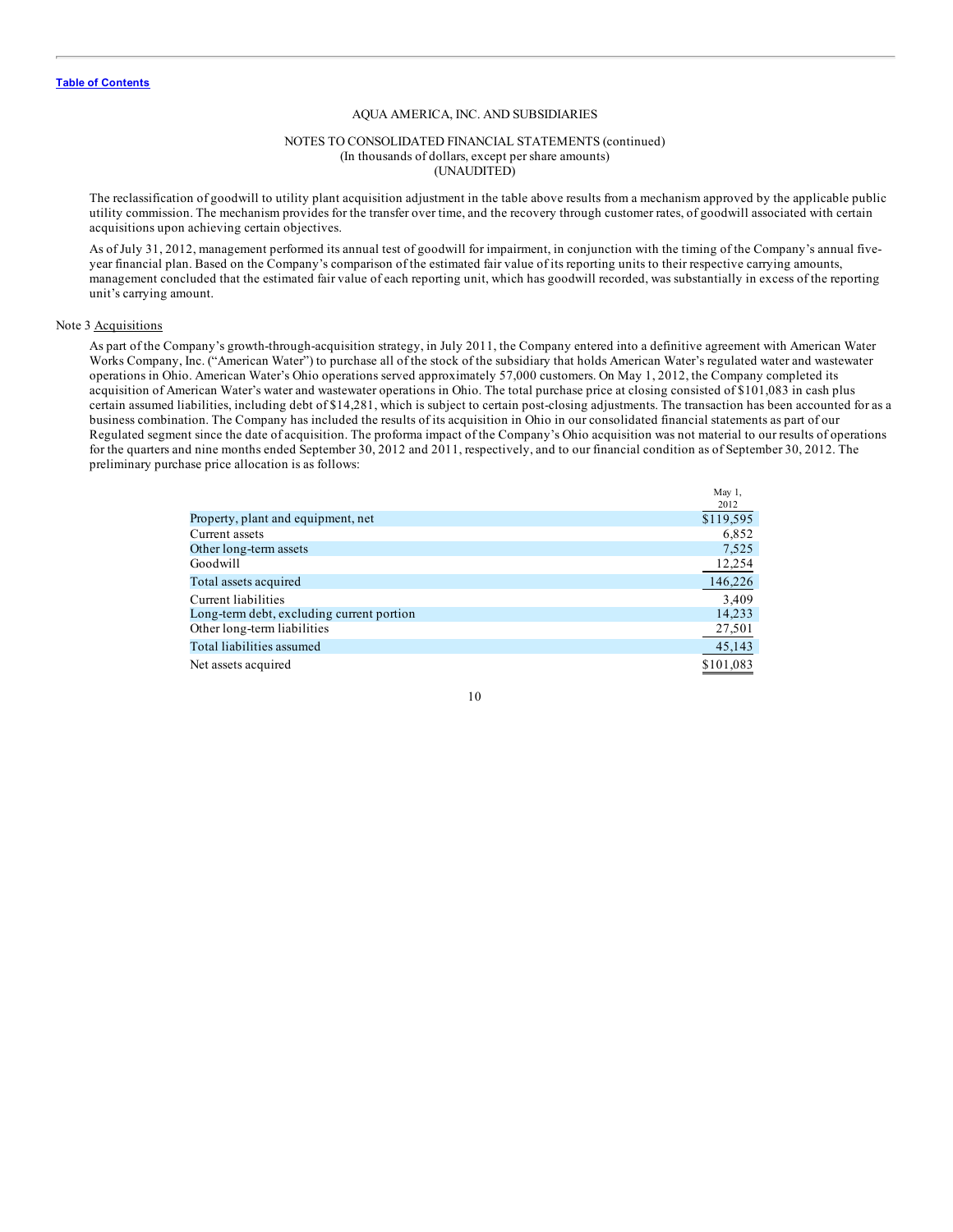#### NOTES TO CONSOLIDATED FINANCIAL STATEMENTS (continued) (In thousands of dollars, except per share amounts) (UNAUDITED)

#### Note 4 Discontinued Operations and Other Dispositions

*Discontinued Operations* – In September 2012, the Company began to market for sale its water and wastewater operations in Florida, which serves approximately 38,000 customers, and the Company's waste water treatment facility in Georgia. The Company has accounted for these operations as business held for sale. The sale of the Company's water and wastewater operations in Florida and Georgia will conclude the Company's operations in these states.

In July 2011, the Company entered into a definitive agreement with Connecticut Water Service, Inc. to sell its operations in Maine, which served approximately 16,000 customers, for cash at closing plus certain assumed liabilities, including debt of \$17,364. On January 1, 2012, the Company completed the sale for net proceeds of \$36,870, and recognized a gain on sale of \$17,699 (\$10,821 after-tax). Beginning in the third quarter of 2011, the Company recognized income tax expense of \$4,008 for the additional deferred tax liabilities that arose from the difference between the stock and tax basis of the Company's investment in its Aqua Maine subsidiary.

In July 2011, the Company entered into a definitive agreement with American Water to sell its operations in New York for its book value at closing plus certain assumed liabilities, including debt of approximately \$23,000. On May 1, 2012, the Company completed the sale for net proceeds of \$39,274 at closing, which is subject to certain post-closing adjustments.

During the second quarter of 2012, the Company recognized a loss on sale of \$2,736 (\$1,874 after-tax), resulting from charges incurred from the sale. Beginning in the third quarter of 2011, the Company recognized income tax expense of \$3,245 for the additional deferred tax liabilities that arise from the difference between the stock and tax basis of the Company's investment in its Aqua New York subsidiary. The Company's New York operations served approximately 51,000 customers.

The operating results, cash flows, and financial position of the Company's subsidiaries named above, during the periods owned, have been presented in the Company's consolidated statements of net income, consolidated statements of cash flow, and consolidated balance sheets as discontinued operations. These subsidiaries were included in the Company's "Regulated" segment.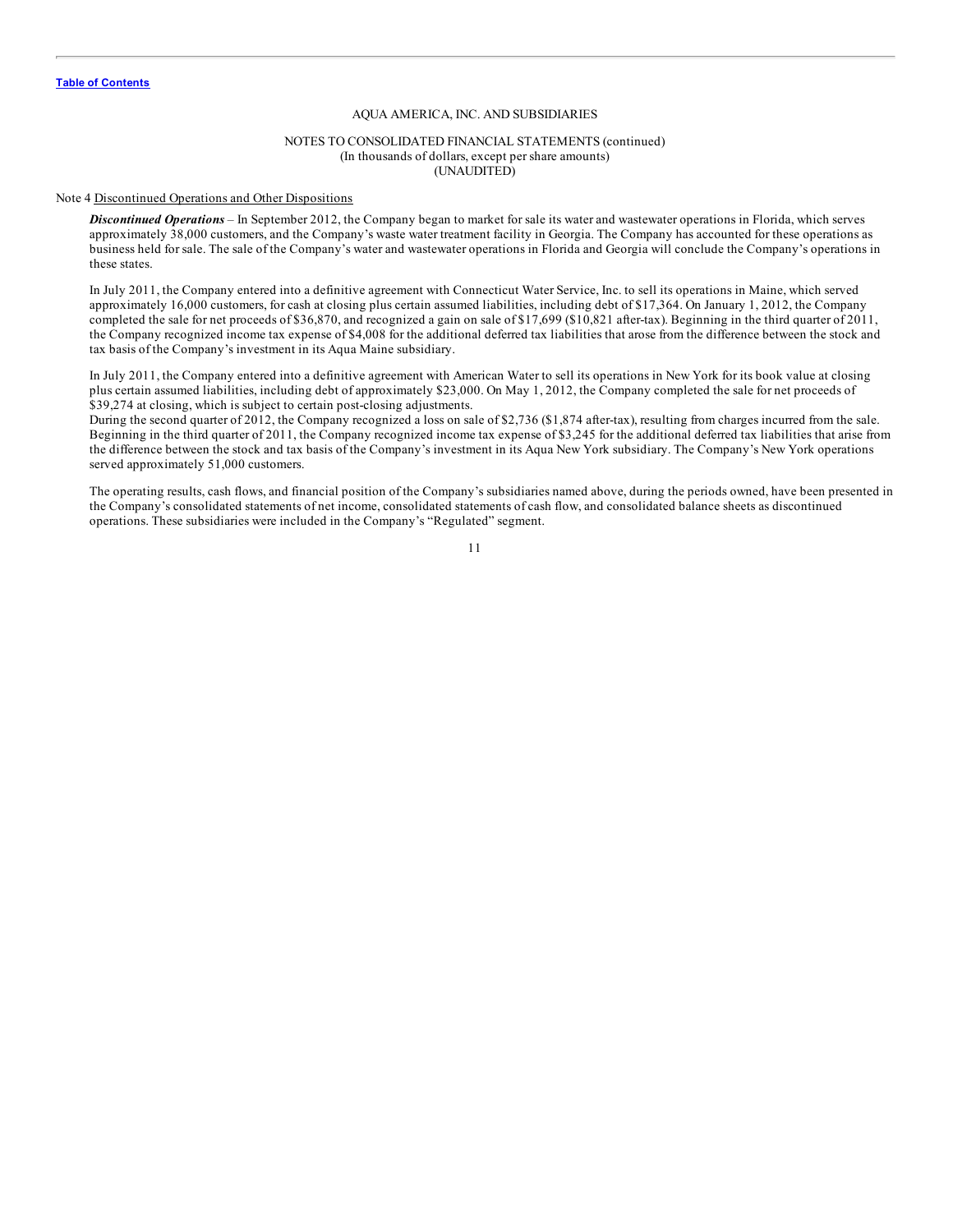# NOTES TO CONSOLIDATED FINANCIAL STATEMENTS (continued) (In thousands of dollars, except per share amounts) (UNAUDITED)

A summary of discontinued operations presented in the consolidated statements of net income include the following:

|                                                         |          | Nine Months Ended<br>September 30, |         | Three Months Ended<br>September 30, |
|---------------------------------------------------------|----------|------------------------------------|---------|-------------------------------------|
|                                                         | 2012     | 2011                               | 2012    | 2011                                |
| Operating revenues                                      | \$25,308 | \$50,607                           | \$5,934 | \$20,469                            |
| Total operating expenses                                | 20,212   | 37,211                             | 4,206   | 12,457                              |
| Operating income                                        | 5,096    | 13,396                             | 1,728   | 8,012                               |
| Other (income) expense:                                 |          |                                    |         |                                     |
| Gain on sale                                            | (17,699) |                                    |         |                                     |
| Loss on sale                                            | 2,981    |                                    |         |                                     |
| Other expense, net                                      | 1,001    | 2,942                              | 909     | 1,806                               |
| Income from discontinued operations before income taxes | 18,813   | 10.454                             | 819     | 6,206                               |
| Provision for income taxes                              | 7,758    | 11,567                             | 444     | 9,944                               |
| Income (loss) from discontinued operations              | \$11,055 | \$(1,113)                          | \$375   | \$ (3,738)                          |

The assets and liabilities of discontinued operations presented in the consolidated balance sheets include the following:

|                                                      | September 30, | December 31, |
|------------------------------------------------------|---------------|--------------|
|                                                      | 2012          | 2011         |
| Property, plant and equipment, at cost               | \$128,578     | \$299,689    |
| Less: accumulated depreciation                       | 49,112        | 104,889      |
| Net property, plant and equipment                    | 79,466        | 194.800      |
| Current assets                                       | 3,626         | 16,341       |
| Regulatory assets                                    | 2,282         | 36,656       |
| Goodwill                                             |               | 12,316       |
| Other assets                                         | 129           | 2,948        |
| Assets of discontinued operations held for sale      | 85,503        | 263,061      |
| Long-term debt, excluding current portion            |               | 40,326       |
| Current liabilities                                  | 5,897         | 8.235        |
| Deferred income taxes and investment tax credits     | 5,127         | 28,690       |
| Contributions in aid of construction                 | 15,554        | 25,940       |
| Other liabilities                                    | 880           | 33,980       |
| Liabilities of discontinued operations held for sale | 27,458        | 137,171      |
| Net assets                                           | 58,045        | \$125,890    |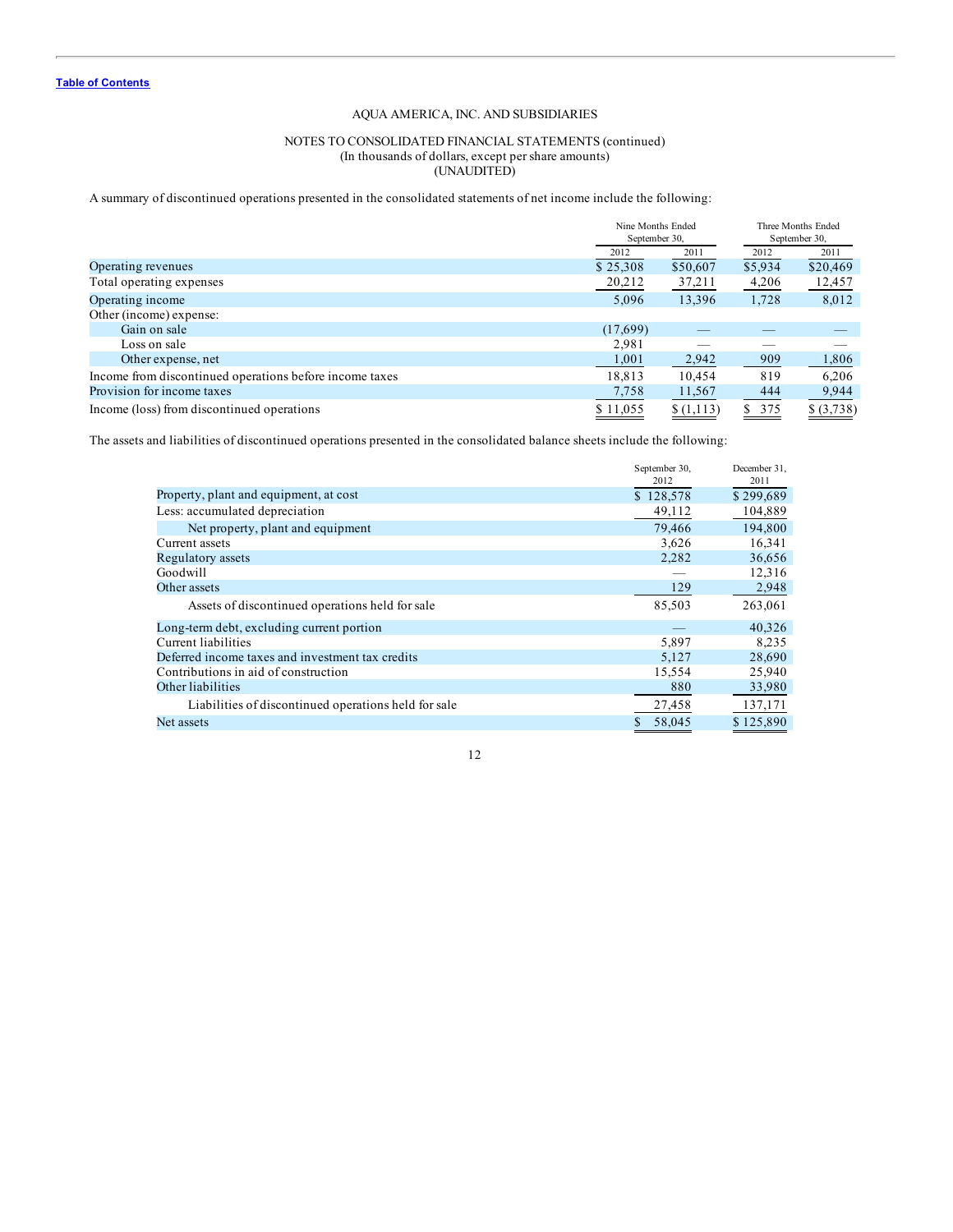## NOTES TO CONSOLIDATED FINANCIAL STATEMENTS (continued) (In thousands of dollars, except per share amounts) (UNAUDITED)

*Other Dispositions* – The following dispositions have not been presented as discontinued operations in the Company's consolidated financial statements as the Company does not believe that disclosure of the following disposed water and wastewater utility systems as discontinued operations is meaningful to the reader of the financial statements for making investment decisions either individually or in the aggregate. The gains disclosed below are reported in the consolidated statements of net income as a reduction to operations and maintenance expense.

In May 2012, the Company sold a water and wastewater utility system in Florida for net proceeds of \$2,505. The sale resulted in the recognition of a gain on the sale of these assets, net of expenses, of \$328. The utility systems represented approximately 0.05% of the Company's total assets.

In June 2011, the Company sold a water and wastewater utility system in North Carolina for net proceeds of \$4,106. The sale resulted in the recognition of a gain on the sale, net of expenses, of \$2,692. In May 2011, the Company sold its regulated water and wastewater operations in Missouri for net proceeds of \$3,225. The sale resulted in the recognition of a gain on the sale of these assets, net of expenses, of \$280. This sale of the Company's Missouri operations concluded its regulated utility operations in Missouri. In January 2011, the Company sold a water and wastewater utility system in Texas for net proceeds of \$3,118. The sale resulted in the recognition of a gain on the sale of these assets, net of expenses, of \$2,452. Theses utility systems represented approximately 0.11% of the Company's total assets.

The City of Fort Wayne, Indiana ("the City") has authorized the acquisition by eminent domain of the northern portion of the utility system of one of the Company's operating subsidiaries in Indiana. In January 2008, the Company reached a settlement with the City to transition the northern portion of the system in February 2008 upon receipt of the City's initial valuation payment of \$16,911. The settlement agreement specifically stated that the final valuation of the northern portion of the Company's system will be determined through a continuation of the legal proceedings that were filed challenging the City's valuation. On February 12, 2008, the Company turned over the northern portion of the system to the City upon receipt of the initial valuation payment. The proceeds received by the Company are in excess of the book value of the assets relinquished. No gain has been recognized due to the contingency over the final valuation of the assets. The net book value of the assets relinquished has been removed from the consolidated balance sheet and the difference between the net book value and the initial payment received has been deferred and is recorded in other accrued liabilities on the Company's consolidated balance sheet. Once the contingency is resolved and the asset valuation is finalized, through the finalization of the litigation between the Company and the City of Fort Wayne, the amounts deferred will be recognized in the Company's consolidated statement of net income. On March 16, 2009, oral argument was held on certain procedural aspects with respect to the valuation evidence that may be presented and whether the Company is entitled to a jury trial. On October 12, 2010, the Wells County Indiana Circuit Court ruled that the Company is not entitled to a jury trial, and that the Wells County judge should review the City of Fort Wayne Board of Public Works' assessment based upon a "capricious, arbitrary or an abuse of discretion" standard.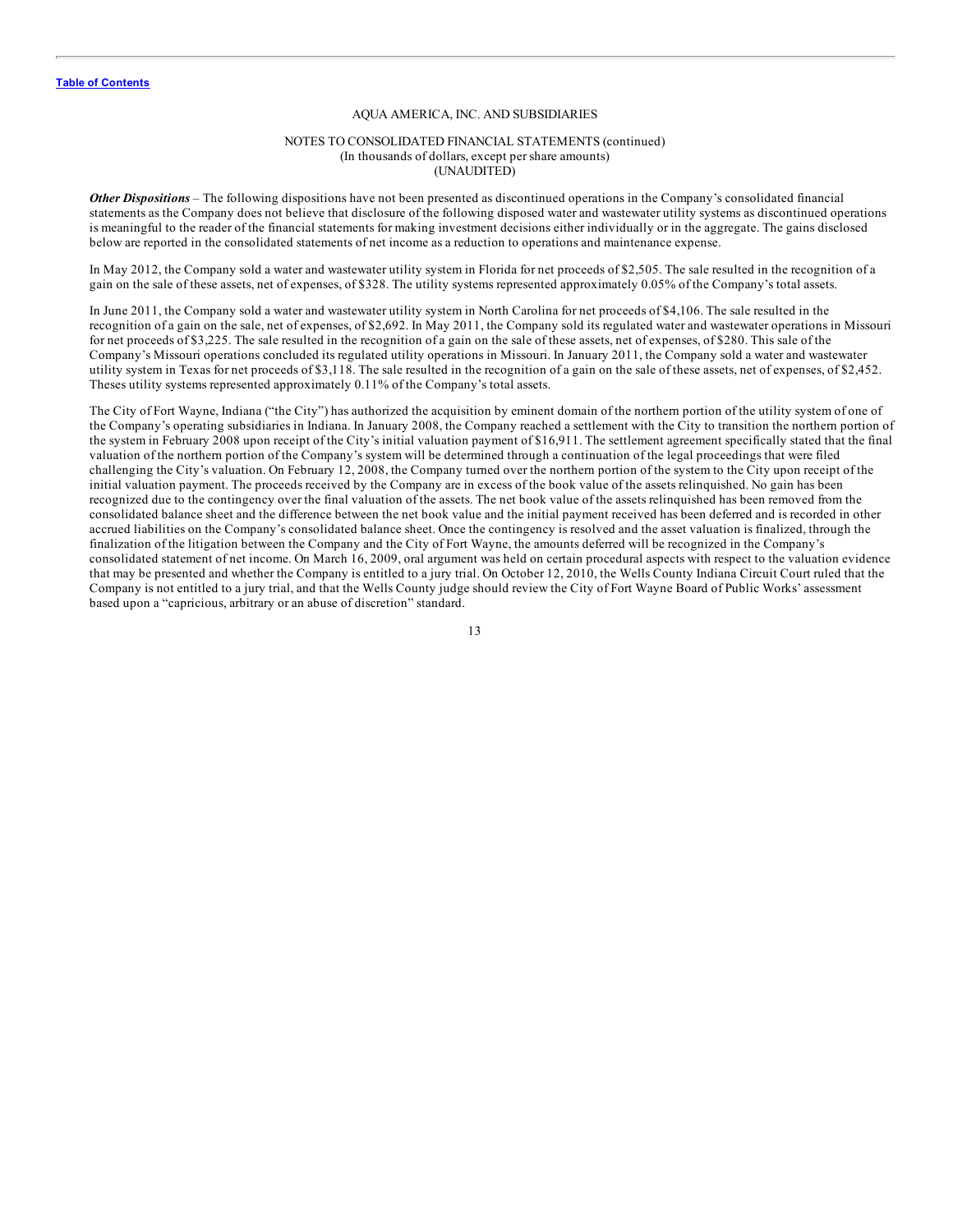#### NOTES TO CONSOLIDATED FINANCIAL STATEMENTS (continued) (In thousands of dollars, except per share amounts) (UNAUDITED)

The Company disagreed with the Court's decision and appealed the Wells County Indiana Circuit Court's decision to the Indiana Court of Appeals. On January 13, 2012, the Indiana Court of Appeals reached a decision upholding the Wells County Indiana Circuit Court decision. On February 10, 2012, the Company filed a petition for transfer requesting that the Indiana Supreme Court review the matter. The Supreme Court of Indiana accepted transfer and the matter is pending the Court's decision. The Company continues to evaluate its legal options with respect to this decision. Depending upon the outcome of all of the legal proceedings the Company may be required to refund a portion of the initial valuation payment, or may receive additional proceeds. The northern portion of the utility system relinquished represents approximately 0.40% of the Company's total assets.

#### Note 5 Fair Value of Financial Instruments

The Company follows the Financial Accounting Standards Board's ("FASB") accounting guidance for fair value measurements and disclosures, which defines fair value and establishes a framework for using fair value to measure assets and liabilities. That framework provides a fair value hierarchy that prioritizes the inputs to valuation techniques used to measure fair value. The hierarchy gives highest priority to unadjusted quoted prices in active markets for identical assets or liabilities (Level 1 measurements) and the lowest priority to unobservable inputs (Level 3 measurements). The three levels of the fair value hierarchy are as follows:

- Level 1: unadjusted quoted prices in active markets for identical assets or liabilities that the Company has the ability to access;
- Level 2: inputs other than Level 1 that are observable, either directly or indirectly, such as quoted market prices in active markets for similar assets or liabilities, quoted prices for identical or similar assets or liabilities in non-active markets, or other inputs that are observable or can be corroborated by observable market data for substantially the full term of the assets or liabilities; or
- Level 3: inputs that are unobservable and significant to the fair value measurement.

The asset's or liability's fair value measurement level within the fair value hierarchy is based on the lowest level of any input that is significant to the fair value measurement. Valuation techniques used need to maximize the use of observable inputs and minimize the use of unobservable inputs. There have been no changes in the valuation techniques used to measure fair value for the quarter ended September 30, 2012.

Financial instruments are recorded at carrying value in the financial statements and approximate fair value as of the dates presented. The fair value of these instruments is disclosed below in accordance with current accounting guidance related to financial instruments.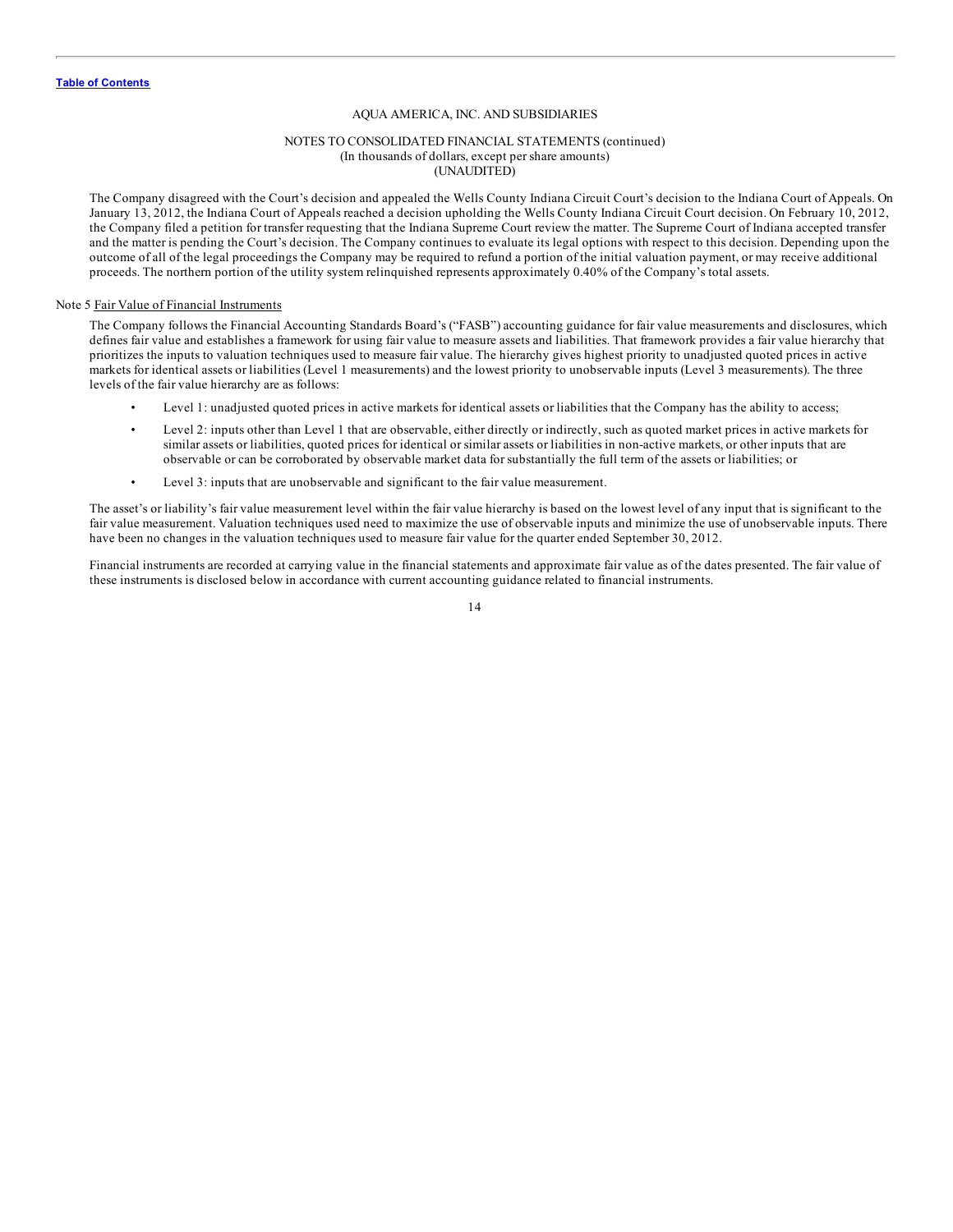#### NOTES TO CONSOLIDATED FINANCIAL STATEMENTS (continued) (In thousands of dollars, except per share amounts) (UNAUDITED)

The fair value of funds restricted for construction activity and loans payable are determined based on their carrying amount and utilizing level 1 methods and assumptions. As of September 30, 2012 and December 31, 2011, the carrying amount of the Company's funds restricted for construction activity was \$35,575 and \$88,905, which equates to their estimated fair value. As of September 30, 2012 and December 31, 2011, the carrying amount of the Company's loans payable was \$97,650 and \$107,771, which equates to their estimated fair value. The fair value of cash and cash equivalents, which is comprised of a money market fund, is determined based on the net asset value per unit utilizing level 2 methods and assumptions. As of September 30, 2012 and December 31, 2011, the carrying amounts of the Company's cash and cash equivalents was \$6,122 and \$8,204, which equates to their fair value.

The carrying amounts and estimated fair values of the Company's long-term debt is as follows:

|                      | September 30. | December 31. |
|----------------------|---------------|--------------|
|                      | 2012          | 2011         |
| Carrying Amount      | \$1,560,591   | \$1,516,548  |
| Estimated Fair Value | 1.701.866     | 1.592.411    |

Included in the carrying amount of the Company's long-term debt as of December 31, 2011, is long-term debt associated with discontinued operations of \$40,662. The fair value of the Company's long-term debt as of December 31, 2011 for its discontinued operations is \$43,068.

The fair value of long-term debt has been determined by discounting the future cash flows using current market interest rates for similar financial instruments of the same duration utilizing level 2 methods and assumptions. The Company's customers' advances for construction and related tax deposits have a carrying value of \$75,906 as of September 30, 2012, and \$66,198 as of December 31, 2011. Their relative fair values cannot be accurately estimated because future refund payments depend on several variables, including new customer connections, customer consumption levels, and future rate increases. Portions of these non-interest bearing instruments are payable annually through 2027 and amounts not paid by the contract expiration dates become non-refundable. The fair value of these amounts would, however, be less than their carrying value due to the non-interest bearing feature.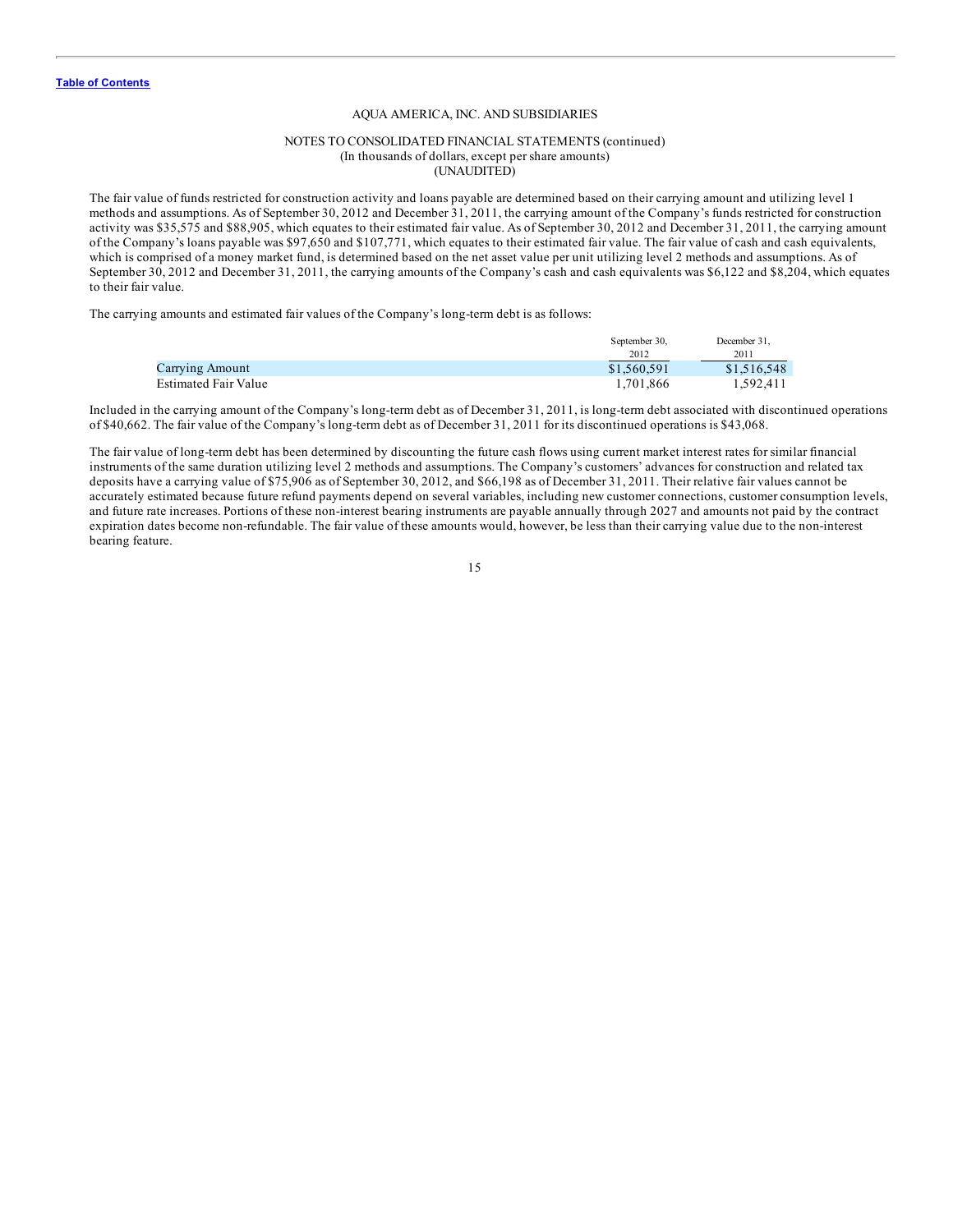#### NOTES TO CONSOLIDATED FINANCIAL STATEMENTS (continued) (In thousands of dollars, except per share amounts) (UNAUDITED)

#### Note 6 Net Income per Common Share

Basic net income per common share is based on the weighted average number of common shares outstanding. Diluted net income per common share is based on the weighted average number of common shares outstanding and potentially dilutive shares. The dilutive effect of employee stock-based compensation is included in the computation of diluted net income per common share. The dilutive effect of stock-based compensation is calculated using the treasury stock method and expected proceeds upon exercise or issuance of the stock-based compensation. The following table summarizes the shares, in thousands, used in computing basic and diluted net income per common share:

|                                                                             | Nine Months Ended<br>September 30. |         | Three Months Ended<br>September 30. |         |
|-----------------------------------------------------------------------------|------------------------------------|---------|-------------------------------------|---------|
|                                                                             | 2012                               | 2011    | 2012                                | 2011    |
| Average common shares outstanding during the period for basic computation   | 139.185                            | 138.081 | 139.676                             | 138.297 |
| Dilutive effect of employee stock-based compensation                        | 566                                | 544     | 81                                  | 654     |
| Average common shares outstanding during the period for diluted computation | 139.751                            | 138.625 | 140.487                             | 138.951 |

For the nine and three months ended September 30, 2012, employee stock options to purchase 427,952 shares of common stock, were excluded from the calculations of diluted net income per share as the calculated proceeds from the options' exercise were greater than the average market price of the Company's common stock during these periods. For the nine and three months ended September 30, 2011, employee stock options to purchase 933,800 shares of common stock, were excluded from the calculations of diluted net income per share as the calculated proceeds from the options' exercise were greater than the average market price of the Company's common stock during these periods.

#### Note 7 Capitalization

In June 2012, the Company issued \$50,000 of senior unsecured notes due in 2027 with an interest rate of 3.57%. In May 2012, in connection with the Company's acquisition in Ohio, the Company assumed \$14,281 of long-term debt, which includes a purchase accounting fair value adjustment of \$3,578, increasing the carrying value of the long-term debt. The long-term debt assumed has maturity dates ranging from 2026 to 2029 and interest rates ranging from 4.14% to 7.18%.

On March 23, 2012, the Company entered into a five-year \$150,000 unsecured revolving credit facility with three banks that expires in March 2017. Included within this facility is a \$15,000 sublimit for daily demand loans. Funds borrowed under this facility are classified as long-term debt and are used to provide working capital. The Company's \$150,000 unsecured revolving credit facility replaced the Company's prior \$95,000 unsecured revolving credit facility, which expired in May 2012.

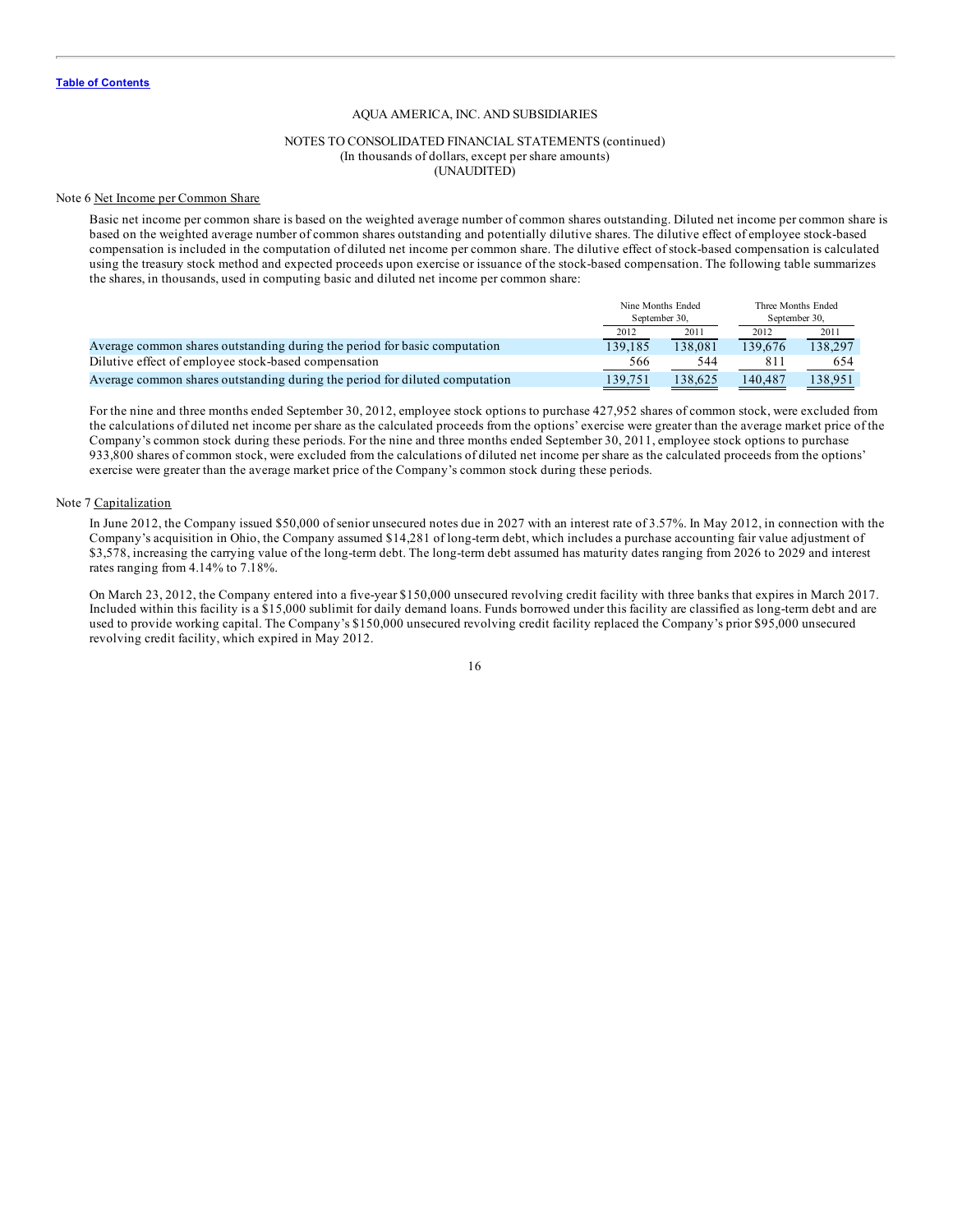## NOTES TO CONSOLIDATED FINANCIAL STATEMENTS (continued) (In thousands of dollars, except per share amounts) (UNAUDITED)

In February 2012, the Company renewed its universal shelf registration statement, which expired in December 2011, through a filing with the Securities and Exchange Commission ("SEC"), which allows for the potential future offer and sale by the Company, from time to time, in one or more public offerings, of an indeterminate amount of the Company's common stock, preferred stock, debt securities, and other securities specified therein at indeterminate prices. The Company's Board of Directors has authorized the Company to issue up to \$500,000 of the Company's common stock, preferred stock, debt securities, and other securities specified therein under this universal shelf registration statement. No issuances have been completed to date under this shelf registration statement.

#### Note 8 Stock-based Compensation

Under the Company's 2009 Omnibus Equity Compensation Plan (the "2009 Plan"), as approved by the Company's shareholders to replace the 2004 Equity Compensation Plan (the "2004 Plan"), stock options, stock units, stock awards, stock appreciation rights, dividend equivalents, and other stock-based awards may be granted to employees, non-employee directors, and consultants and advisors. The 2009 Plan authorizes 5,000,000 shares for issuance under the plan. A maximum of 50% of the shares available for issuance under the 2009 Plan may be issued as restricted stock and the maximum number of shares that may be subject to grants under the Plan to any one individual in any one year is 200,000. Awards under the 2009 Plan are made by a committee of the Board of Directors. At September 30, 2012, 3,894,179 shares underlying stock-based compensation awards were still available for grants under the 2009 Plan. No further grants may be made under the 2004 Plan.

In the first quarter of 2012, the Company recognized a tax benefit of \$588 associated with stock-based compensation that vested or was exercised during the fiscal year ended December 31, 2011, which, as a result of the Company's 2011 Federal cumulative net operating loss, was not recognized in 2011, because the deduction did not reduce income taxes payable. The recognition in the first quarter of 2012 of the tax benefit resulted in a reduction to income taxes payable and an increase in stockholders' equity.

*Performance Share Units* – A performance share unit ("PSU") represents the right to receive a share of the Company's common stock if specified performance goals are met over the three year performance period specified in the grant, subject to certain exceptions through the respective vesting period, which range from two to three years. Each grantee is granted a target award of PSUs, and may earn between 0% and 200% of the target amount depending on the Company's performance against the performance goals. The following table provides compensation costs for stock-based compensation related to performance share units:

|                                                                                                 | Nine Months Ended<br>September 30. |       | Three Months Ended<br>September 30. |      |       |
|-------------------------------------------------------------------------------------------------|------------------------------------|-------|-------------------------------------|------|-------|
|                                                                                                 | 2012                               | 2011  |                                     | 2012 | 2011  |
| Stock-based compensation for performance share units within operations and maintenance expenses | \$1.635                            | \$697 |                                     | 578  | \$336 |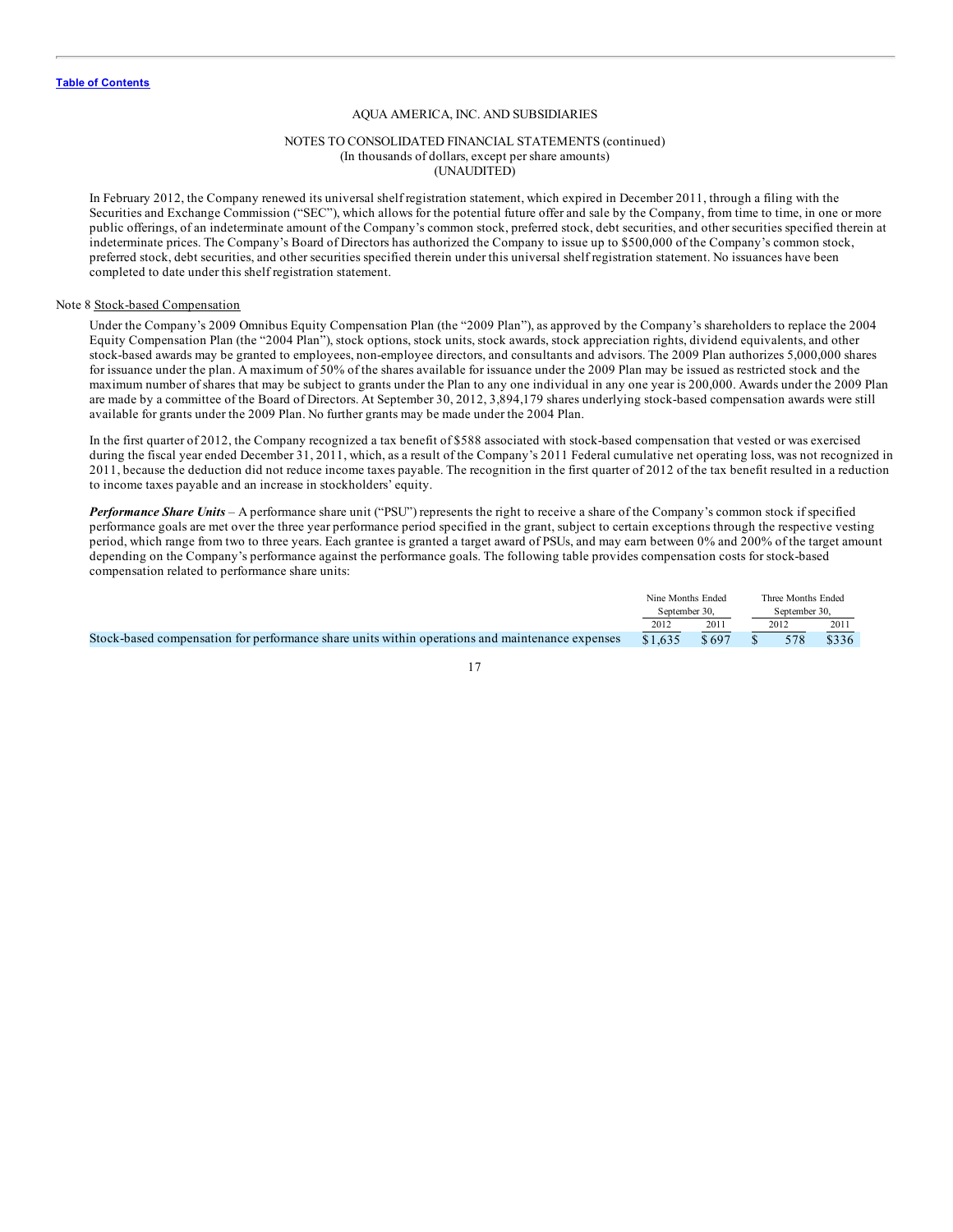### NOTES TO CONSOLIDATED FINANCIAL STATEMENTS (continued) (In thousands of dollars, except per share amounts) (UNAUDITED)

The following table summarizes nonvested PSU transactions for the nine months ended September 30, 2012:

|                                              | Number      | Weighted   |
|----------------------------------------------|-------------|------------|
|                                              | of          | Average    |
|                                              | Share Units | Fair Value |
| Nonvested share units at beginning of period | 137,584     | \$24.38    |
| Granted                                      | 127,950     | 23.89      |
| Performance criteria adjustment              | 43,961      | 23.67      |
| Forfeited                                    | (11, 494)   | 23.87      |
| Vested                                       |             |            |
| Share unit awards issued                     |             |            |
| Nonvested share units at end of period       | 298,001     | \$23.67    |
|                                              |             |            |

The fair value of PSUs was estimated at the grant date based on the probability of satisfying the performance conditions associated with the PSUs using the Monte Carlo valuation method. The per unit weighted-average fair value at the date of grant for PSUs granted during the nine months ended September 30, 2012 and 2011 was \$23.89 and \$24.38, respectively. The fair value of each PSU grant is amortized monthly into compensation expense on a straight-line basis over their respective vesting periods, which range from 24 to 36 months. The accrual of compensation costs is based on our estimate of the final expected value of the award, and is adjusted as required. The Company assumes that forfeitures will be minimal, and recognizes forfeitures as they occur, which results in a reduction in compensation expense. The recording of compensation expense for PSUs has no impact on net cash flows.

*Restricted Stock Units –* A restricted stock unit ("RSU") represents the right to receive a share of the Company's common stock. RSUs are eligible to be earned at the end of a specified restricted period, generally three years, beginning on the date of grant. The Company assumes that forfeitures will be minimal, and recognizes forfeitures as they occur, which results in a reduction in compensation expense. The following table provides compensation costs for stock-based compensation related to restricted stock units:

|                                                                                                | Nine Months Ended |       |               | Three Months Ended |  |
|------------------------------------------------------------------------------------------------|-------------------|-------|---------------|--------------------|--|
|                                                                                                | September 30.     |       | September 30. |                    |  |
|                                                                                                | 2012              | 2011  | 2012          | 201                |  |
| Stock-based compensation for restricted stock units within operations and maintenance expenses | \$468             | \$243 | \$167         | \$102              |  |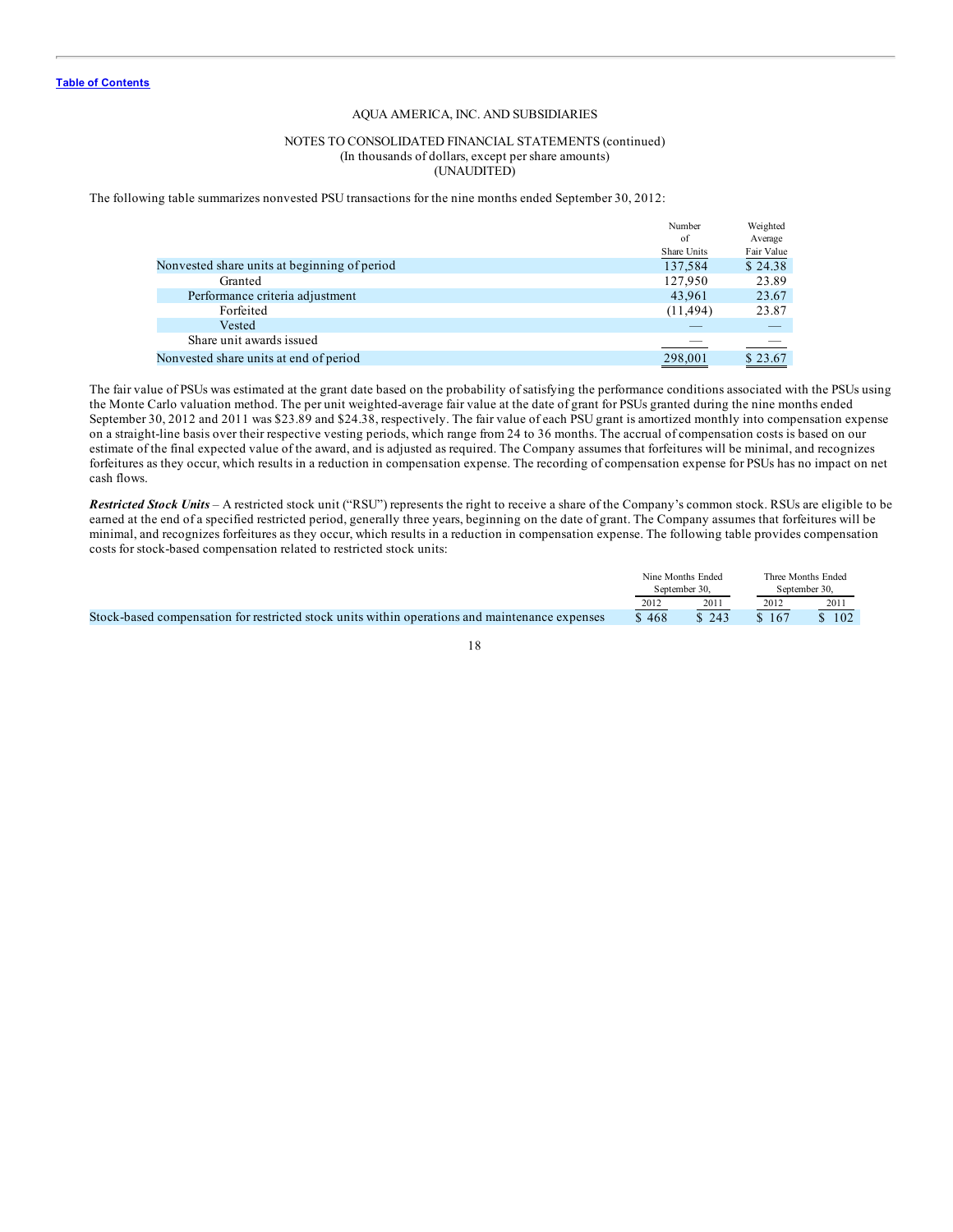# NOTES TO CONSOLIDATED FINANCIAL STATEMENTS (continued) (In thousands of dollars, except per share amounts) (UNAUDITED)

The following table summarizes nonvested RSU transactions for the nine months ended September 30, 2012:

| Nonvested stock units at beginning of period | Number             | Weighted   |
|----------------------------------------------|--------------------|------------|
|                                              | of                 | Average    |
|                                              | <b>Stock Units</b> | Fair Value |
|                                              | 44.342             | \$22.21    |
| Granted                                      | 37,850             | 22.49      |
| Vested                                       | (11,000)           | 22.21      |
| Forfeited                                    | (2,148)            | 22.21      |
| Nonvested stock units at end of period       | 69,044             | \$22.36    |

The per unit weighted-average fair value at the date of grant for RSUs granted during the nine months ended September 30, 2012 and 2011 was \$22.49 and \$22.21, respectively

*Stock Options* – The fair value of stock options is estimated at the grant date using the Black-Scholes option-pricing model. The following table provides compensation costs for stock-based compensation related to stock options granted in prior periods:

|                                                                                       | Nine Months Ended |         | Three Months Ended |       |
|---------------------------------------------------------------------------------------|-------------------|---------|--------------------|-------|
|                                                                                       | September 30.     |         | September 30.      |       |
|                                                                                       | 2012              | 2011    | 2012               | 2011  |
| Stock-based compensation for stock options within operations and maintenance expenses | \$494             | \$1.105 | \$123              | \$337 |
| Income tax benefit                                                                    | 524               | 561     | 229                | 141   |

There were no stock options granted during the nine months ended September 30, 2012 or 2011.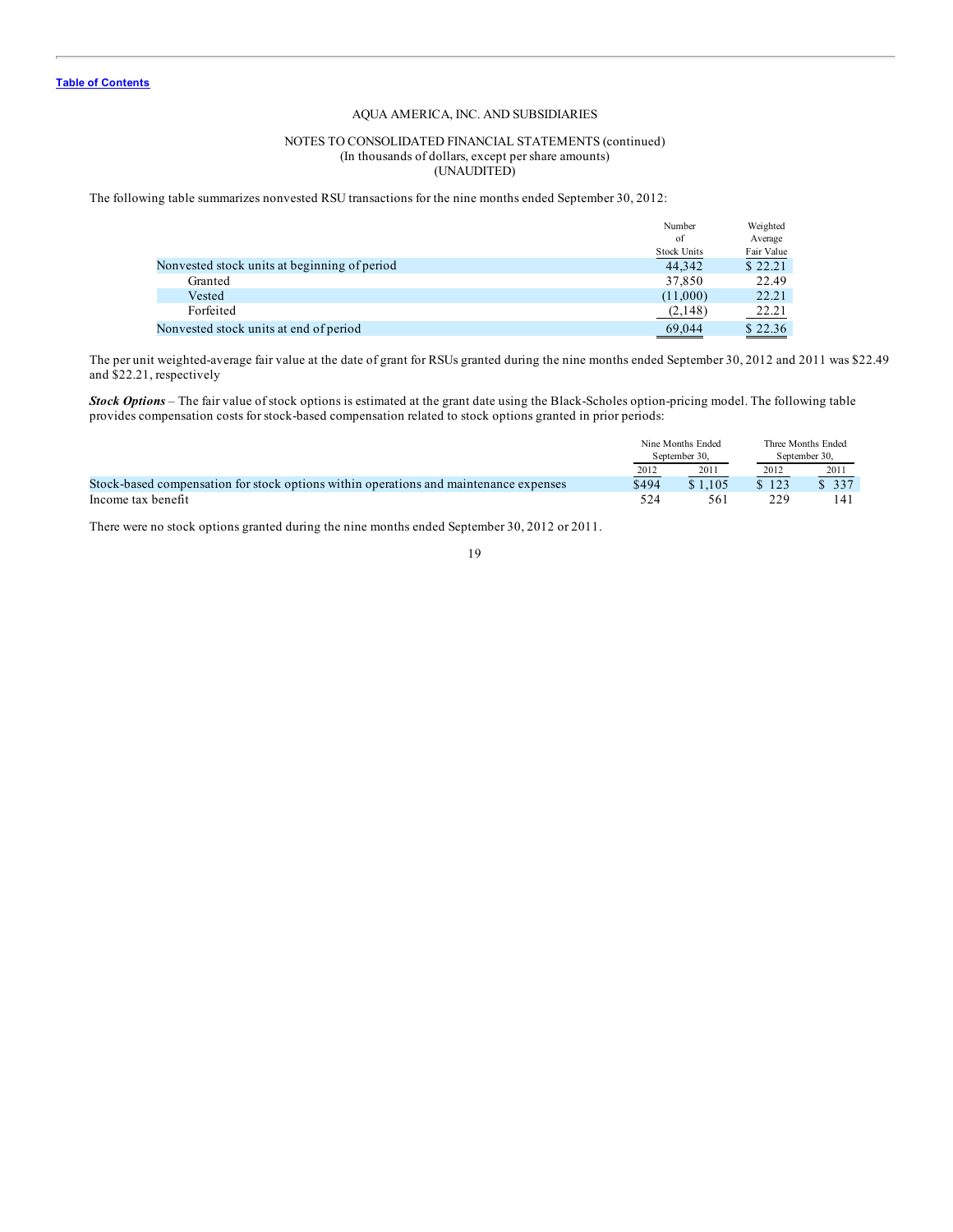# NOTES TO CONSOLIDATED FINANCIAL STATEMENTS (continued) (In thousands of dollars, except per share amounts) (UNAUDITED)

The following table summarizes stock option transactions for the nine months ended September 30, 2012:

|                                    | <b>Shares</b> | Weighted<br>Average<br>Exercise<br>Price | Weighted<br>Average<br>Remaining<br>Life (years) | Aggregate<br>Intrinsic<br>Value |
|------------------------------------|---------------|------------------------------------------|--------------------------------------------------|---------------------------------|
| Options:                           |               |                                          |                                                  |                                 |
| Outstanding at beginning of period | 3,376,960     | \$20.03                                  |                                                  |                                 |
| Granted                            |               |                                          |                                                  |                                 |
| Forfeited                          | (9,015)       | 17.60                                    |                                                  |                                 |
| Expired                            | (36, 726)     | 24.18                                    |                                                  |                                 |
| Exercised                          | (726,068)     | 17.54                                    |                                                  |                                 |
| Outstanding at end of period       | 2,605,151     | \$20.67                                  | 4.4                                              | \$12,670                        |
| Exercisable at end of period       | 2,462,402     | \$20.87                                  | 4.2                                              | \$11,583                        |

*Restricted Stock* –During the nine and three months ended September 30, 2012 and 2011, the Company recorded stock-based compensation related to restricted stock awards as a component of operations and maintenance expense as follows:

|                                                                                          | Nine Months Ended |         |               | Three Months Ended |  |
|------------------------------------------------------------------------------------------|-------------------|---------|---------------|--------------------|--|
|                                                                                          | September 30.     |         | September 30. |                    |  |
|                                                                                          | 2012              | 2011    | 2012          | 2011               |  |
| Stock-based compensation for restricted stock within operations and maintenance expenses | \$1,449           | \$1.451 | \$313         |                    |  |

The following table summarizes nonvested restricted stock transactions for the nine months ended September 30, 2012:

|                                         | Number        | Weighted   |
|-----------------------------------------|---------------|------------|
|                                         | of            | Average    |
|                                         | <b>Shares</b> | Fair Value |
| Nonvested shares at beginning of period | 207,989       | \$18.66    |
| Granted                                 | 17.600        | 23.09      |
| Vested                                  | (105, 473)    | 18.80      |
| Forfeited                               | (2,082)       | 17.25      |
| Nonvested share units at end of period  | 118,034       | \$19.23    |
|                                         |               |            |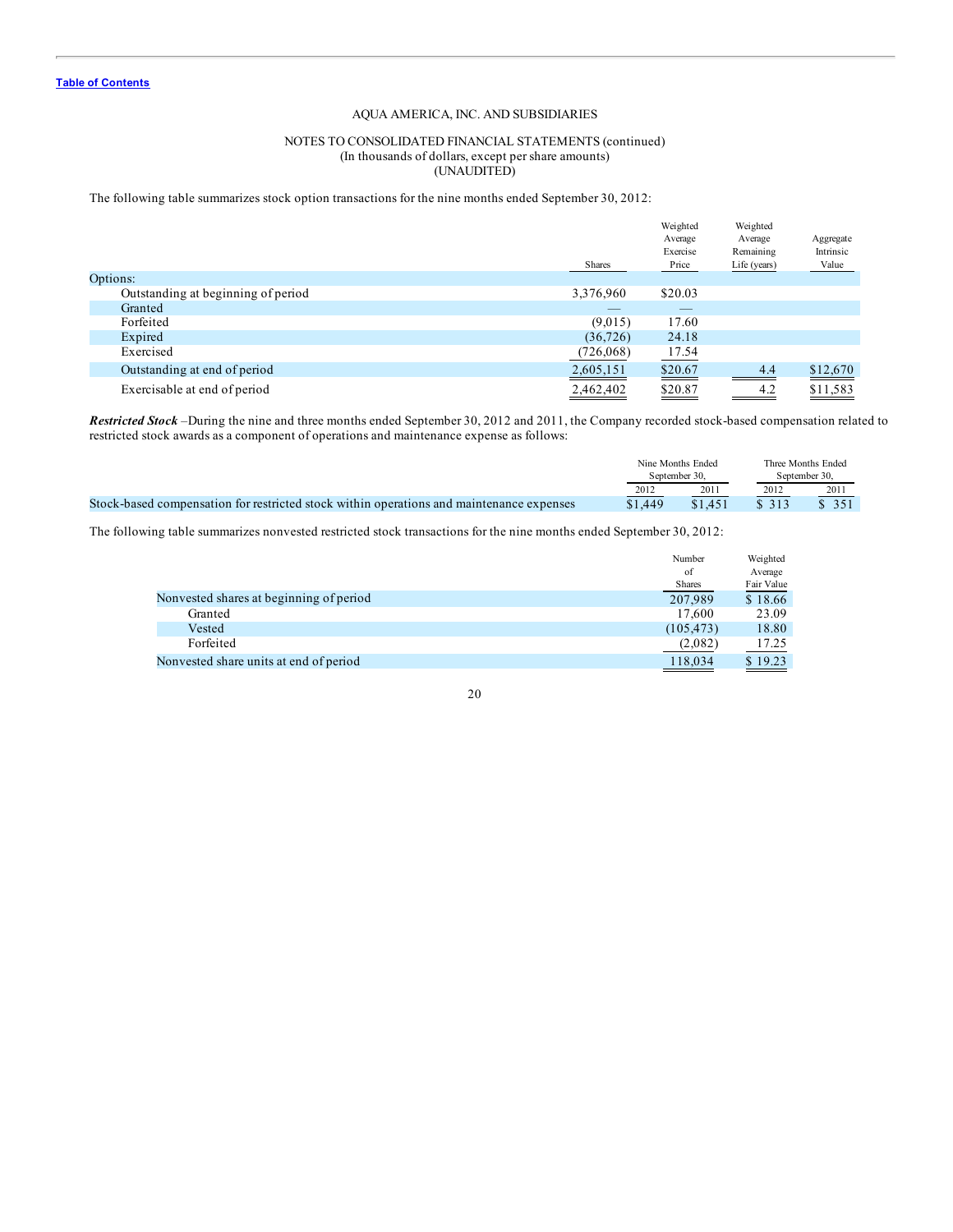# NOTES TO CONSOLIDATED FINANCIAL STATEMENTS (continued) (In thousands of dollars, except per share amounts) (UNAUDITED)

# Note 9 Pension Plans and Other Postretirement Benefits

The Company maintains qualified defined benefit pension plans, nonqualified pension plans and other postretirement benefit plans for certain of its employees. The net periodic benefit cost is based on estimated values and an extensive use of assumptions about the discount rate, expected return on plan assets, the rate of future compensation increases received by the Company's employees, mortality, turnover, and medical costs. The following tables provide the components of net periodic benefit costs:

|                                    |               | Pension Benefits  |               |                    |  |
|------------------------------------|---------------|-------------------|---------------|--------------------|--|
|                                    |               | Nine Months Ended |               | Three Months Ended |  |
|                                    | September 30, |                   | September 30, |                    |  |
|                                    | 2012          | 2011              | 2012          | 2011               |  |
| Service cost                       | \$3.794       | \$3,469           | \$1,258       | \$1,382            |  |
| Interest cost                      | 9,807         | 10,160            | 3,284         | 4,232              |  |
| Expected return on plan assets     | (10,327)      | (9,842)           | (3,595)       | (4,651)            |  |
| Amortization of prior service cost | 188           | 260               | 69            | 173                |  |
| Amortization of actuarial loss     | 5.160         | 3,057             | 1,644         | 1,024              |  |
| Capitalized costs                  | (2,808)       | (2,761)           | (998)         | (954)              |  |
| Settlement charge                  | 4.980         |                   |               |                    |  |
| Curtailment (credit) charge        | (480)         | 100               |               | 100                |  |
|                                    | 10.314        | 4,443             | 1,662         | 1,306              |  |
| Less discontinued operations       | 4,876         | 930               |               | 344                |  |
| Net periodic benefit cost          | 5.438         | \$3,513           | \$1,662       | 962<br>\$          |  |

|                                       | Other                                   |           |            |           |  |  |
|---------------------------------------|-----------------------------------------|-----------|------------|-----------|--|--|
|                                       | Postretirement Benefits                 |           |            |           |  |  |
|                                       | Nine Months Ended<br>Three Months Ended |           |            |           |  |  |
|                                       | September 30,<br>September 30,          |           |            |           |  |  |
|                                       | 2012                                    | 2011      | 2012       | 2011      |  |  |
| Service cost                          | 1,008<br>S                              | \$<br>927 | 349<br>\$. | \$<br>176 |  |  |
| Interest cost                         | 1,981                                   | 2,071     | 665        | 447       |  |  |
| Expected return on plan assets        | (1,602)                                 | (1,523)   | (535)      | (281)     |  |  |
| Amortization of transition obligation | q                                       | 78        | (9)        |           |  |  |
| Amortization of prior service cost    | (202)                                   | (201)     | (98)       | (23)      |  |  |
| Amortization of actuarial loss        | 797                                     | 627       | 261        | 216       |  |  |
| Amortization of regulatory asset      | 69                                      | 102       |            | 34        |  |  |
| Capitalized costs                     | (515)                                   | (528)     | (184)      | (185)     |  |  |
| Settlement charge                     | 325                                     |           |            |           |  |  |
| Curtailment charge                    |                                         | 27        |            | 27        |  |  |
|                                       | 1,870                                   | 1,580     | 450        | 420       |  |  |
| Less discontinued operations          | 390                                     | 188       |            | 61        |  |  |
| Net periodic benefit cost             | 1,480                                   | \$1,392   | 450        | 359       |  |  |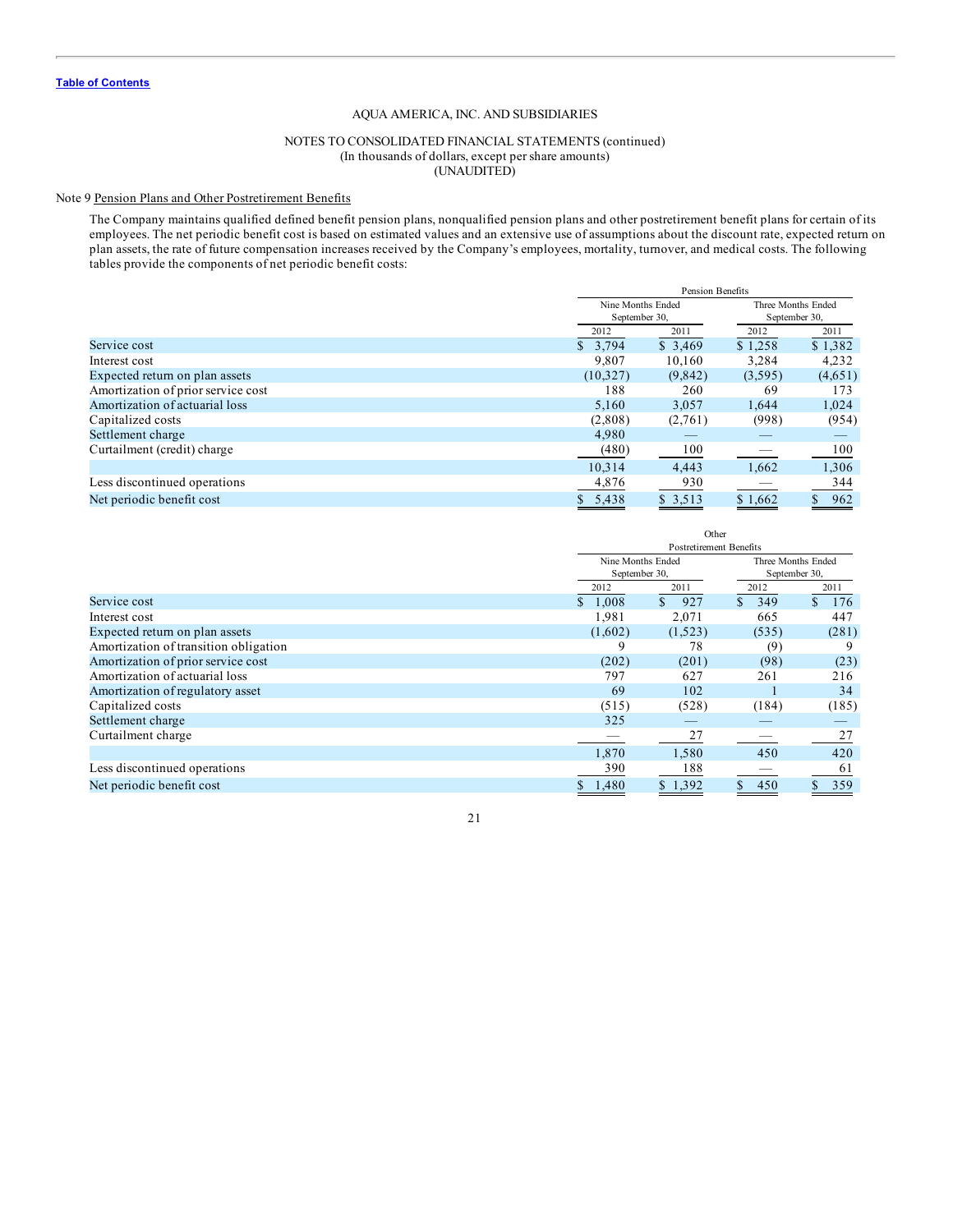#### NOTES TO CONSOLIDATED FINANCIAL STATEMENTS (continued) (In thousands of dollars, except per share amounts) (UNAUDITED)

The Company made cash contributions of \$15,370 to its defined benefit pension plans during the first six months of 2012, which represented the completion of the Company's 2012 cash contributions. In addition, the Company expects to make cash contributions of \$2,685 for the funding of its other postretirement benefit plans during the remainder of 2012.

#### Note 10 Water and Wastewater Rates

During the first nine months of 2012, the Company's operating divisions in Texas, Ohio, Illinois, New Jersey, Pennsylvania (wastewater) Virginia, and Indiana were granted base rate increases designed to increase total operating revenues on an annual basis by \$17,923.

On June 7, 2012, the Pennsylvania Public Utility Commission granted the Company's operating subsidiary in Pennsylvania ("Aqua Pennsylvania") a water rate increase designed to increase total operating revenues by \$16,700, on an annualized basis. The rates in effect at the time of the filing included \$27,449 in Distribution System Improvement Charges ("DSIC") or 7.5% above prior base rates. Consequently, the total base rates increased by \$44,149 since the last base rate increase and the DSIC was reset to zero. In addition, the rate case settlement provides for the flow-through accounting treatment of certain income tax benefits if the Company elects a change to its tax accounting method to permit the expensing of selected utility asset improvement costs that are presently being capitalized and depreciated for tax purposes (the "Repair Election"). The Company is presently evaluating the Repair Election for adoption in Aqua Pennsylvania in 2012 or 2013.

During the first nine months of 2012, the Company's operating division in Pennsylvania received infrastructure rehabilitation surcharges of \$2,764. Infrastructure rehabilitation surcharges are capped as a percentage of base rates, generally at 5% to 9% of base rates, and are reset to zero when new base rates that reflect the costs of those additions become effective or when a utility's earnings exceed a regulatory benchmark. The Company's other subsidiaries received infrastructure rehabilitation surcharges of \$1,390 during the first nine months of 2012. In June 2012, the New Jersey Board of Public Utilities approved a rulemaking to implement an infrastructure rehabilitation surcharge for regulated water utilities; as a result, the Company's operating subsidiary in New Jersey is in the process of implementing an infrastructure rehabilitation surcharge.

In February 2012, two of the Company's operating divisions in Texas began to bill interim rates in accordance with authorization from the Texas Commission on Environmental Quality (the "TCEQ"). The additional revenue billed and collected prior to the TCEQ's final ruling is subject to refund based on the outcome of the rate case. As of September 30, 2012, the Company had billed revenue of \$3,419, which is subject to refund based on the outcome of the TCEQ's final ruling. Based on the Company's review of the present circumstances, a reserve of \$1,197 has been established for the billings to date.

In October 2010, one of the Company's operating divisions in Texas began to bill interim rates in accordance with authorization from the TCEQ. The additional revenue billed and collected prior to the TCEQ'S final ruling is subject to refund based on the outcome of the rate case. The rate case concluded with the issuance of an order on May 20, 2012, and no refunds of revenue previously billed and collected were required.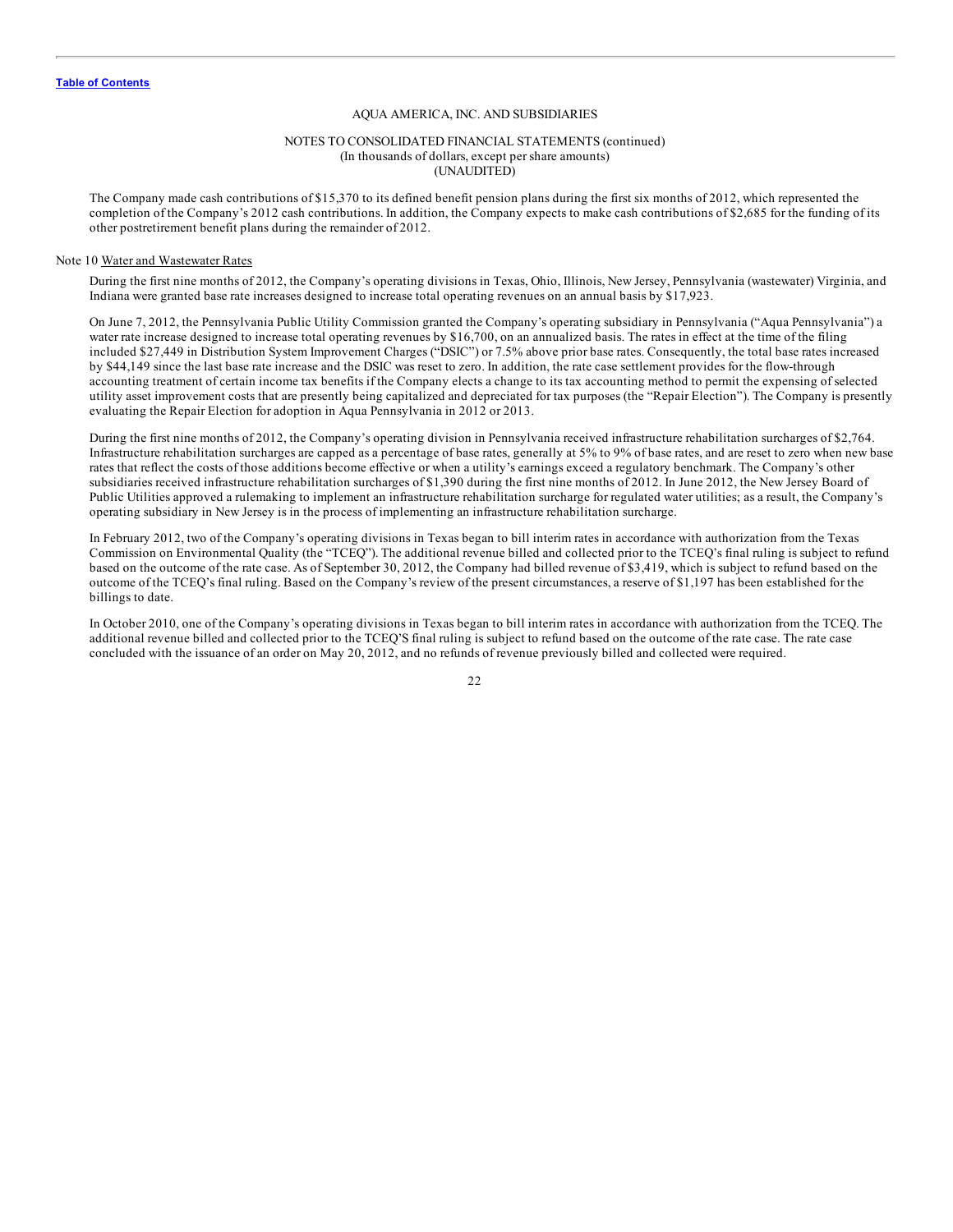#### NOTES TO CONSOLIDATED FINANCIAL STATEMENTS (continued) (In thousands of dollars, except per share amounts) (UNAUDITED)

# Note 11 Taxes Other than Income Taxes

The following table provides the components of taxes other than income taxes:

|                                      |              | Nine Months Ended | Three Months Ended |          |  |
|--------------------------------------|--------------|-------------------|--------------------|----------|--|
|                                      |              | September 30,     | September 30,      |          |  |
|                                      | 2012<br>2011 |                   | 2012               | 2011     |  |
| Property                             | \$19,796     | \$20,782          | \$6,511            | \$6,930  |  |
| Capital stock                        | 2,394        | 2,668             | 746                | 895      |  |
| Gross receipts, excise and franchise | 7,752        | 7,818             | 3,276              | 2,881    |  |
| Payroll                              | 5,550        | 5,523             | 1,586              | 1,583    |  |
| Other                                | 4,403        | 4,584             | 1,625              | 1,875    |  |
|                                      | 39,895       | 41.375            | 13,744             | 14,164   |  |
| Less discontinued operations         | 5,195        | 9,944             | 553                | 3,393    |  |
| Total taxes other than income        | \$34,700     | \$31,431          | \$13,191           | \$10,771 |  |

#### Note 12 Segment Information

The Company has identified twelve operating segments and has one reportable segment named the "Regulated" segment. The reportable segment is comprised of ten operating segments for the Company's water and wastewater regulated utility companies which are organized by the states where we provide these services. In addition, two segments are not quantitatively significant to be reportable and are comprised of the businesses that provide on-site septic tank pumping, sludge hauling services and certain other non-regulated water and wastewater services, and serving the clean water needs of firms in the shale oil and gas exploration industry. These segments are included as a component of "Other" in the tables below. Also included in "Other" are corporate costs that have not been allocated to the Regulated segment and intersegment eliminations.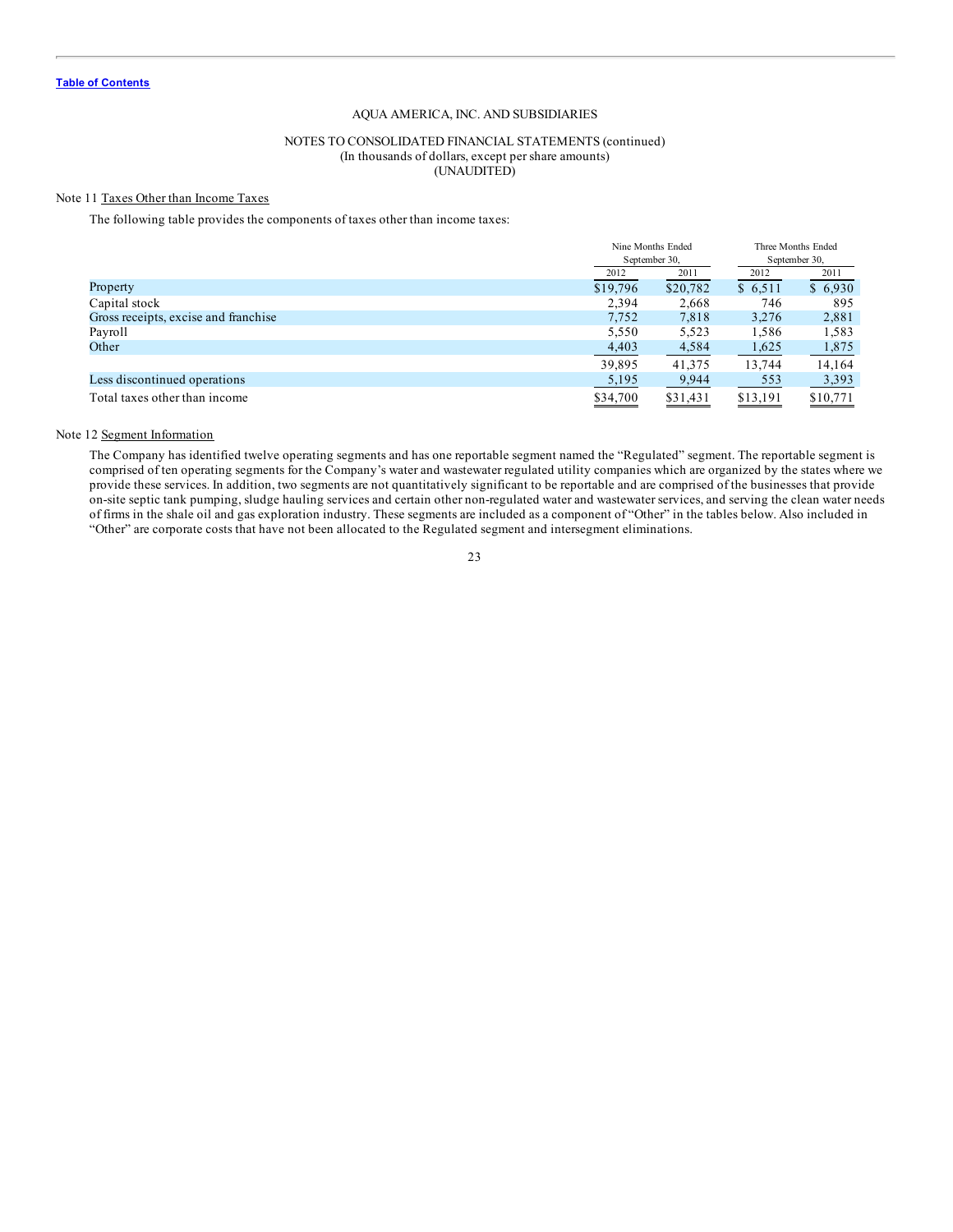#### NOTES TO CONSOLIDATED FINANCIAL STATEMENTS (continued) (In thousands of dollars, except per share amounts) (UNAUDITED)

The following table presents the Company's segment information for its continuing operations:

|                                    |           | Three Months Ended |              |           | Three Months Ended |              |  |  |
|------------------------------------|-----------|--------------------|--------------|-----------|--------------------|--------------|--|--|
|                                    |           | September 30, 2012 |              |           | September 30, 2011 |              |  |  |
|                                    | Regulated | Other              | Consolidated | Regulated | Other              | Consolidated |  |  |
| Operating revenues                 | \$209,674 | \$4,891            | \$214,565    | \$187,823 | \$ 3,260           | \$191,083    |  |  |
| Operations and maintenance expense | 68,351    | 2.917              | 71,268       | 64,607    | 1,895              | 66,502       |  |  |
| Depreciation                       | 28,764    | (513)              | 28,251       | 26,402    | (273)              | 26,129       |  |  |
| Operating income                   | 98,503    | 2,032              | 100,535      | 85.444    | 1,258              | 86,702       |  |  |
| Interest expense, net of AFUDC     | 16.915    | 1,763              | 18,678       | 16.334    | 1,433              | 17,767       |  |  |
| Income tax expense (benefit)       | 32,682    | (107)              | 32,575       | 24,386    | (96)               | 24.290       |  |  |
| Income from continuing operations  | 48.971    | .313               | 50.284       | 44,804    | 57                 | 44.861       |  |  |

|                                          |           | Nine Months Ended<br>September 30, 2012 |              |           | Nine Months Ended<br>September 30, 2011 |              |  |  |
|------------------------------------------|-----------|-----------------------------------------|--------------|-----------|-----------------------------------------|--------------|--|--|
|                                          | Regulated | Other                                   | Consolidated | Regulated | Other                                   | Consolidated |  |  |
| Operating revenues                       | \$556,847 | \$13,432                                | \$570,279    | \$511,006 | \$9,492                                 | \$520,498    |  |  |
| Operations and maintenance expense       | 190.276   | 9,388                                   | 199,664      | 183,089   | 7,152                                   | 190,241      |  |  |
| Depreciation                             | 83,772    | (1,036)                                 | 82,736       | 78,660    | (1.015)                                 | 77,645       |  |  |
| Operating income                         | 245.871   | 3,535                                   | 249,406      | 215,168   | 1,972                                   | 217,140      |  |  |
| Interest expense, net of AFUDC           | 50,401    | 4,499                                   | 54,900       | 48,478    | 4.293                                   | 52,771       |  |  |
| Income tax expense (benefit)             | 78,652    | (1,342)                                 | 77,310       | 55.826    | (1,159)                                 | 54,667       |  |  |
| Income (loss) from continuing operations | 117,133   | 1,820                                   | 118,953      | 111,042   | (865)                                   | 110,177      |  |  |
| Capital expenditures                     | 262.104   | 728                                     | 262,832      | 221.286   | 1.068                                   | 222,354      |  |  |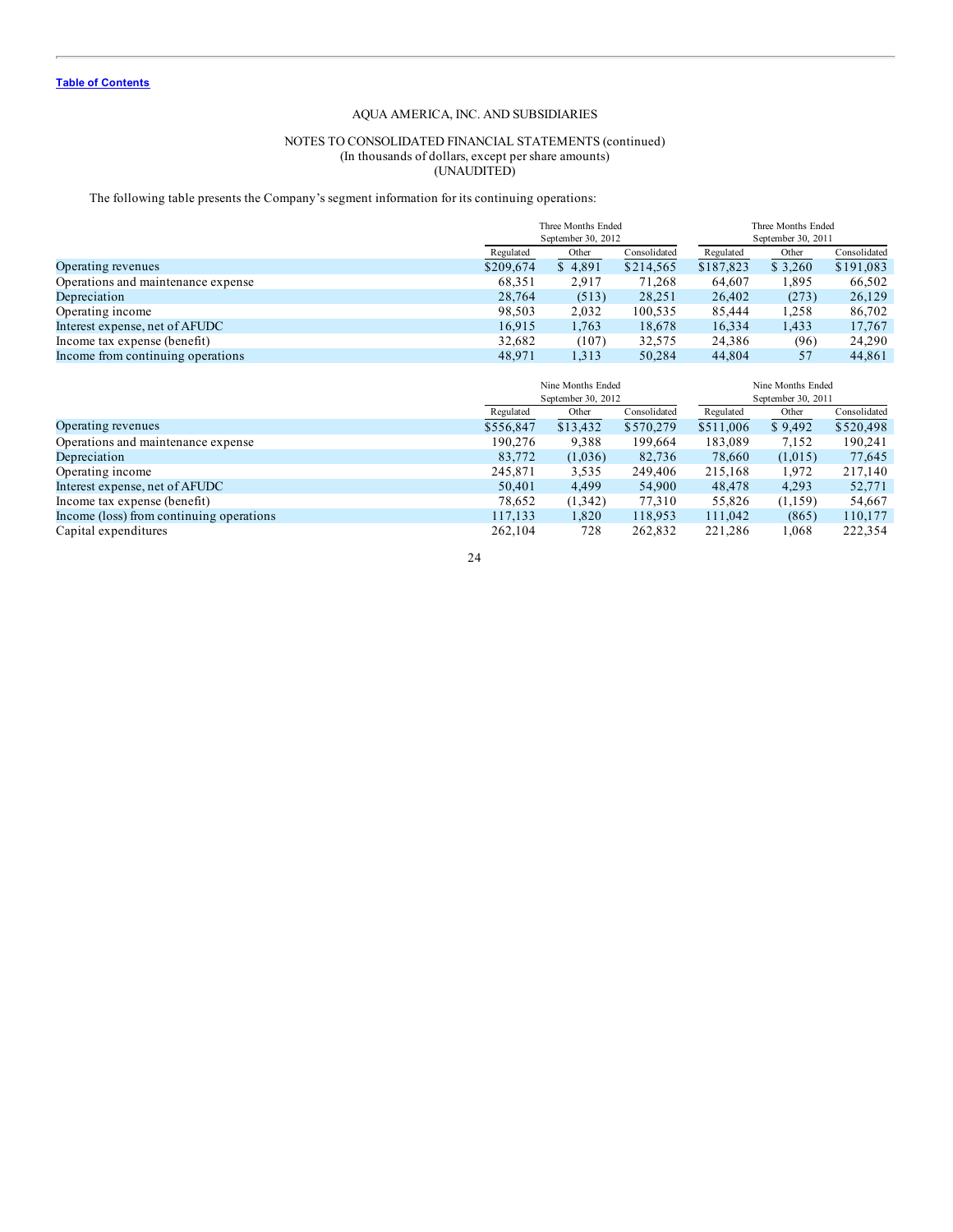#### NOTES TO CONSOLIDATED FINANCIAL STATEMENTS (continued) (In thousands of dollars, except per share amounts) (UNAUDITED)

|                        | September 30,<br>2012 | December 31,<br>2011 |
|------------------------|-----------------------|----------------------|
| Total assets:          |                       |                      |
| Regulated              | \$4,285,923           | \$4,183,758          |
| Other and eliminations | 201.231               | 164.662              |
| Consolidated           | \$4,487,154           | \$4,348,420          |

Included within the Company's regulated segment total assets for September 30, 2012 and December 31, 2011 are total assets of discontinued operations of \$85,503 and \$263,061, respectively.

#### Note 13 Commitments and Contingencies

The Company is routinely involved in various disputes, claims, lawsuits and other regulatory and legal matters, including both asserted and unasserted legal claims, in the ordinary course of business. The status of each such matter, referred to herein as a loss contingency, is reviewed and assessed in accordance with applicable accounting rules regarding the nature of the matter, the likelihood that a loss will be incurred, and the amounts involved. As of September 30, 2012, the aggregate amount of \$12,254 is accrued for loss contingencies and is reported in the Company's consolidated balance sheet as other accrued liabilities and other liabilities. These accruals represent management's best estimate of probable loss (as defined in the accounting guidance) for loss contingencies or the low end of a range of losses if no single probable loss can be estimated. For some loss contingencies, the Company is unable to estimate the amount of the probable loss or range of probable losses. While the final outcome of these loss contingencies cannot be predicted with certainty, and unfavorable outcomes could negatively impact the Company, at this time in the opinion of management, the final resolution of these matters are not expected to have a material adverse effect on the Company's financial position, results of operations or cash flows. Further, the Company has insurance coverage for certain of these loss contingencies, and as of September 30, 2012, estimates that approximately \$1,884 of the amount accrued for these matters are probable of recovery through insurance, which amount is also reported in the Company's consolidated balance sheet as deferred charges and other assets, net.

#### Note 14 Income Taxes

During the nine and three months ended September 30, 2012, the Company utilized \$76,593 and \$24,611, respectively of its Federal net operating loss ("NOL") carryfoward that was recognized in 2011 and 2010 to reduce its 2012 Federal tax liability. In addition, during the nine and three months ended September 30, 2012, the Company utilized \$25,111 and \$8,909, respectively of its state NOL carryfoward that was recognized in 2011 and 2010 to reduce its 2012 state tax liability. As of September 30, 2012, the balance of the Company's Federal NOL is \$20,665. The Company believes its Federal NOL carrryfoward is more likely than not to be recovered and requires no valuation allowance.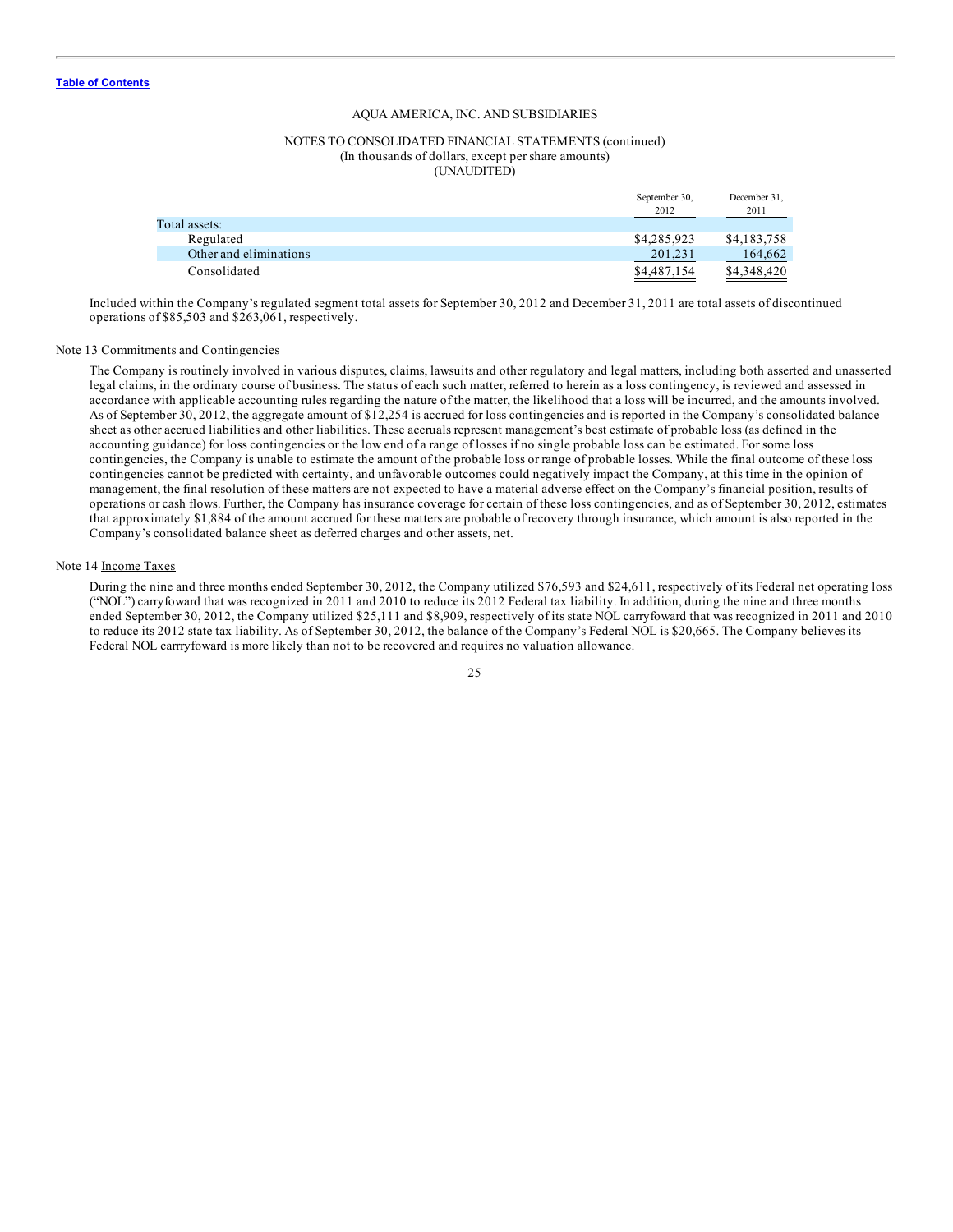#### NOTES TO CONSOLIDATED FINANCIAL STATEMENTS (continued) (In thousands of dollars, except per share amounts) (UNAUDITED)

As of September 30, 2012, the balance of the Company's state NOL is \$101,426, a portion of which is offset by a valuation allowance of \$9,068 because the Company does not believe the NOLs are more likely than not to be realized. The Company's Federal and state NOL carryfowards do not begin to expire until 2030 and 2021, respectively.

#### Note 15 Recent Accounting Pronouncements

In September 2011, the FASB issued revised accounting guidance for accounting for intangible assets, which is intended to reduce the cost and complexity of the annual goodwill impairment test by permitting an entity the option of performing a qualitative assessment to determine whether further impairment testing is necessary. The revised guidance is effective for annual periods beginning after December 15, 2011. In the third quarter of 2012, the Company adopted the provisions of the revised guidance for its 2012 annual goodwill impairment test, and the adoption of the revised guidance did not have an impact on the Company's consolidated results of operations or consolidated financial position.

In May 2011, the FASB issued updated accounting guidance related to fair value measurements and disclosures that result in common fair value measurements and disclosures between U.S. Generally Accepted Accounting Principles ("GAAP") and International Financial Reporting Standards. This new guidance amends current fair value measurement and disclosure guidance to increase transparency around valuation inputs and investment categorization. This guidance is effective for interim and annual periods beginning on January 1, 2012 and is required to be applied prospectively. The adoption of this guidance did not have a significant impact on the Company's consolidated results of operations or consolidated financial position.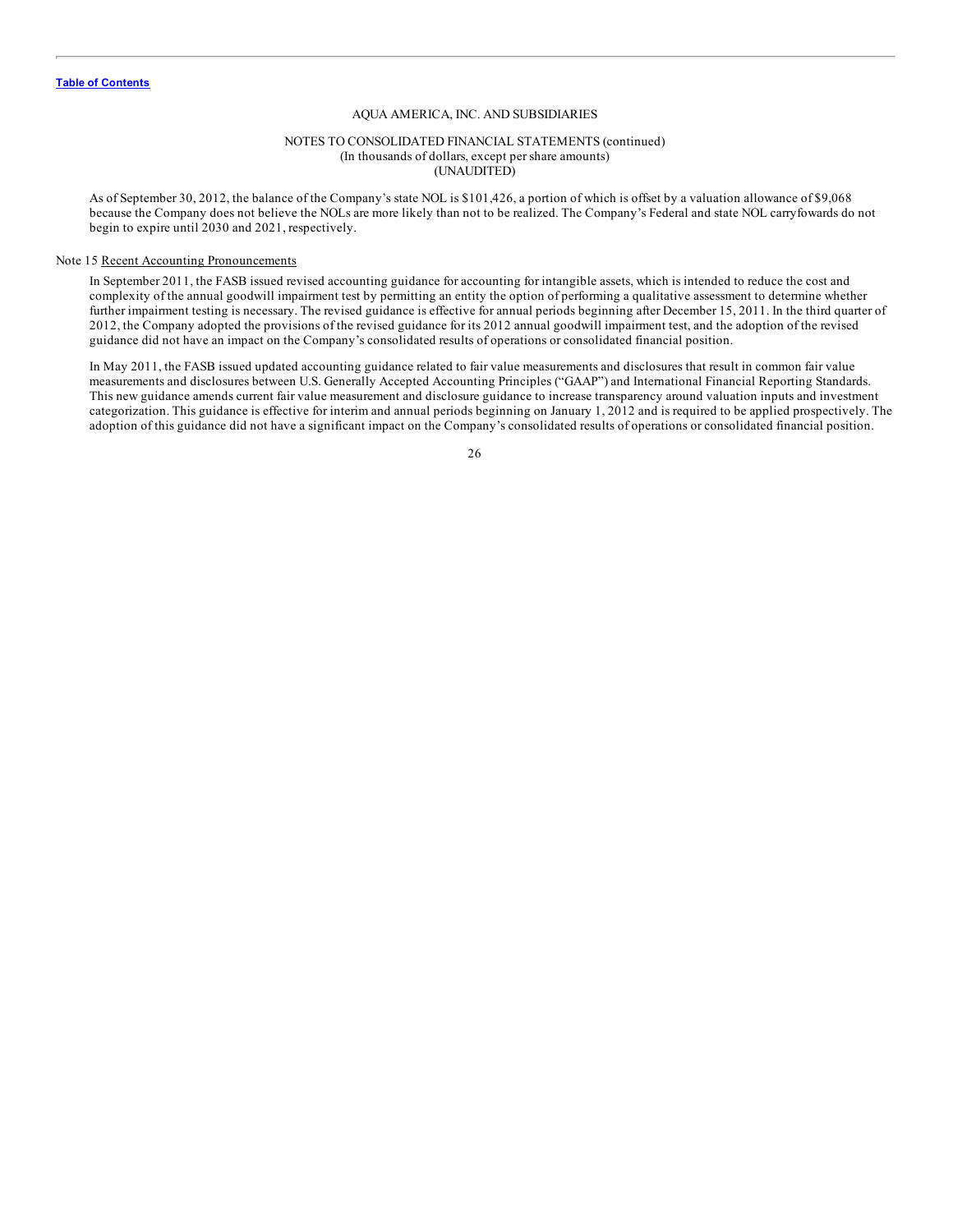#### MANAGEMENT'S DISCUSSION AND ANALYSIS OF FINANCIAL CONDITION AND RESULTS OF OPERATIONS (In thousands of dollars, except per share amounts)

#### <span id="page-27-0"></span>Item 2. Management's Discussion and Analysis of Financial Condition and Results of Operations

# Forward-looking Statements

This Management's Discussion and Analysis of Financial Condition and Results of Operations and other sections of this Quarterly Report contain, in addition to historical information, forward-looking statements within the meaning of the Private Securities Litigation Reform Act of 1995. These forwardlooking statements address, among other things: our belief in our ability to renew our short-term lines of credit; the impact and the actions we may need to take if we are unable to obtain sufficient capital; the projected impact of various legal proceedings; the projected effects of recent accounting pronouncements; prospects, plans, objectives, expectations and beliefs of management, as well as information contained in this report where statements are preceded by, followed by or include the words "believes," "expects," "anticipates," "plans," "future," "potential," "probably," "predictions," "intends," "will," "continue" or the negative of such terms or similar expressions. Forward-looking statements are based on a number of assumptions concerning future events, and are subject to a number of risks, uncertainties and other factors, many of which are outside our control, which could cause actual results to differ materially from those expressed or implied by such statements. These risks and uncertainties include, among others: the effects of regulation, abnormal weather, changes in capital requirements and funding, acquisitions, changes to the capital markets, and our ability to assimilate acquired operations, as well as those risks, uncertainties and other factors discussed in our Annual Report on Form 10-K for the fiscal year ended December 31, 2011 under the captions "Risk Factors" and "Management's Discussion and Analysis of Financial Condition and Results of Operations" and elsewhere in such report. As a result, readers are cautioned not to place undue reliance on any forward-looking statements. We undertake no obligation to update or revise *forward-looking statements, whether as a result of new information, future events or otherwise.*

#### General Information

*Nature of Operations* - Aqua America, Inc. ("we" or "us"), a Pennsylvania corporation, is the holding company for regulated utilities providing water or wastewater services to what we estimate to be approximately 3 million people in Pennsylvania, Ohio, North Carolina, Illinois, Texas, New Jersey, Florida, Indiana, Virginia, and Georgia. Our largest operating subsidiary, Aqua Pennsylvania, Inc., provides water or wastewater services to approximately one-half of the total number of people we serve, who are located in the suburban areas in counties north and west of the City of Philadelphia and in 25 other counties in Pennsylvania. Our other subsidiaries provide similar services in 9 other states.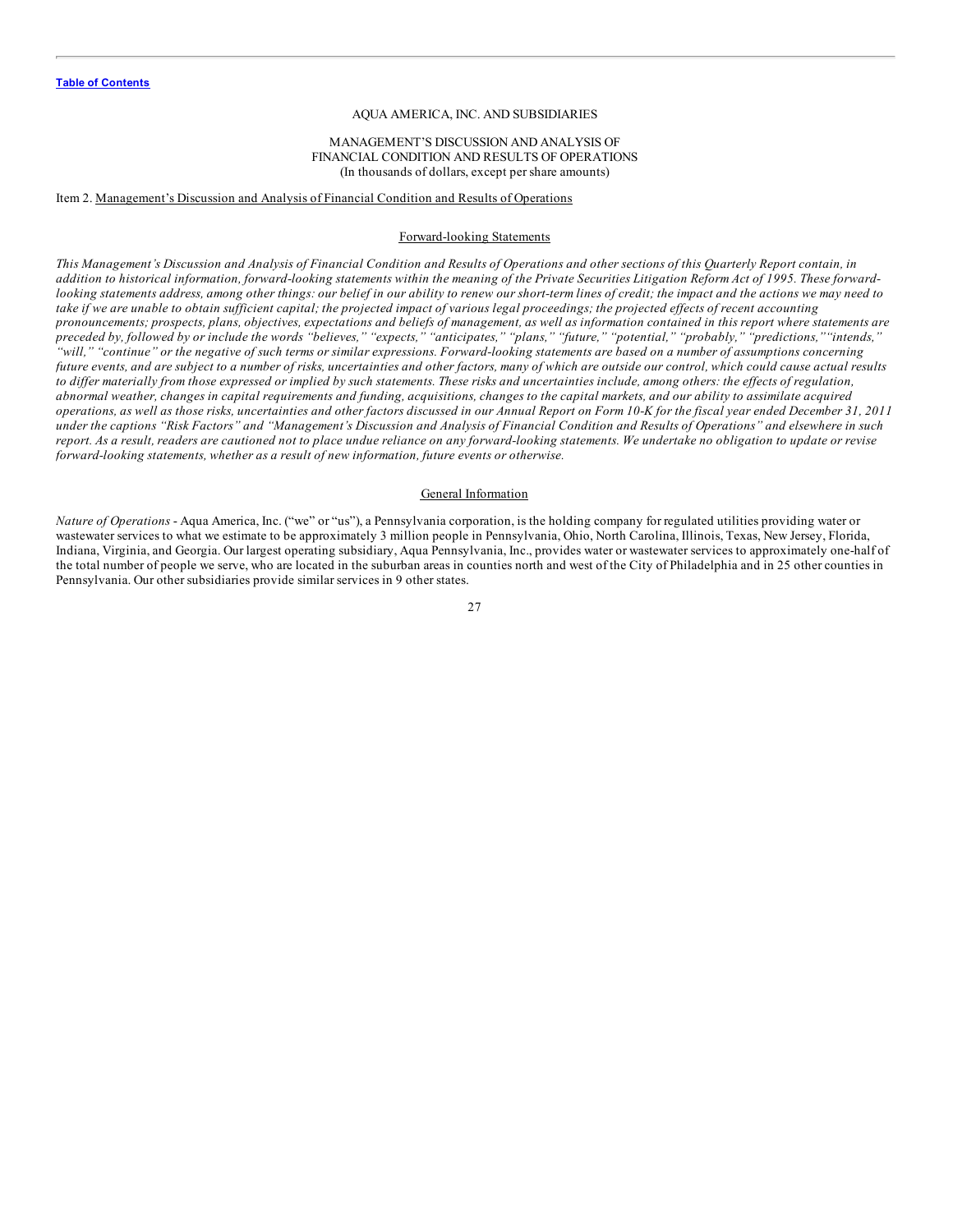#### MANAGEMENT'S DISCUSSION AND ANALYSIS OF FINANCIAL CONDITION AND RESULTS OF OPERATIONS (continued) (In thousands of dollars, except per share amounts)

In July 2011, we entered into a definitive agreement to sell our operations in Maine, which served approximately 16,000 customers. The sale of our utility in Maine closed in January 2012, concluding our regulated operations in Maine. Also, in July 2011, we entered into a definitive agreement to purchase all of American Water Works Company, Inc.'s regulated operations in Ohio (the "Ohio acquisition"), which served approximately 57,000 customers, and to simultaneously sell our regulated water and wastewater operations in New York, which served approximately 51,000 customers. In May 2012, we completed this transaction, concluding our regulated operations in New York. The Ohio acquisition was financed by short-term debt. The proceeds from the dispositions of our operations in New York and Maine were used to paydown a portion of our short-term debt and other general corporate purposes. In September 2012, we began to market for sale our water and wastewater operations in Florida, which serves approximately 38,000 customers, and our waste water treatment facility in Georgia. We have accounted for the sale of our water and wastewater operations in New York and Maine and planned disposition of our water and wastewater operations in Florida and Georgia as discontinued operations. In addition, we provide water and wastewater service through operating and maintenance contracts with municipal authorities and other parties close to our utility companies' service territories, as well as sludge hauling, septage and grease services, backflow prevention services, and certain other non-regulated water and wastewater services.

Aqua America, Inc., which prior to its name change in 2004 was known as Philadelphia Suburban Corporation, was formed in 1968 as a holding company for its primary subsidiary, Aqua Pennsylvania, Inc., formerly known as Philadelphia Suburban Water Company. Since the early 1990s, we have embarked on a growth-through-acquisition strategy focused on water and wastewater operations. Our most significant transactions to date have been the merger with Consumers Water Company in 1999, the acquisition of the regulated water and wastewater operations of AquaSource, Inc. in 2003, the acquisition of Heater Utilities, Inc. in 2004, and the acquisition of American Water Works Company, Inc.'s regulated operations in Ohio in 2012. Since the early 1990s, our business strategy has been primarily directed toward the regulated water and wastewater utility industry and has extended our regulated operations from southeastern Pennsylvania to include operations in nine other states.

Beginning in 2010, and continuing into 2012, we are following a portfolio rationalization strategy to focus in areas where we have critical mass and to prune operations that do not fit into our future growth plans. In 2012 we sold our operations in Maine and New York, in 2011 we sold our operations in Missouri, and in 2010 we sold our operations in South Carolina. In connection with the sale of our New York and Missouri operations, we acquired additional utility systems (and customers) in Ohio and Texas.

In 2011, one of our subsidiaries entered into a joint venture with a third-party investor for the construction and operation of a private pipeline system to supply fresh water to certain natural gas well drilling operations in Pennsylvania. The operation of the private pipeline system commenced in the second quarter of 2012 and marks an expansion of our growth venture in serving the clean water needs of drillers in the shale oil and gas drilling industry.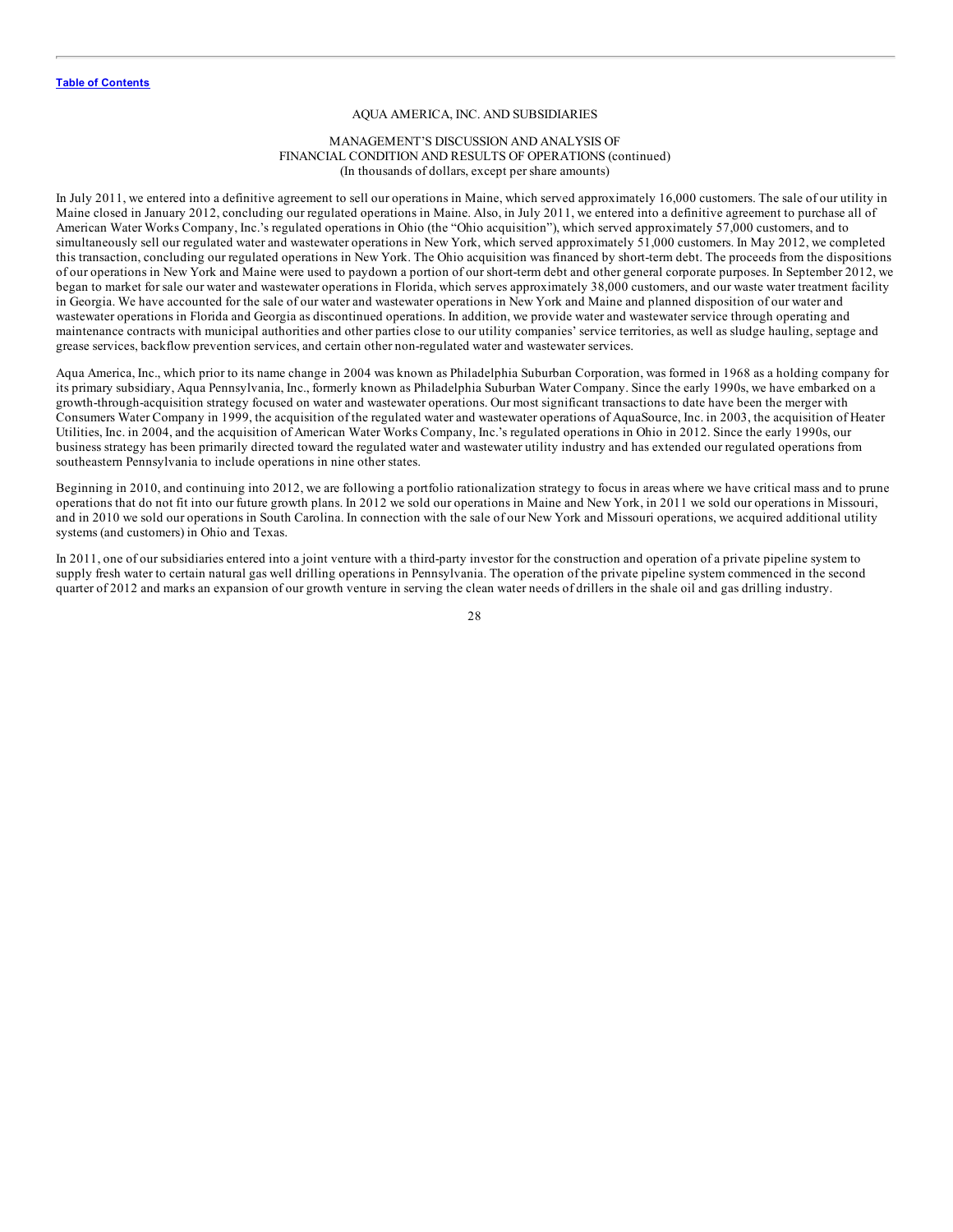#### MANAGEMENT'S DISCUSSION AND ANALYSIS OF FINANCIAL CONDITION AND RESULTS OF OPERATIONS (continued) (In thousands of dollars, except per share amounts)

#### Financial Condition

During the first nine months of 2012, we had \$262,832 of capital expenditures, issued \$179,166 of long-term debt, and repaid debt and made sinking fund contributions and other loan repayments of \$109,265. The capital expenditures were related to improvements to treatment plants, new and rehabilitated water mains, tanks, hydrants, and service lines, well and booster improvements, and other enhancements and improvements. The issuance of \$179,166 of long-term debt was comprised principally of the funds borrowed under our revolving credit facility of \$114,000 and the proceeds received from the June 2012 issuance of senior unsecured notes payable of \$50,000, which were utilized to fund the Company's capital expenditures. In May 2012, in connection with our acquisition in Ohio, we assumed \$14,281 of long-term debt, which includes a purchase accounting fair value adjustment of \$3,578, increasing the carrying value of the long-term debt.

At September 30, 2012, we had \$6,122 of cash and cash equivalents compared to \$8,204 at December 31, 2011. During the first nine months of 2012, we used the proceeds from internally generated funds, the sale of our Maine subsidiary, the sale of other assets, and the sale or issuance of common stock through our equity compensation plan and dividend reinvestment plan, to fund the cash requirements discussed above and to pay dividends.

On March 23, 2012, Aqua America, Inc. entered into a five-year \$150,000 unsecured revolving credit facility with three banks that expires in March 2017. As of September 30, 2012, funds available for borrowing under this facility were \$48,786. The Company's \$150,000 unsecured revolving credit facility replaced the Company's prior \$95,000 unsecured revolving credit facility, which expired in May 2012. At September 30, 2012, we had short-term lines of credit of \$160,500, of which \$62,850 was available. One of our short-term lines of credit is an Aqua Pennsylvania \$100,000 364-day unsecured revolving credit facility with three banks, which is used to provide working capital, and as of September 30, 2012, \$14,791 was available.

Our short-term lines of credit of \$160,500 are subject to renewal on an annual basis. Although we believe we will be able to renew these facilities, there is no assurance that they will be renewed, or what the terms of any such renewal will be. The United States credit and liquidity crisis that occurred in 2008 and 2009 caused substantial volatility in capital markets, including credit markets and the banking industry, generally reduced the availability of credit from financing sources, and could reoccur in the future. If in the future, our credit facilities are not renewed or our short-term borrowings are called for repayment, we would have to seek alternative financing sources; however, there can be no assurance that these alternative financing sources would be available on terms acceptable to us. In the event we are not able to obtain sufficient capital, we may need to reduce our capital expenditures and our ability to pursue acquisitions that we may rely on for future growth could be impaired.

The Company's consolidated balance sheet historically has had a negative working capital position whereby routinely our current liabilities exceed our current assets. Management believes that internally generated funds along with existing credit facilities and the proceeds from the issuance of long-term debt and common stock will be adequate to provide sufficient working capital to maintain normal operations and to meet our financing requirements for at least the next twelve months.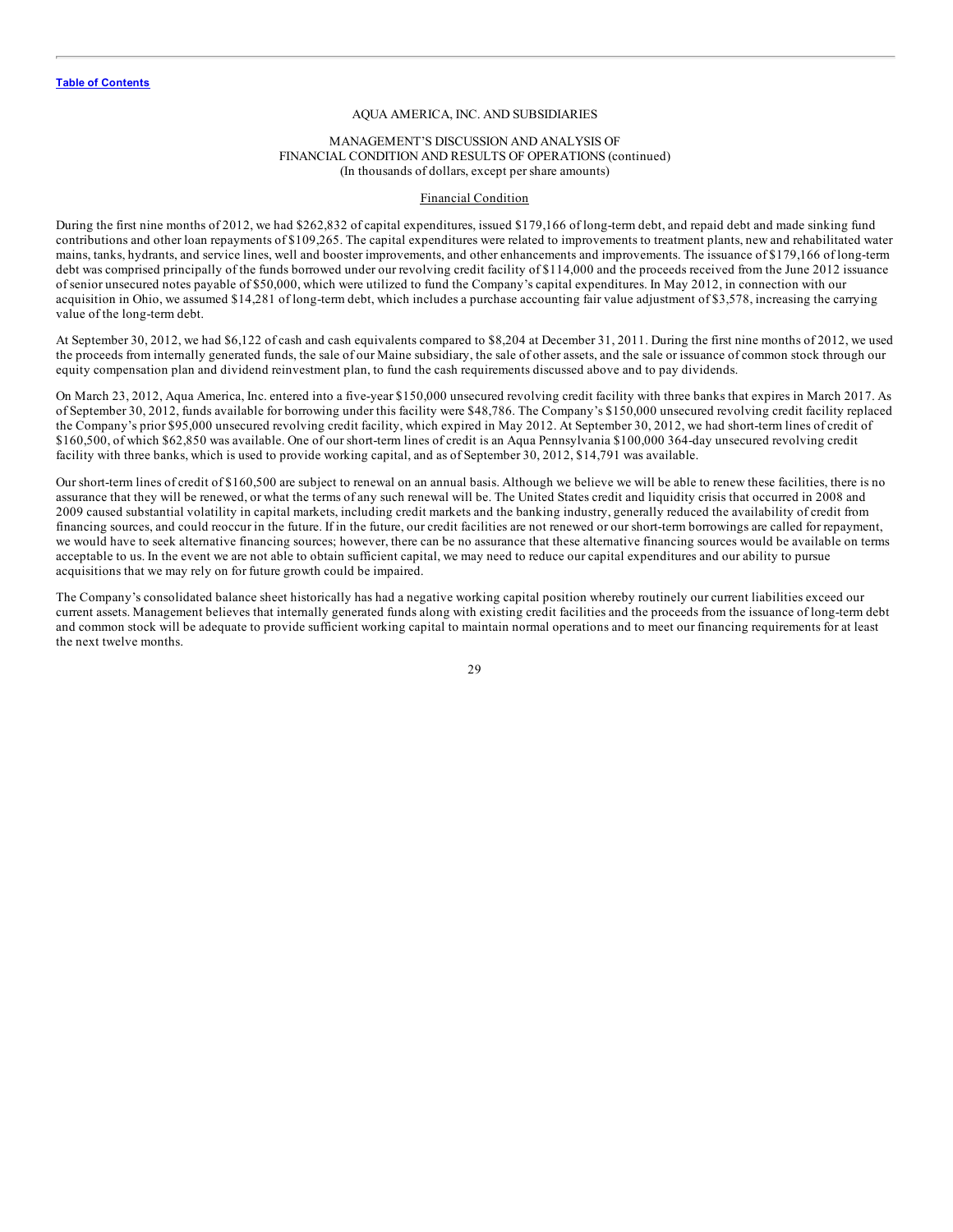#### MANAGEMENT'S DISCUSSION AND ANALYSIS OF FINANCIAL CONDITION AND RESULTS OF OPERATIONS (continued) (In thousands of dollars, except per share amounts)

In February 2012, we renewed our universal shelf registration statement, which expired in December 2011, through a filing with the SEC, which allows for the potential future offer and sale by the Company, from time to time, in one or more public offerings, of an indeterminate amount of our common stock, preferred stock, debt securities, and other securities specified therein at indeterminate prices. The Company's Board of Directors has authorized the Company to issue up to \$500,000 of our common stock, preferred stock, debt securities, and other securities specified therein under this universal shelf registration statement. No issuances have been completed to date under this shelf registration statement.

On June 7, 2012, the Company's Pennsylvania operating subsidiary ("Aqua Pennsylvania") reached a settlement agreement in its rate filing with the Pennsylvania Public Utility Commission, which in addition to a water rate increase, provides for the flow-through accounting treatment of certain income tax benefits if the Company elects a change to its tax accounting method to permit the expensing of selected utility asset improvement costs that are presently being capitalized and depreciated for tax purposes (the "Repair Election"). The Company is presently evaluating the Repair Election for adoption in Aqua Pennsylvania in 2012 or 2013. If adopted, prior to the receipt of Aqua Pennsylvania's next rate order, the change will result in a substantial reduction in income tax expense and greater net income and cash flow, and as a result will allow the Company to discontinue any Distribution System Improvement Charges and lengthen the amount of time until the next Aqua Pennsylvania rate case is filed.

# Results of Operations

#### Analysis of First Nine Months of 2012 Compared to First Nine Months of 2011

Unless specifically noted, the following discussion of the Company's results of operations for the first nine months of 2012 refers to the Company's results of operations from continuing operations.

Revenues increased \$49,781 or 9.6% primarily due to additional revenues associated with increased water and wastewater rates of \$26,534, additional water and wastewater revenues of \$18,578 associated with a larger customer base due to acquisitions, and an increase in revenues from non-regulated water and wastewater services of \$4,210.

Operations and maintenance expenses increased by \$9,423 or 5.0% primarily due to operating costs associated with acquired utility systems and other growth ventures of \$8,895, the effect of the gain on the sale in the first quarter of 2011 of our utility system in Texas of \$2,452 and the gain on sale in the second quarter of 2011 of our utility system in North Carolina of \$1,580, an increase in postretirement benefits expenses of \$1,977, an increase in stock-based compensation of \$1,271, and normal increases in other operating costs. Offsetting these increases was a decrease in water production costs of \$5,098, and the effect of the recognition of a regulatory asset resulting from a completed rate case which reduced operations and maintenance expense by \$3,356. The decrease in water production costs results primarily from a decrease in the contractual rate of one of our purchased water contracts, and the non-renewal of another purchased water contract.

Depreciation expense increased \$5,091 or 6.6% due to the utility plant placed in service since September 30, 2011.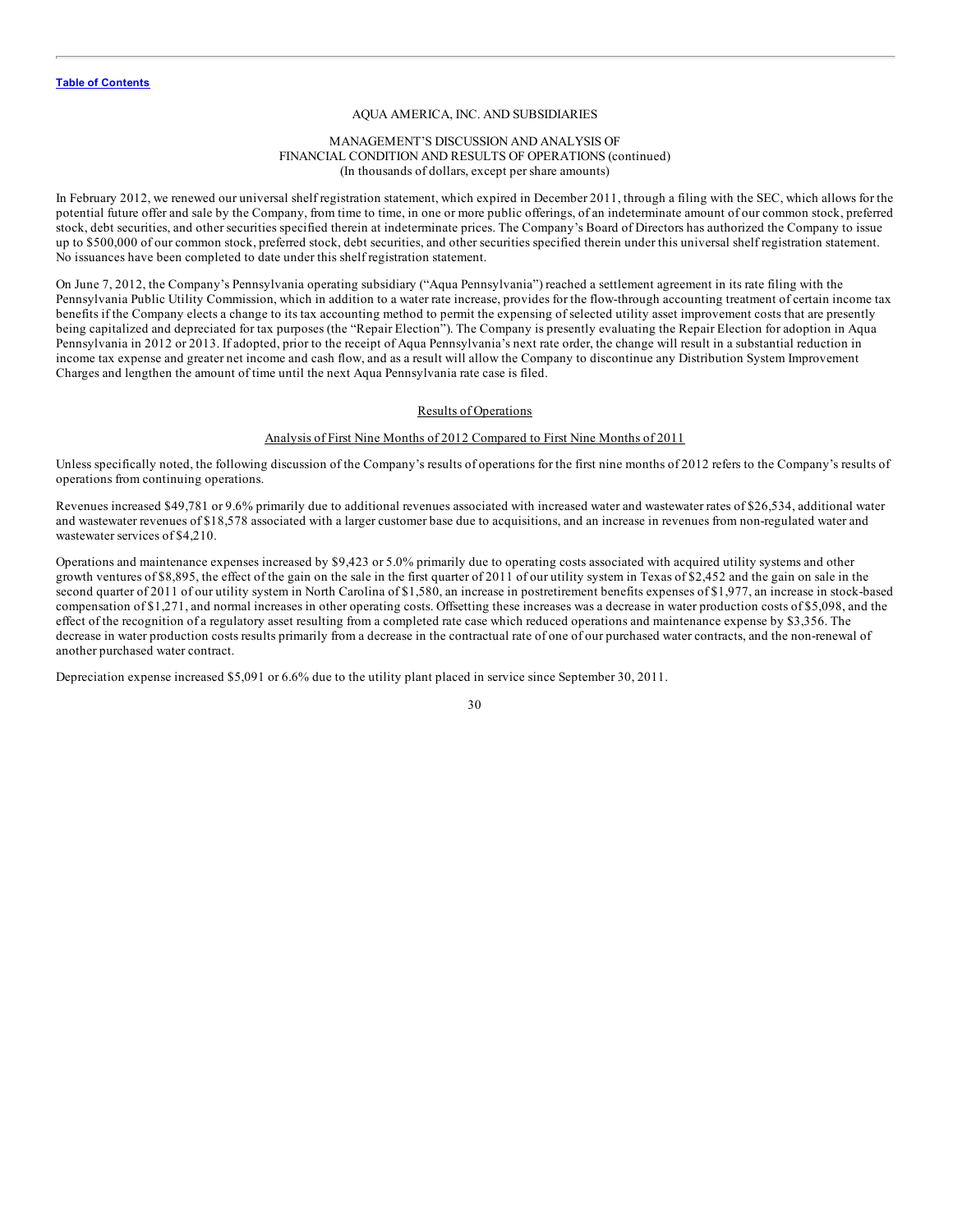#### MANAGEMENT'S DISCUSSION AND ANALYSIS OF FINANCIAL CONDITION AND RESULTS OF OPERATIONS (continued) (In thousands of dollars, except per share amounts)

Amortization decreased \$268 primarily due to the effect of additional amortization expense recognized during the first quarter of 2011 of \$245 resulting from a rate case adjustment.

Taxes other than income taxes increased by \$3,269 or 10.4% primarily due to an increase in excise taxes associated with our acquisition in Ohio, offset by a favorable adjustment related to the gross receipts, excise and franchise taxes return for one of our operating subsidiaries of \$824.

Interest expense decreased by \$76 or 0.1% primarily due to decreased interest rates on long-term debt and reduced borrowings as a result of the proceeds received from the sale of our operations in Maine.

Allowance for funds used during construction ("AFUDC") decreased by \$2,205 primarily due to a decrease in the average balance of proceeds held from taxexempt bond issuances that are restricted to funding certain capital projects.

Gain on sale of other assets totaled \$826 during the first nine months of 2012 and \$475 during the first nine months of 2011. The increase of \$351 is principally due to the timing of sales of an equity investment, land and other property.

Equity earnings in joint venture totaled \$931 during the first nine months of 2012, and reflect our earnings in serving the clean water needs of firms in the shale oil and gas exploration industry.

Our effective income tax rate was 39.4% during the first nine months of 2012 and 33.3% during the first nine months of 2011. The effective income tax rate increased as a result of the effect of the recognition in 2011 of the net state income tax benefit of \$11,193 associated with 100% bonus depreciation for qualifying capital additions. The net state income tax benefit reduced the Company's 2011 state income tax expense as a result of the flow-through treatment afforded by a state's regulatory commission.

Income from continuing operations increased by \$8,776 or 8.0%, in comparison to the same period in 2011 primarily as a result of the factors described above, which includes the effect of the recognition in 2011 of the net state income tax benefit of \$11,193 associated with 100% bonus depreciation for qualifying capital additions. On a diluted per share basis, income from continuing operations increased \$0.06 reflecting the change in income from continuing operations and a 0.8% increase in the average number of common shares outstanding. As compared to the first nine months of 2011, income from continuing operations adjusted to exclude the net state income tax benefit associated with 100% bonus depreciation, a non-GAAP financial measure, would have increased by \$0.14 per share. The increase in the number of shares outstanding is primarily a result of the additional shares sold or issued through our dividend reinvestment plan and our equity compensation plan.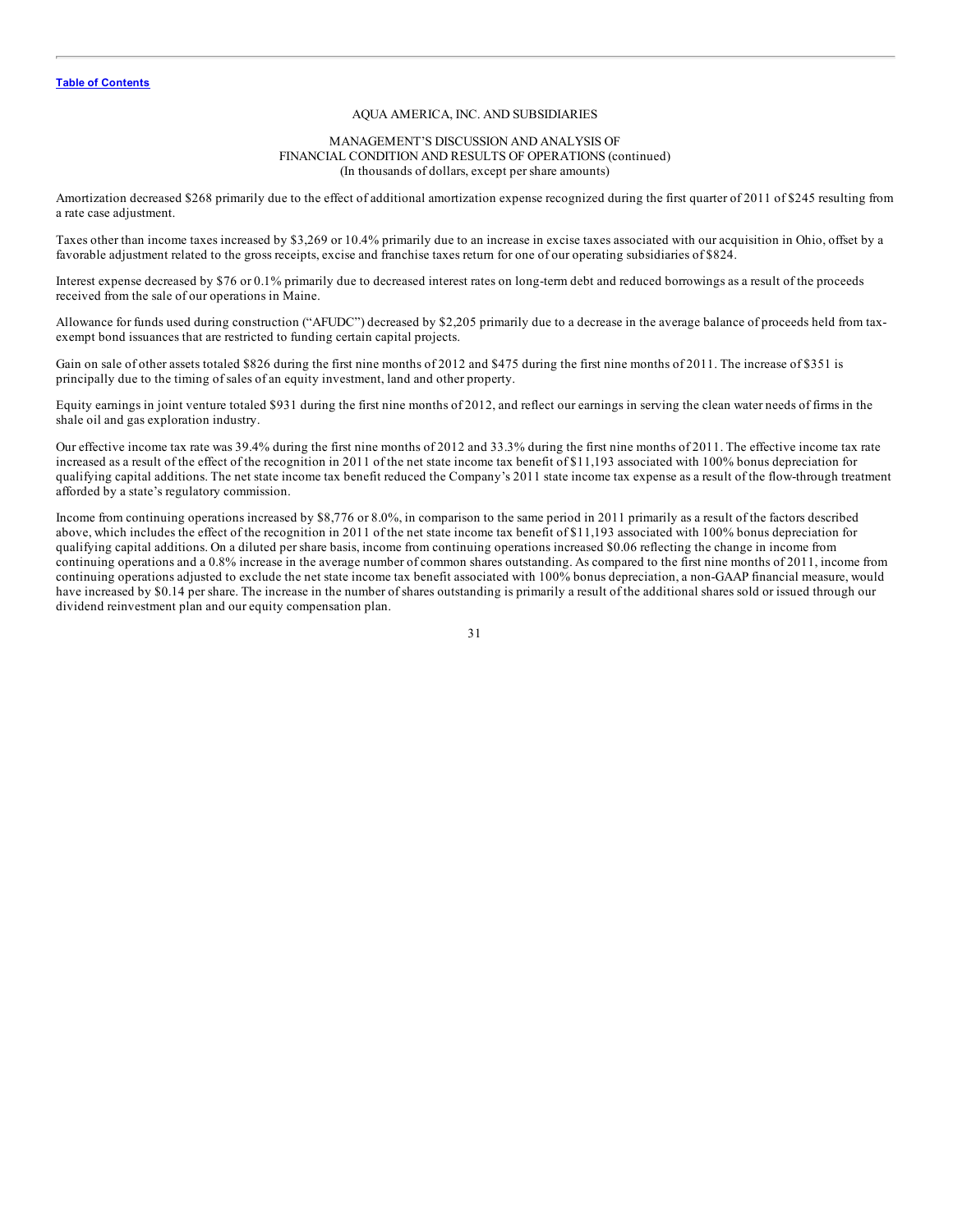#### MANAGEMENT'S DISCUSSION AND ANALYSIS OF FINANCIAL CONDITION AND RESULTS OF OPERATIONS (continued) (In thousands of dollars, except per share amounts)

Income from discontinued operations increased by \$12,168 or \$0.09 per diluted share, in comparison to the same period in 2011 primarily as a result of the recognition in the second quarter of 2012 of the gain on sale of our Maine operating subsidiary, net of income taxes, of \$10,821, the effect of the income tax expense recognized in the third quarter of 2011 of \$7,438 for the additional deferred tax liability that arose from the difference between the stock and tax basis of the Company's investment in its New York and Maine operating subsidiaries, a reduction in interest expense, net of tax, of \$765 as a result of debt assumed in 2012 by the acquirer(s) in the sale of our New York and Maine operating subsidiaries, offset by charges incurred from the disposal of our New York subsidiary of \$2,090, and an asset impairment recognized in the third quarter of 2012, net of tax, of \$592.

Net income attributable to common shareholders increased by \$20,944 or 19.2%, in comparison to the same period in 2011 primarily as a result of the factors described above. On a diluted per share basis, earnings increased \$0.14 reflecting the change in net income attributable to common shareholders and a 0.8% increase in the average number of common shares outstanding. The increase in the number of shares outstanding is primarily a result of the additional shares sold or issued through our dividend reinvestment plan and equity compensation plan.

#### Results of Operations

# Analysis of Third Quarter of 2012 Compared to Third Quarter of 2011

Unless specifically noted, the following discussion of the Company's results of operations for the third quarter of 2012 refers to the Company's results of operations from continuing operations.

Revenues increased \$23,482 or 12.3 % primarily due to additional revenues associated with increased water and wastewater rates of \$11,046, additional water and wastewater revenues of \$10,505 associated with a larger customer base due to acquisitions, and an increase in revenues from non-regulated water and wastewater services of \$1,723.

Operations and maintenance expenses increased by \$4,766 or 7.2% primarily due to operating costs associated with acquired utility systems and other growth ventures of \$5,538, an increase in postretirement benefits expenses of \$1,050, an increase in insurance expense of \$970, and normal increases in other operating costs. Offsetting these increases was a decrease in water production costs of \$1,609. The decrease in water production costs results primarily from a decrease in the contractual rate of one of our purchased water contracts, and the non-renewal of another purchased water contract.

Depreciation expense increased \$2,122 or 8.1% due to the utility plant placed in service since September 30, 2011.

Amortization increased \$341 primarily due to the amortization of costs associated with, and other costs being recovered in, various rate filings.

Taxes other than income taxes increased by \$2,420 or 22.5% primarily due to an increase in excise taxes associated with our acquisition in Ohio.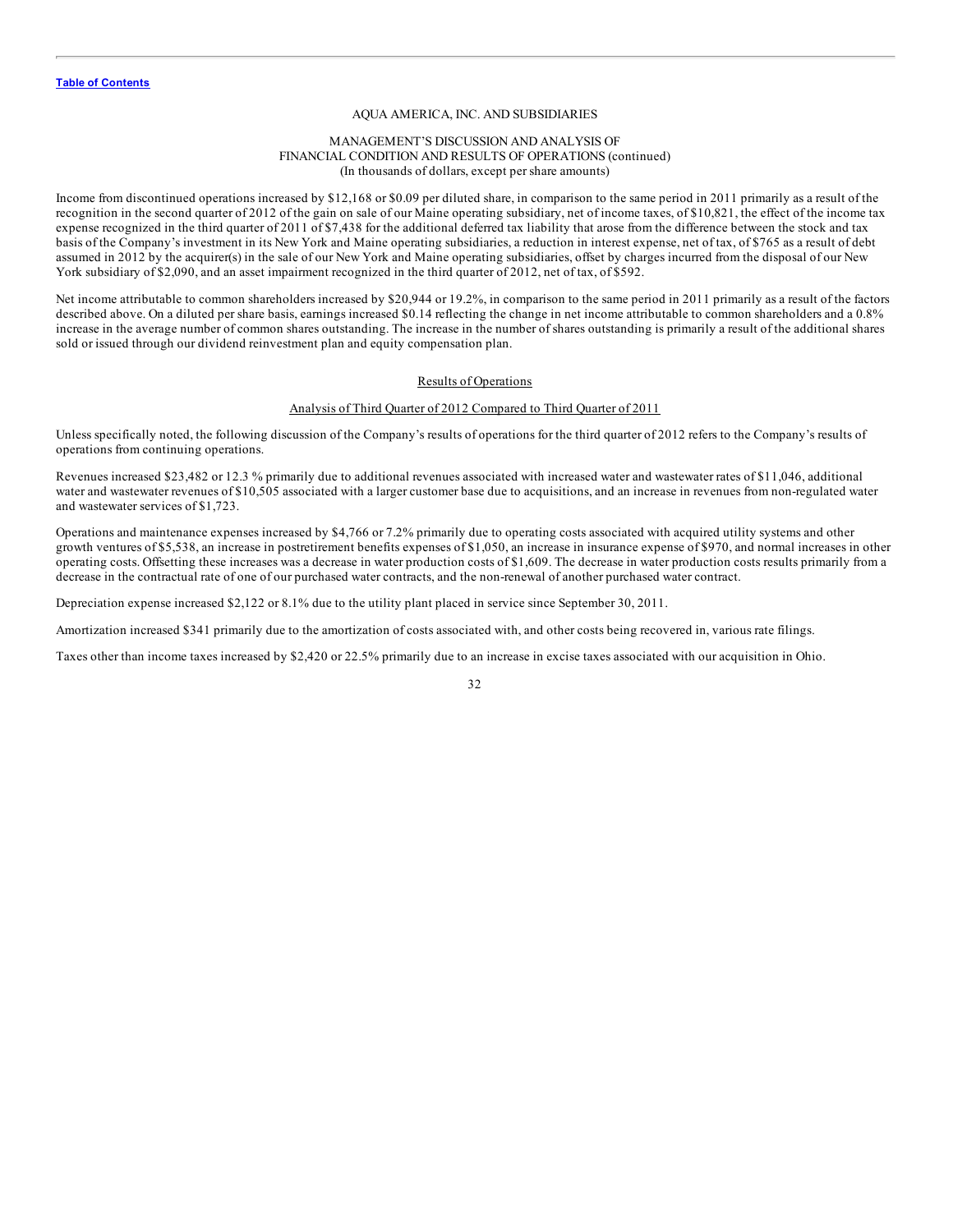#### MANAGEMENT'S DISCUSSION AND ANALYSIS OF FINANCIAL CONDITION AND RESULTS OF OPERATIONS (continued) (In thousands of dollars, except per share amounts)

AFUDC decreased by \$875 primarily due to a decrease in the average balance of proceeds held from tax-exempt bond issuances that are restricted to funding certain capital projects.

Gain on sale of other assets totaled \$320 in the third quarter of 2012 and \$216 in the third quarter of 2011. The increase of \$104 is principally due to the timing of sales of land and other property.

Equity earnings in joint venture totaled \$682 during the third quarter of 2012, and reflect our earnings in serving the clean water needs of firms in the shale oil and gas exploration industry.

Our effective income tax rate was 39.3% in the third quarter of 2012 and 35.1% in the third quarter of 2011. The effective income tax rate increased as a result of the effect of the recognition in 2011 of the net state income tax benefit of \$3,382 associated with 100% bonus depreciation for qualifying capital additions. The net state income tax benefit reduced the Company's third quarter 2011 state income tax expense as a result of the flow-through treatment afforded by a state's regulatory commission.

Income from continuing operations increased by \$5,423 or 12.1%, in comparison to the same period in 2011 primarily as a result of the factors described above, which includes the effect of the recognition in 2011 of the net state income tax benefit of \$3,382 associated with 100% bonus depreciation for qualifying capital additions. On a diluted per share basis, income from continuing operations increased \$0.04 reflecting the change in income from continuing operations and a 1.1% increase in the average number of common shares outstanding. As compared to the third quarter of 2011, income from continuing operations adjusted to exclude the net state income tax benefit associated with 100% bonus depreciation, a non-GAAP financial measure, would have increased by \$0.06 per share. The increase in the number of shares outstanding is primarily a result of the additional shares sold or issued through our dividend reinvestment plan and our equity compensation plan.

Income from discontinued operations increased by \$4,113 or \$0.03 per diluted share, in comparison to the same period in 2011 primarily as a result of the effect of the income tax expense recognized in the third quarter of 2011 of \$7,438 for the additional deferred tax liability that arose from the difference between the stock and tax basis of the Company's investment in its New York and Maine operating subsidiaries, a reduction in interest expense, net of tax, of \$350 as a result of debt assumed in 2012 by the acquirer(s) in the sale of our New York and Maine operating subsidiaries, offset by an asset impairment in the third quarter of 2012, net of tax, of \$592.

Net income attributable to common shareholders increased by \$9,536 or 23.2%, in comparison to the same period in 2011 primarily as a result of the factors described above. On a diluted per share basis, earnings increased \$0.06 reflecting the change in net income attributable to common shareholders and a 1.1% increase in the average number of common shares outstanding. The increase in the number of shares outstanding is primarily a result of the additional shares sold or issued through our dividend reinvestment plan and equity compensation plan.

#### Impact of Recent Accounting Pronouncements

We describe the impact of recent accounting pronouncements in Note 15, *Recent Accounting Pronouncements*, of the consolidated financial statements.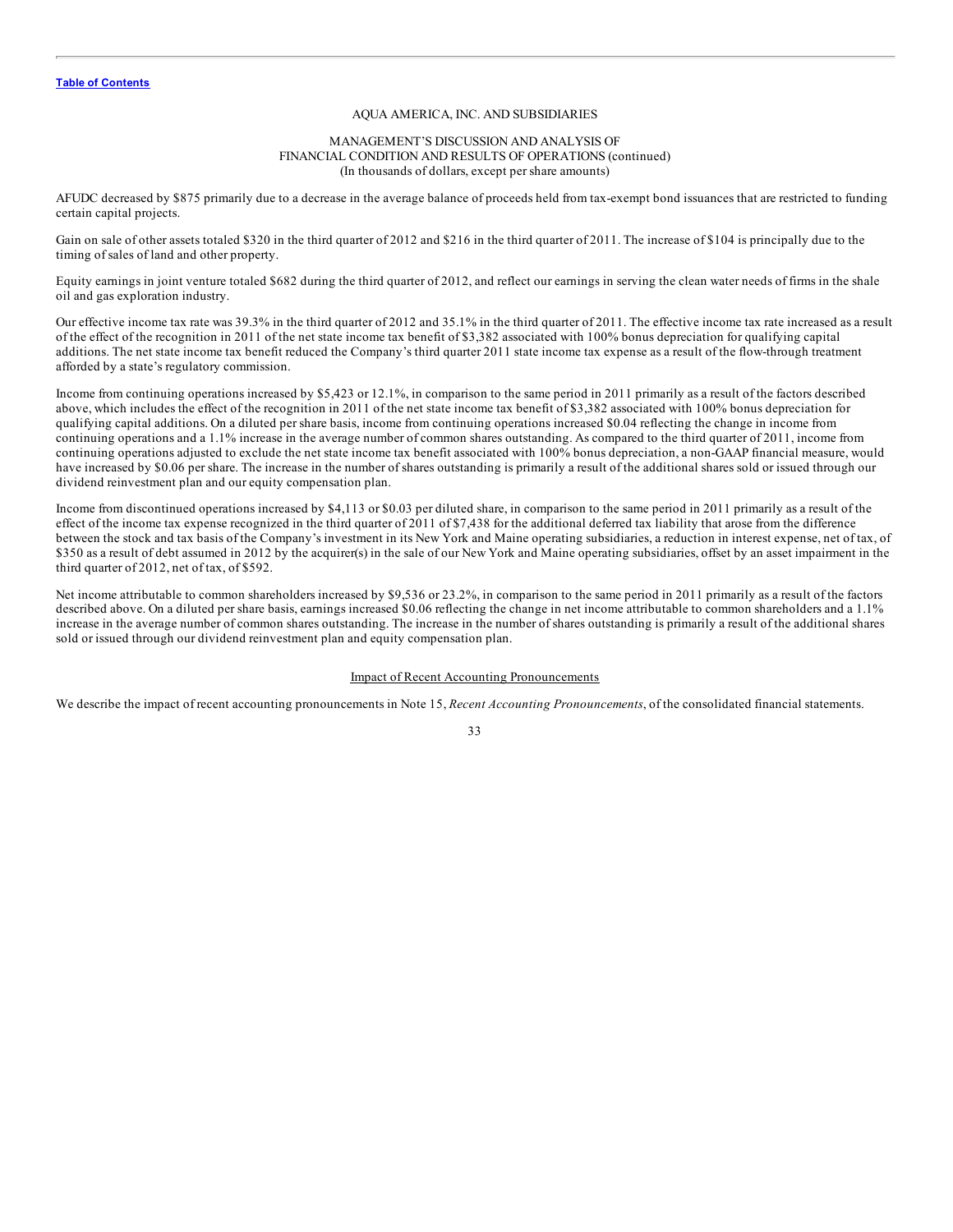#### MANAGEMENT'S DISCUSSION AND ANALYSIS OF FINANCIAL CONDITION AND RESULTS OF OPERATIONS (continued) (In thousands of dollars, except per share amounts)

# Non-Generally Accepted Accounting Principle ("GAAP") Financial Measures

In addition to reporting "income from continuing operations" and "income from continuing operations per common share", U.S. GAAP financial measures, we are presenting below "income from continuing operations before net state income tax benefit associated with 100% bonus depreciation" and "income from continuing operations per common share before net state income tax benefit associated with 100% bonus depreciation", which are considered non-GAAP financial measures. The Company is providing disclosure of the reconciliation of these non-GAAP measures to their most comparable GAAP financial measures. The Company believes that the non-GAAP financial measures provide investors the ability to measure the Company's financial operating performance excluding the net state income tax benefit associated with 100% bonus depreciation, which is more indicative of the Company's ongoing performance, and is more comparable to measures reported by other companies. The Company further believes that the presentation of these non-GAAP financial measures is useful to investors as a more meaningful way to compare the Company's operating performance against its historical financial results and to assess the underlying profitability of our core business. 100% bonus depreciation was in effect for qualifying capital additions placed in service from September 8, 2010 through December 31, 2011.

|                                                                                                                                                                 | Nine Months Ended<br>September 30, |           | Three Months Ended<br>September 30, |           |    |          |                |          |
|-----------------------------------------------------------------------------------------------------------------------------------------------------------------|------------------------------------|-----------|-------------------------------------|-----------|----|----------|----------------|----------|
|                                                                                                                                                                 |                                    | 2012      |                                     | 2011      |    | 2012     |                | 2011     |
| Income from continuing operations (GAAP financial measure)                                                                                                      |                                    | \$118.953 |                                     | \$110,177 |    | \$50,284 |                | \$44,861 |
| Less: Net state income tax benefit associated with 100% bonus depreciation                                                                                      |                                    |           |                                     | 11,193    |    |          |                | 3,382    |
| Income from continuing operations before net state income tax benefit associated with<br>100% bonus depreciation (Non-GAAP financial measure)                   |                                    | \$118,953 |                                     | \$98,984  |    | \$50,284 |                | \$41,479 |
| Income from continuing operations per common share (GAAP financial measure):                                                                                    |                                    |           |                                     |           |    |          |                |          |
| Basic                                                                                                                                                           |                                    | 0.85      | \$.                                 | 0.80      | S. | 0.36     | $\mathbb{S}^-$ | 0.32     |
| Diluted                                                                                                                                                         |                                    | 0.85      | S                                   | 0.79      | S. | 0.36     | S.             | 0.32     |
| Income from continuing operations per common share before net state income tax<br>benefit associated with 100% bonus depreciation (Non-GAAP financial measure): |                                    |           |                                     |           |    |          |                |          |
| <b>Basic</b>                                                                                                                                                    |                                    | 0.85      | S                                   | 0.72      | S. | 0.36     | S.             | 0.30     |
| Diluted                                                                                                                                                         |                                    | 0.85      |                                     | 0.71      |    | 0.36     |                | 0.30     |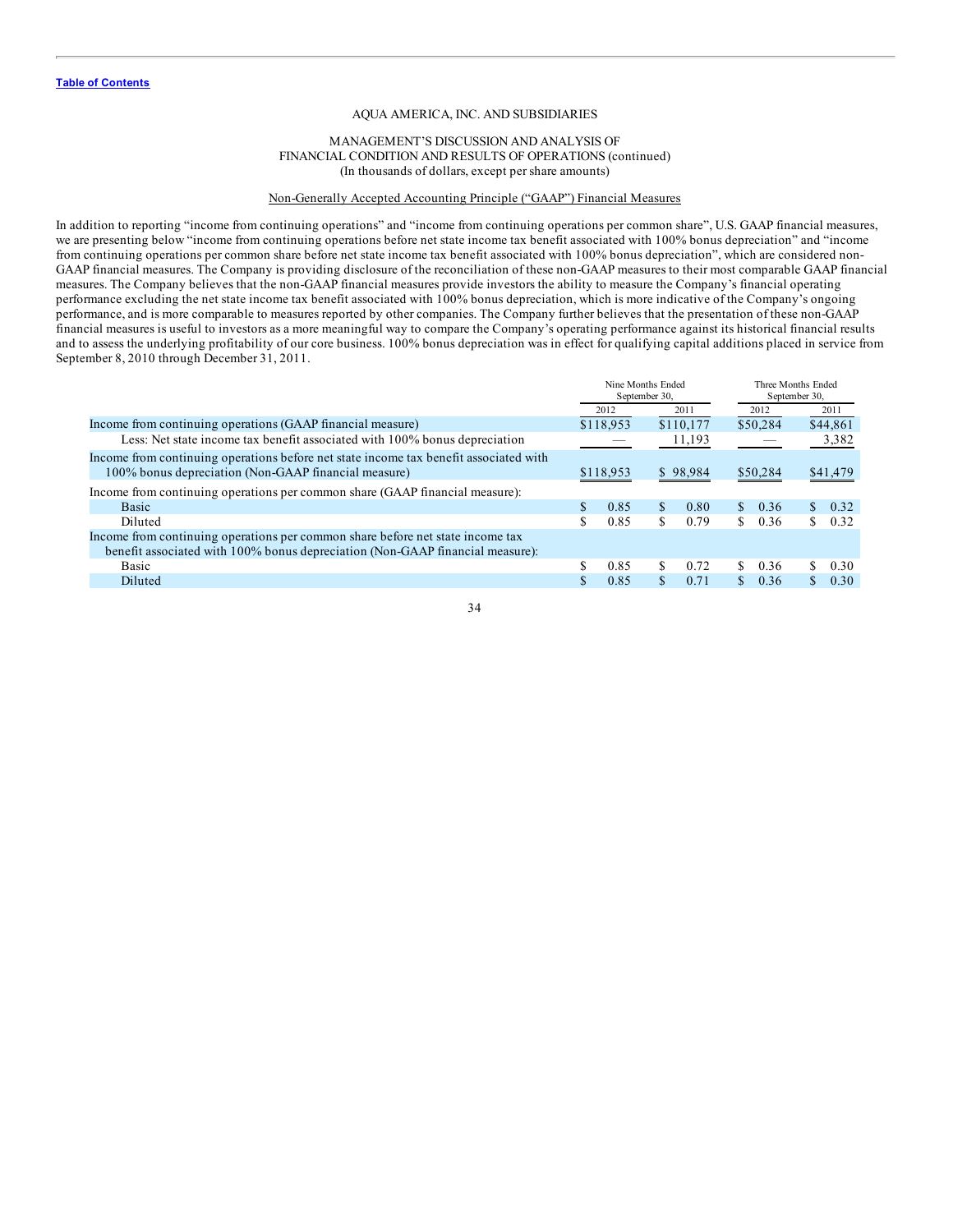#### <span id="page-35-0"></span>Item 3. Quantitative and Qualitative Disclosures About Market Risk

We are subject to market risks in the normal course of business, including changes in interest rates and equity prices. There have been no significant changes in our exposure to market risks since December 31, 2011. Refer to Item 7A of the Company's Annual Report on Form 10-K for the year ended December 31, 2011 for additional information.

#### Item 4. Controls and Procedures

(a) Evaluation of Disclosure Controls and Procedures

Our management, with the participation of our Chief Executive Officer and Chief Financial Officer, evaluated the effectiveness of our disclosure controls and procedures as of the end of the period covered by this report. Based on that evaluation, the Chief Executive Officer and Chief Financial Officer concluded that our disclosure controls and procedures as of the end of the period covered by this report are effective such that the information required to be disclosed by us in reports filed under the Securities Exchange Act of 1934 is (i) recorded, processed, summarized and reported within the time periods specified in the SEC's rules and forms and (ii) accumulated and communicated to our management, including the Chief Executive Officer and Chief Financial Officer, as appropriate to allow timely decisions regarding disclosure.

#### (b) Changes in Internal Control over Financial Reporting

No change in our internal control over financial reporting occurred during our most recent fiscal quarter that has materially affected, or is reasonably likely to materially affect, our internal control over financial reporting.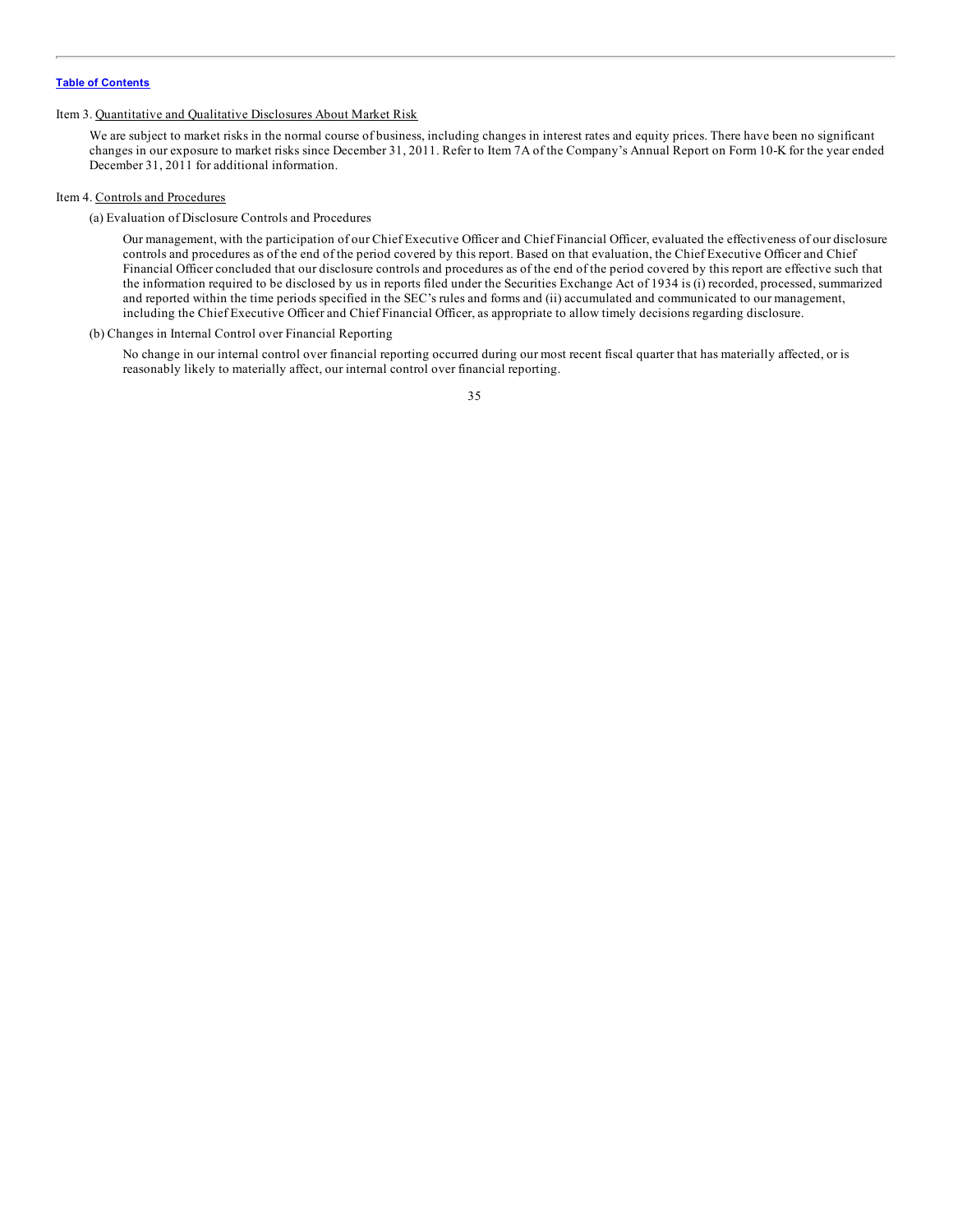#### <span id="page-36-0"></span>Part II. Other Information

# Item 1. Legal Proceedings

The City of Fort Wayne, Indiana (the "City") authorized the acquisition by eminent domain of the northern portion of the utility system of one of the Company's operating subsidiaries in Indiana. In January 2008, we reached a settlement with the City to transition this portion of the system in February 2008 upon receipt of the City's initial valuation payment of \$16,910,500. The settlement agreement specifically stated that the final valuation of the system will be determined through a continuation of the legal proceedings that were filed challenging the City's valuation. On February 12, 2008, we turned over the northern portion of the system to the City upon receipt of the initial valuation payment. The proceeds received by the Company are in excess of the book value of the assets relinquished. No gain has been recognized due to the contingency over the final valuation of the assets. The net book value of the assets relinquished has been removed from the consolidated balance sheet and the difference between the net book value and the initial payment received has been deferred and is recorded in other accrued liabilities on the Company's consolidated balance sheet. Once the contingency is resolved and the asset valuation is finalized, through the finalization of the litigation between the Company and the City of Fort Wayne, the amounts deferred will be recognized in the Company's consolidated income statement. On March 16, 2009, oral argument was held before the Allen County Circuit Court on certain procedural aspects with respect to the valuation evidence that may be presented and whether we are entitled to a jury trial. On October 12, 2010, the Wells County Indiana Circuit Court ruled that the Company is not entitled to a jury trial, and that the Wells County judge should review the City of Fort Wayne Board of Public Works' assessment based upon a "capricious, arbitrary or an abuse of discretion" standard. The Company appealed the Wells County Indiana Circuit Court's decision to the Indiana Court of Appeals. On January 13, 2012, the Indiana Court of Appeals reached a decision upholding the Wells County Indiana Circuit Court decision. On February 10, 2012, the Company filed a petition for transfer requesting that the Indiana Supreme Court review the matter. The Supreme Court of Indiana accepted transfer and the matter is pending the Court's decision. The Company continues to evaluate its legal options with respect to this decision. Depending upon the outcome of all of the legal proceedings we may be required to refund a portion of the initial valuation payment, or may receive additional proceeds. The northern portion of the system relinquished represented approximately 0.40% of Aqua America's total assets.

One of the Company's subsidiaries, South Haven Sewer Works, acquired in 2008 has been operating under a Consent Decree with the EPA and the United States Department of Justice entered into in 2003. The Consent Decree addresses the elimination of sanitary sewer overflows from the subsidiary's sewer system. Although substantial improvements to the system have been made to significantly reduce the number of sanitary sewer overflows at the sewer system since the Company's acquisition of the subsidiary, the EPA and Department of Justice proposed on May 11, 2010, a revised Consent Decree, including new dates for completing work to address sanitary sewer overflows in the system and a proposed civil penalty of \$364,000 for purported sanitary sewer overflow violations since the date of the original Consent Decree, which was entered into by the original owner. The Company's subsidiary has contested the appropriateness of calculating the proposed penalty based on sanitary sewer violations occurring prior to the acquisition of the subsidiary and the amount of the proposed penalty. The Company continues to negotiate a proposed modification with the EPA and Department of Justice to resolve the matter. The Company intends to seek indemnification from the seller for this matter for any applicable penalty amounts.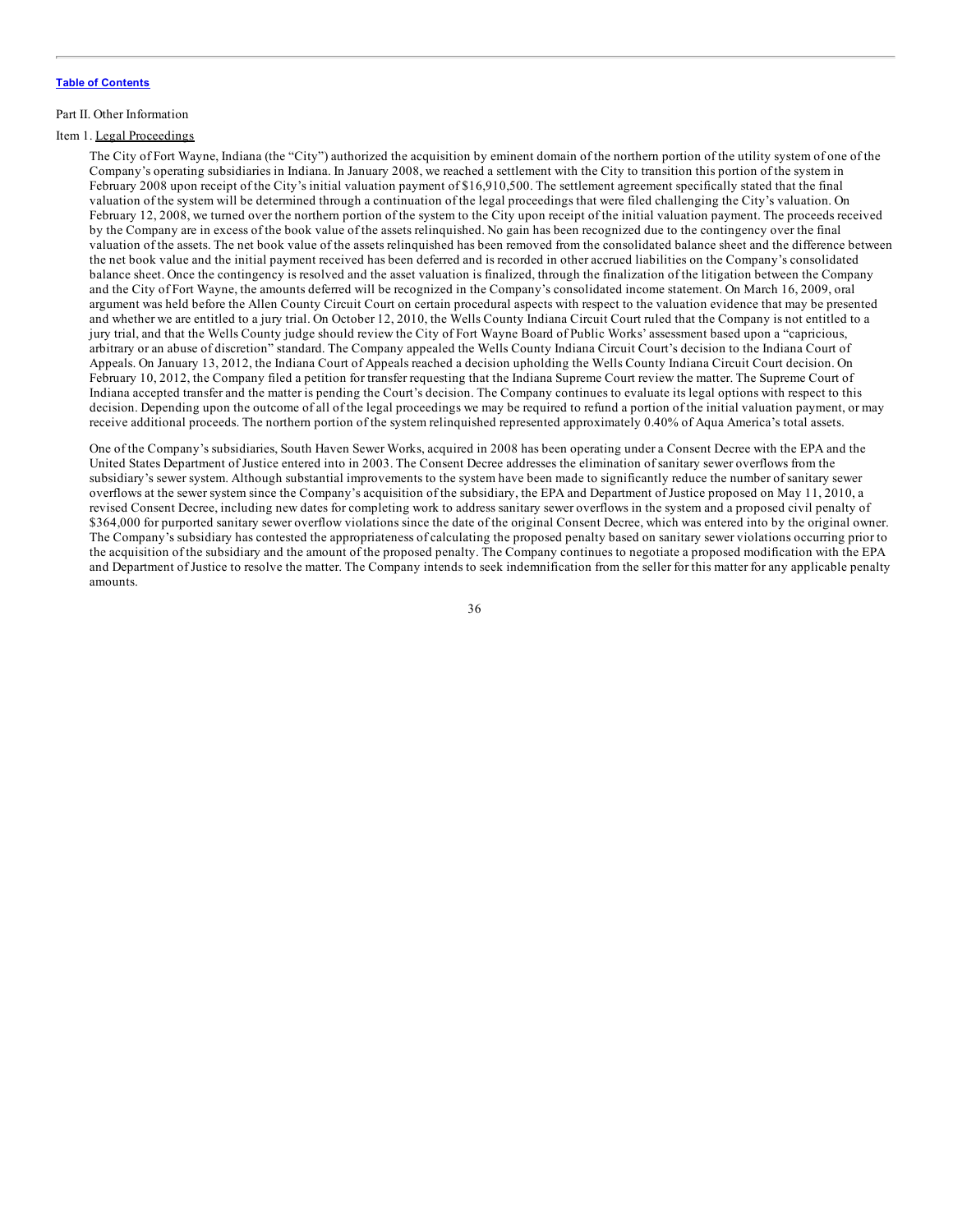## <span id="page-37-0"></span>Item 1A. Risk Factors

There have been no material changes to the risks disclosed in our Annual Report on Form 10-K for the year ended December 31, 2011 ("Form 10-K") under "Part 1, Item 1A – Risk Factors."

### Item 2. Unregistered Sales of Equity Securities and Use of Proceeds

The following table summarizes Aqua America's purchases of its common stock for the quarter ended September 30, 2012:

|                        |               | Issuer Purchases of Equity Securities |               |              |  |
|------------------------|---------------|---------------------------------------|---------------|--------------|--|
|                        |               |                                       | Total         |              |  |
|                        |               |                                       | Number of     | Maximum      |  |
|                        |               |                                       | <b>Shares</b> | Number of    |  |
|                        |               |                                       | Purchased     | Shares that  |  |
|                        |               |                                       | as Part of    | May Yet be   |  |
|                        | Total         |                                       | Publicly      | Purchased    |  |
|                        | Number of     | Average                               | Announced     | Under the    |  |
|                        | <b>Shares</b> | Price Paid                            | Plans or      | Plan or      |  |
| Period                 | Purchased (1) | per Share                             | Programs      | Programs (2) |  |
| July 1 - 31, 2012      | 9,226         | \$25.94                               | __            | 548,278      |  |
| August 1 - 31, 2012    | 3,544         | \$25.64                               |               | 548,278      |  |
| September 1 - 30, 2012 |               |                                       |               | 548,278      |  |
| Total                  | 12,770        | \$25.86                               |               | 548,278      |  |

- (1) These amounts consist of the following: (a) shares we purchased from employees who elected to have us withhold shares to pay certain withholding taxes upon the vesting of restricted stock awards granted to such employees; and (b) shares we purchased from employees who elected to pay the exercise price of their stock options (and then hold shares of the stock) upon exercise by delivering to us (and, thus, selling) shares of Aqua America common stock in accordance with the terms of our equity compensation plans that were previously approved by our shareholders and disclosed in our proxy statements. These features of our equity compensation plan are available to all employees who receive stock-based compensation under the plans. We purchased these shares at their fair market value, as determined by reference to the closing price of our common stock on the day of vesting of the restricted stock awards or on the day prior to the option exercise.
- (2) On August 5, 1997, our Board of Directors authorized a common stock repurchase program that was publicly announced on August 7, 1997, for up to 1,007,351 shares. No repurchases have been made under this program since 2000. The program has no fixed expiration date. The number of shares authorized for purchase was adjusted as a result of the stock splits affected in the form of stock distributions since the authorization date.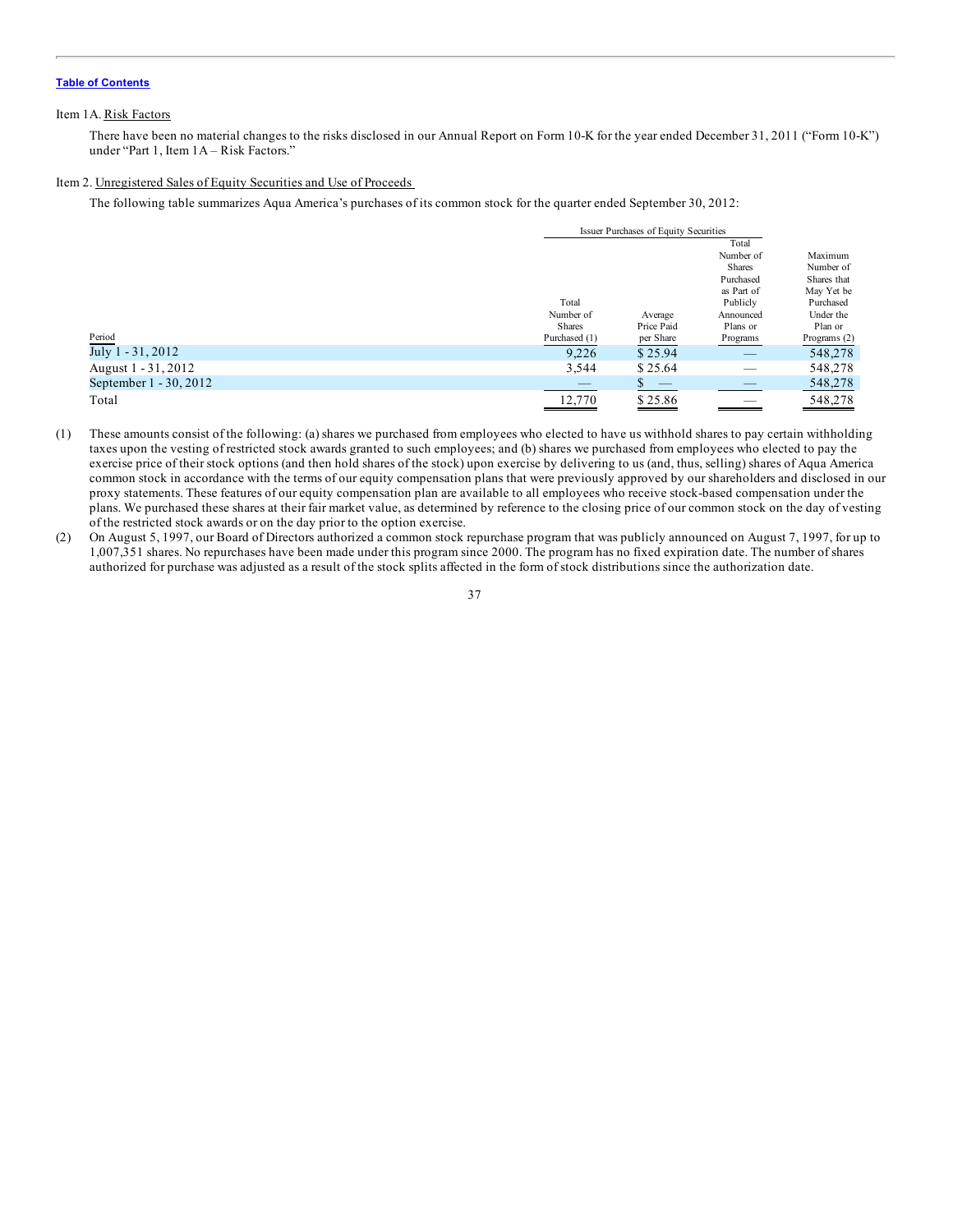# <span id="page-38-0"></span>Item 4. Mine Safety Disclosures

Not applicable

Item 6. Exhibits

The information required by this Item is set forth in the Exhibit Index hereto which is incorporated herein by reference.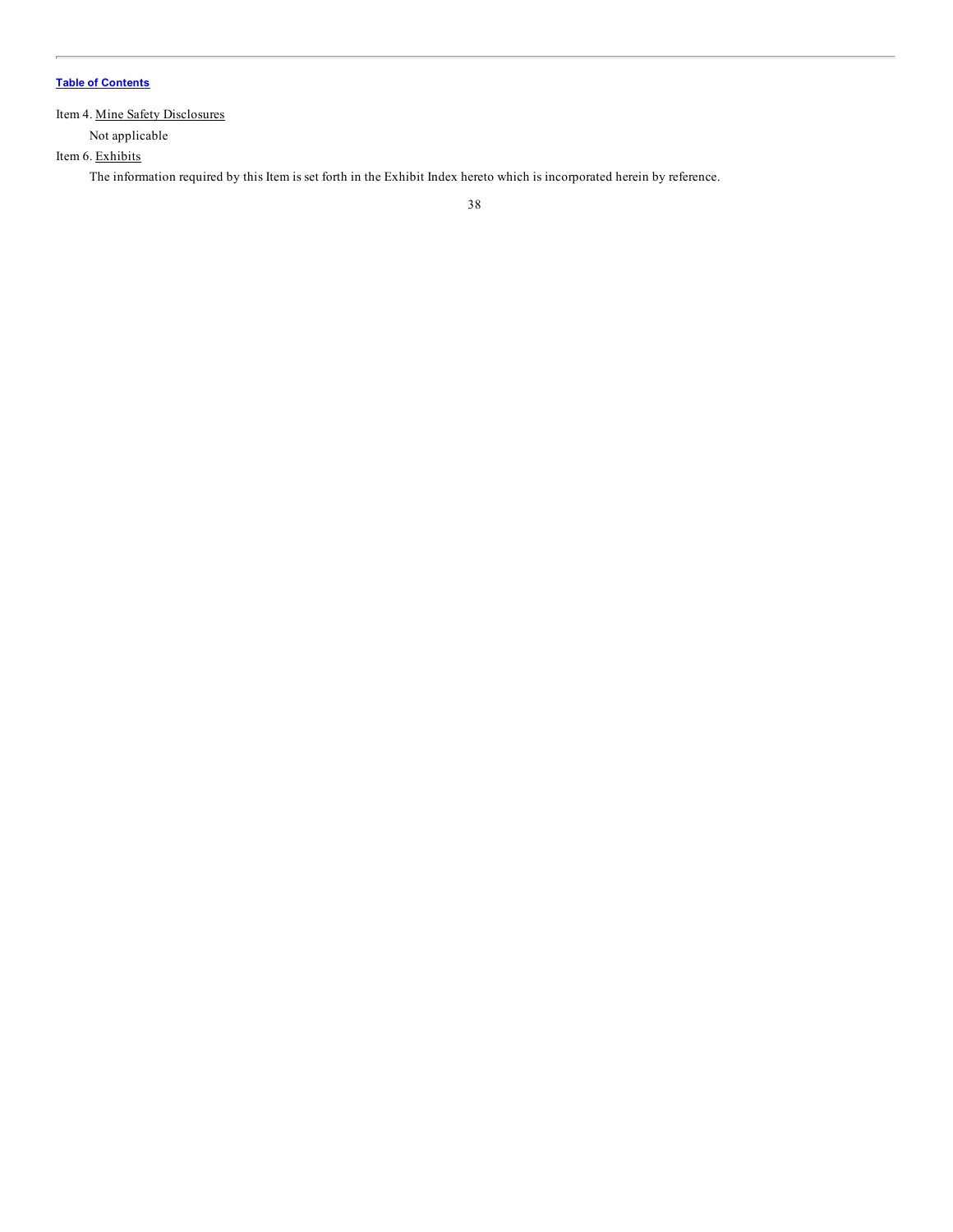# **SIGNATURES**

<span id="page-39-0"></span>Pursuant to the requirements of the Securities Exchange Act of 1934, the registrant has duly caused this report to be executed on its behalf by the undersigned thereunto duly authorized.

November 5, 2012

Aqua America, Inc.

Registrant

Nicholas DeBenedictis

Nicholas DeBenedictis Chairman, President and Chief Executive Officer

David P. Smeltzer

David P. Smeltzer Executive Vice President and Chief Financial Officer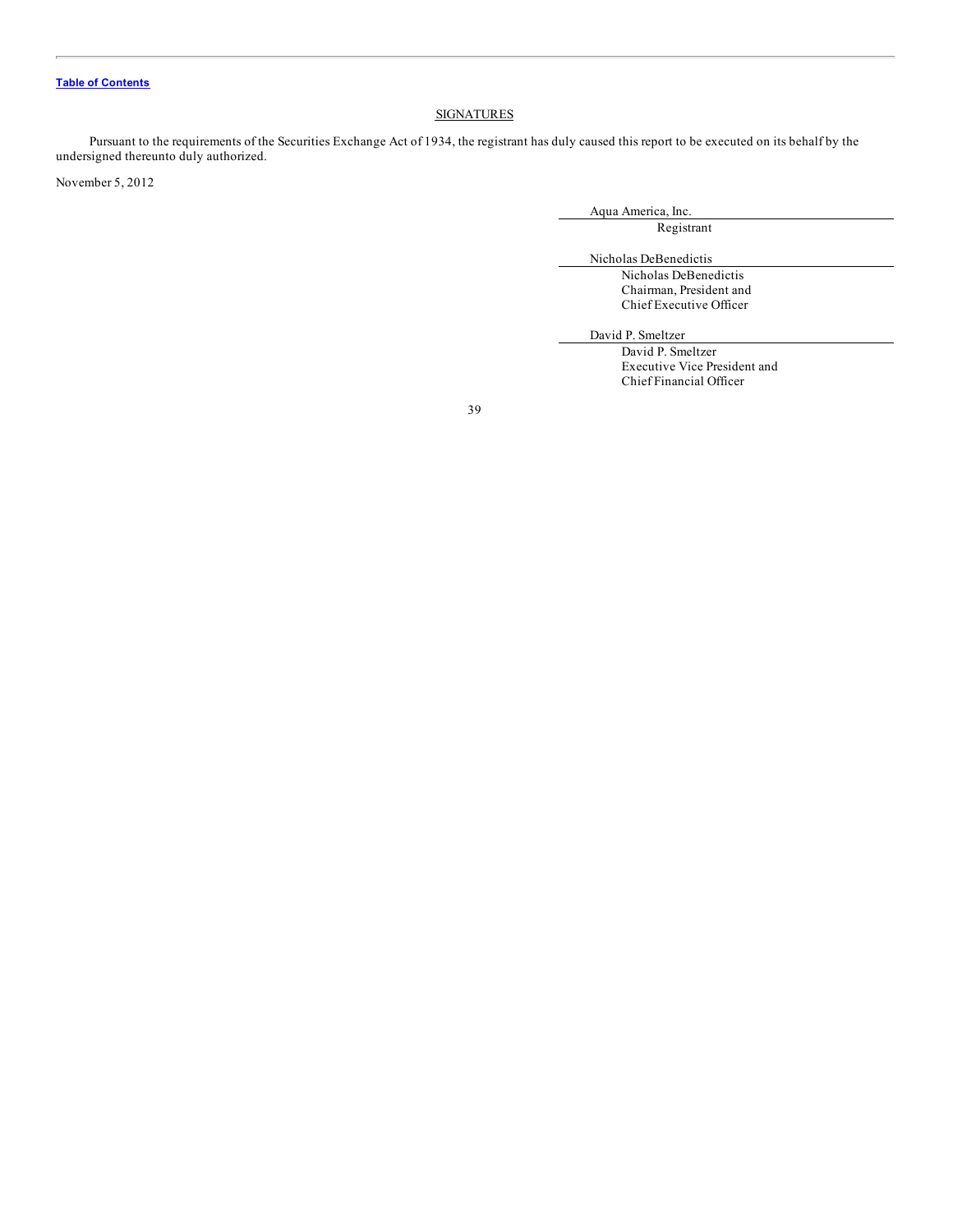# **EXHIBIT INDEX**

# <span id="page-40-0"></span>**Exhibit No. Description**

| 31.1        | Certification of Chief Executive Officer, pursuant to Rule 13a-14(a) under the Securities and Exchange Act of 1934. |
|-------------|---------------------------------------------------------------------------------------------------------------------|
| 31.2        | Certification of Chief Financial Officer, pursuant to Rule 13a-14(a) under the Securities and Exchange Act of 1934. |
| 32.1        | Certification of Chief Executive Officer, pursuant to 18 U.S.C. Section 1350.                                       |
| 32.2        | Certification of Chief Financial Officer, pursuant to 18 U.S.C. Section 1350.                                       |
| $101$ . INS | <b>XBRL</b> Instance Document                                                                                       |
| 101.SCH     | <b>XBRL Taxonomy Extension Schema Document</b>                                                                      |
| 101.CAL     | <b>XBRL Taxonomy Extension Calculation Linkbase Document</b>                                                        |
| 101.DEF     | <b>XBRL Taxonomy Extension Definition Linkbase Document</b>                                                         |
| $101$ .LAB  | XBRL Taxonomy Extension Label Linkbase Document                                                                     |

101.PRES XBRL Taxonomy Extension Presentation Linkbase Document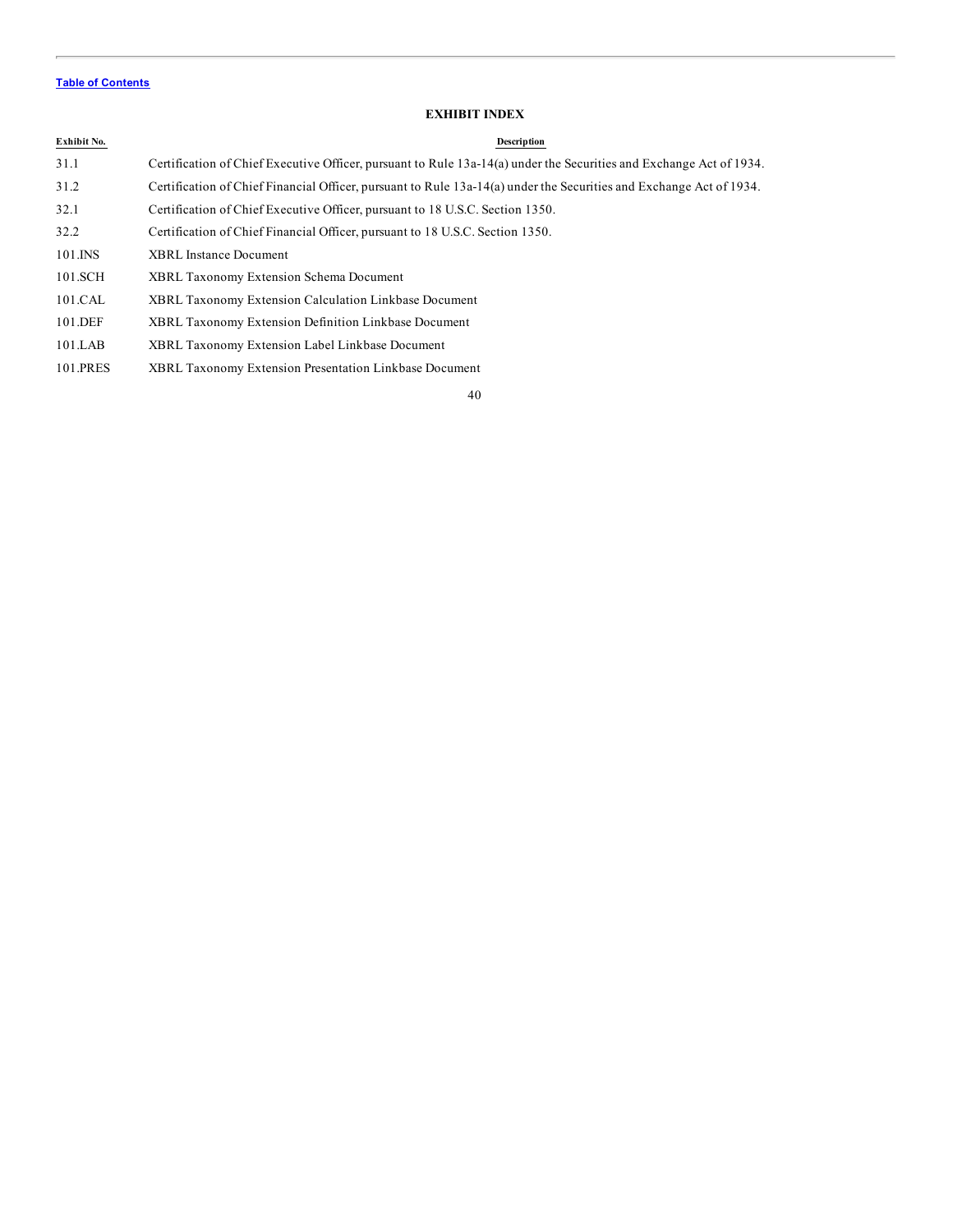# Certification

I, Nicholas DeBenedictis, certify that:

- 1. I have reviewed this quarterly report on Form 10-Q of Aqua America, Inc.;
- 2. Based on my knowledge, this report does not contain any untrue statement of a material fact or omit to state a material fact necessary to make the statements made, in light of the circumstances under which such statements were made, not misleading with respect to the period covered by this report;
- 3. Based on my knowledge, the financial statements, and other financial information included in this report, fairly present in all material respects the financial condition, results of operations and cash flows of the registrant as of, and for, the periods presented in this report;
- 4. The registrant's other certifying officer(s) and I are responsible for establishing and maintaining disclosure controls and procedures (as defined in Exchange Act Rules 13a-15(e) and 15d-15(e)) and internal control over financial reporting (as defined in Exchange Act Rules 13a-15(f) and 15d-15(f)) for the registrant and have:
	- a. Designed such disclosure controls and procedures, or caused such disclosure controls and procedures to be designed under our supervision, to ensure that material information relating to the registrant, including its consolidated subsidiaries, is made known to us by others within those entities, particularly during the period in which this report is being prepared;
	- b. Designed such internal control over financial reporting, or caused such internal control over financial reporting to be designed under our supervision, to provide reasonable assurance regarding the reliability of financial reporting and the preparation of financial statements for external purposes in accordance with generally accepted accounting principles;
	- c. Evaluated the effectiveness of the registrant's disclosure controls and procedures and presented in this report our conclusions about the effectiveness of the disclosure controls and procedures, as of the end of the period covered by this report based on such evaluation; and
	- d. Disclosed in this report any change in the registrant's internal control over financial reporting that occurred during the registrant's most recent fiscal quarter (the registrant's fourth fiscal quarter in the case of an annual report) that has materially affected, or is reasonably likely to materially affect, the registrant's internal control over financial reporting, and
- 5. The registrant's other certifying officer(s) and I have disclosed, based on our most recent evaluation of internal control over financial reporting, to the registrant's auditors and the audit committee of the registrant's board of directors (or persons performing the equivalent functions):
	- a. All significant deficiencies and material weaknesses in the design or operation of internal control over financial reporting which are reasonably likely to adversely affect the registrant's ability to record, process, summarize and report financial information; and
	- b. Any fraud, whether or not material, that involves management or other employees who have a significant role in the registrant's internal control over financial reporting.

Date: November 5, 2012

Nicholas DeBenedictis Nicholas DeBenedictis Chairman, President and Chief Executive Officer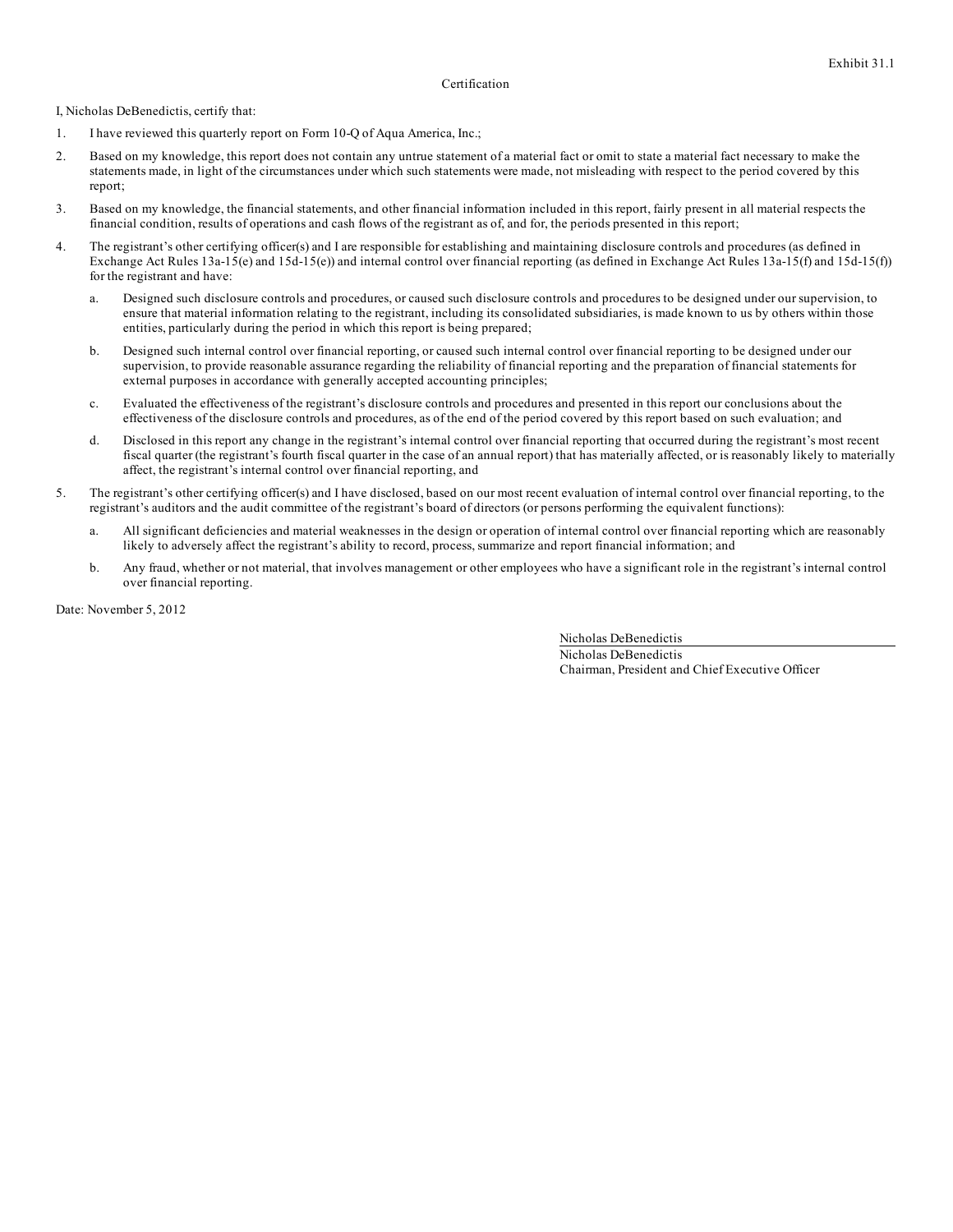# Certification

I, David P. Smeltzer, certify that:

- 1. I have reviewed this quarterly report on Form 10-Q of Aqua America, Inc.;
- 2. Based on my knowledge, this report does not contain any untrue statement of a material fact or omit to state a material fact necessary to make the statements made, in light of the circumstances under which such statements were made, not misleading with respect to the period covered by this report;
- 3. Based on my knowledge, the financial statements, and other financial information included in this report, fairly present in all material respects the financial condition, results of operations and cash flows of the registrant as of, and for, the periods presented in this report;
- 4. The registrant's other certifying officer(s) and I are responsible for establishing and maintaining disclosure controls and procedures (as defined in Exchange Act Rules 13a-15(e) and 15d-15(e)) and internal control over financial reporting (as defined in Exchange Act Rules 13a-15(f) and 15d-15(f)) for the registrant and have:
	- a. Designed such disclosure controls and procedures, or caused such disclosure controls and procedures to be designed under our supervision, to ensure that material information relating to the registrant, including its consolidated subsidiaries, is made known to us by others within those entities, particularly during the period in which this report is being prepared;
	- b. Designed such internal control over financial reporting, or caused such internal control over financial reporting to be designed under our supervision, to provide reasonable assurance regarding the reliability of financial reporting and the preparation of financial statements for external purposes in accordance with generally accepted accounting principles;
	- c. Evaluated the effectiveness of the registrant's disclosure controls and procedures and presented in this report our conclusions about the effectiveness of the disclosure controls and procedures, as of the end of the period covered by this report based on such evaluation; and
	- d. Disclosed in this report any change in the registrant's internal control over financial reporting that occurred during the registrant's most recent fiscal quarter (the registrant's fourth fiscal quarter in the case of an annual report) that has materially affected, or is reasonably likely to materially affect, the registrant's internal control over financial reporting, and
- 5. The registrant's other certifying officer(s) and I have disclosed, based on our most recent evaluation of internal control over financial reporting, to the registrant's auditors and the audit committee of the registrant's board of directors (or persons performing the equivalent functions):
	- a. All significant deficiencies and material weaknesses in the design or operation of internal control over financial reporting which are reasonably likely to adversely affect the registrant's ability to record, process, summarize and report financial information; and
	- b. Any fraud, whether or not material, that involves management or other employees who have a significant role in the registrant's internal control over financial reporting.

Date: November 5, 2012 David P. Smeltzer

David P. Smeltzer Executive Vice President and Chief Financial Officer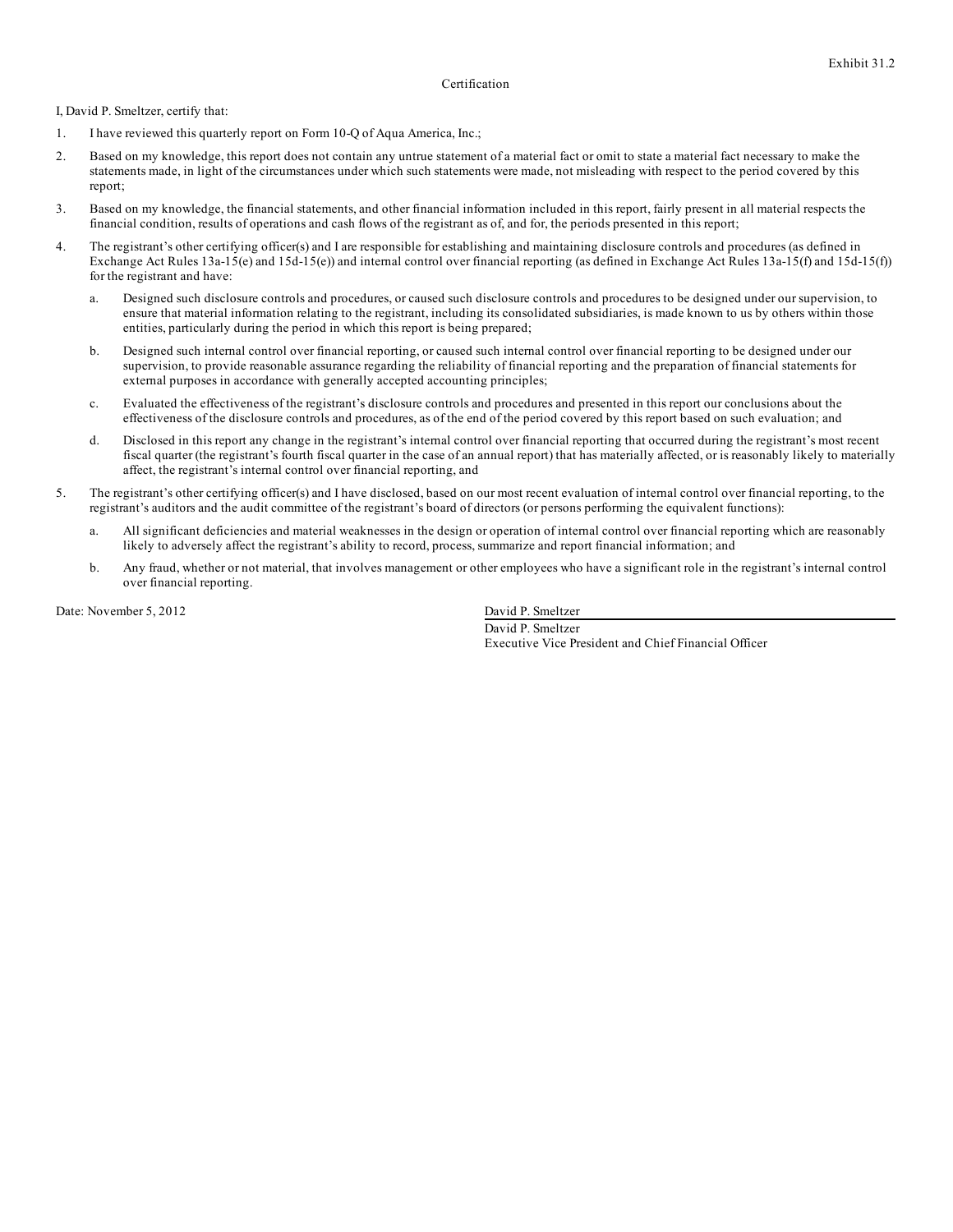#### CERTIFICATION PURSUANT TO 18 U.S.C. SECTION 1350

In connection with the Quarterly Report on Form 10-Q for the period ended September 30, 2012 of Aqua America, Inc. (the "Company") as filed with the Securities and Exchange Commission on the date hereof (the "Report"), I, Nicholas DeBenedictis, Chief Executive Officer of the Company, certify, pursuant to 18 U.S.C. Section 1350, as adopted pursuant to Section 906 of the Sarbanes-Oxley Act of 2002, that, to my knowledge:

- (1) The Report fully complies with the requirements of section 13(a) or 15(d) of the Securities Exchange Act of 1934 (15 U.S.C. Section 78m(a) or Section 78o(d)); and
- (2) The information contained in the Report fairly presents, in all material respects, the financial condition and results of operations of the Company.

Nicholas DeBenedictis

Nicholas DeBenedictis Chairman, President and Chief Executive Officer November 5, 2012